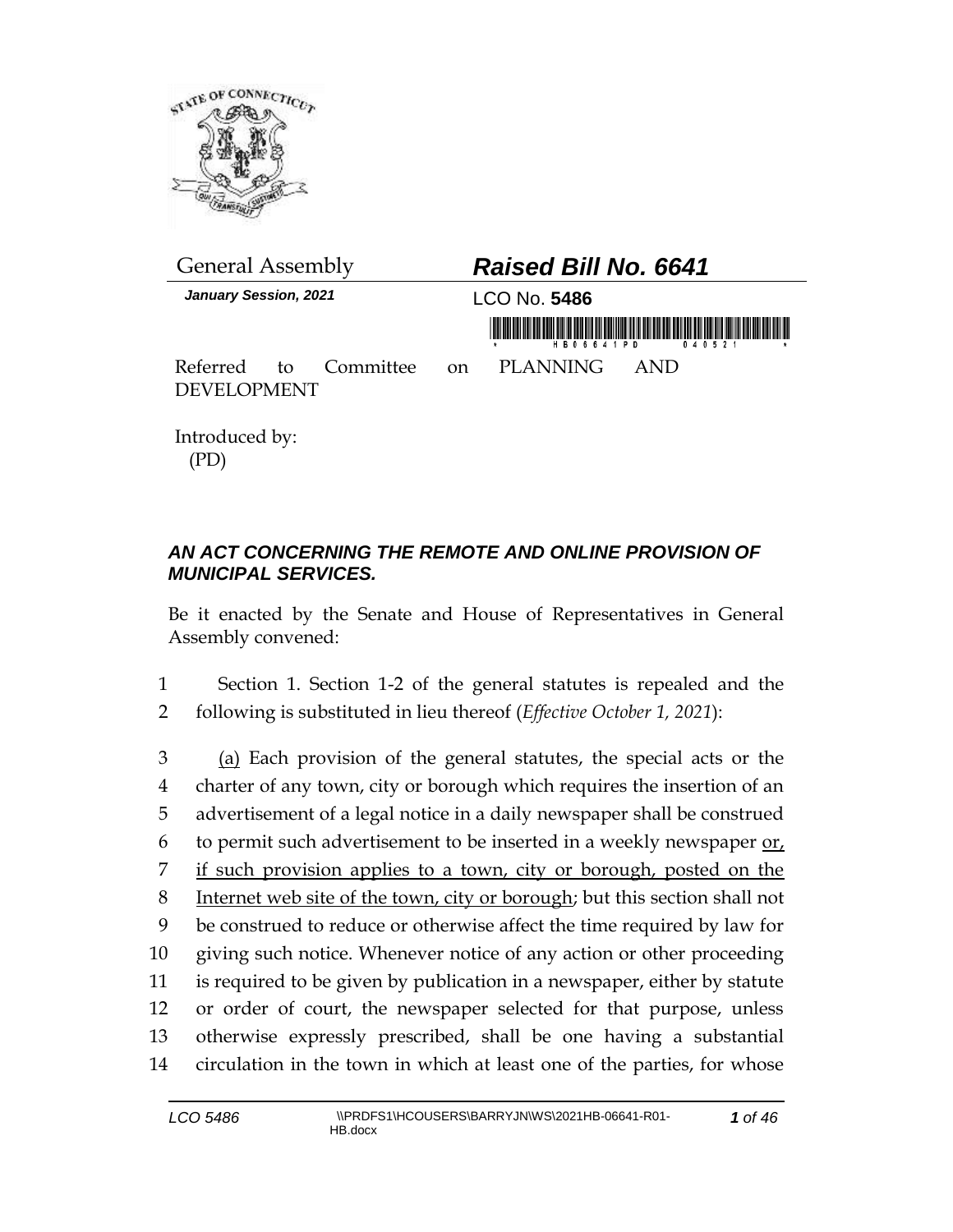benefit such notice is given, resides.

 (b) Each provision of the general statutes, the special acts or the charter of any town, city or borough or district that requires the filing of any notice by the clerk of any town, city, borough or district, shall be 19 construed to permit the posting of such notice on the Internet web site 20 of such town, city, borough or district, in a manner prescribed by such clerk.

 Sec. 2. Section 1-225 of the general statutes is repealed and the following is substituted in lieu thereof (*Effective October 1, 2021*):

 (a) As used in this section, "electronic equipment" means any technology that facilitates real-time public access to and participation in meetings, including, but not limited to, telephonic, video or other conferencing platforms.

 (b) The meetings of all public agencies, except executive sessions, as defined in subdivision (6) of section 1-200, shall be open to the public. Any such meetings may be held by means of electronic equipment or simultaneously in person and by means of electronic equipment, provided any such meetings shall allow for the opportunity to provide comment or testimony, vote and otherwise participate in such meeting, 34 as applicable. The votes of each member of any such public agency upon any issue before such public agency shall be reduced to writing and made available for public inspection within forty-eight hours and shall also be recorded in the minutes of the **[**session**]** meeting at which taken. Not later than seven days after the date of the **[**session**]** meeting to which such minutes refer, such minutes and any audio or video recording or transcript taken of such meeting shall be available for public inspection and posted on such public agency's Internet web site, if available, except that no public agency of a political subdivision of the state shall be required to post such minutes, recording or transcript on an Internet web site. Each public agency shall make, keep and maintain a record of the proceedings of its meetings.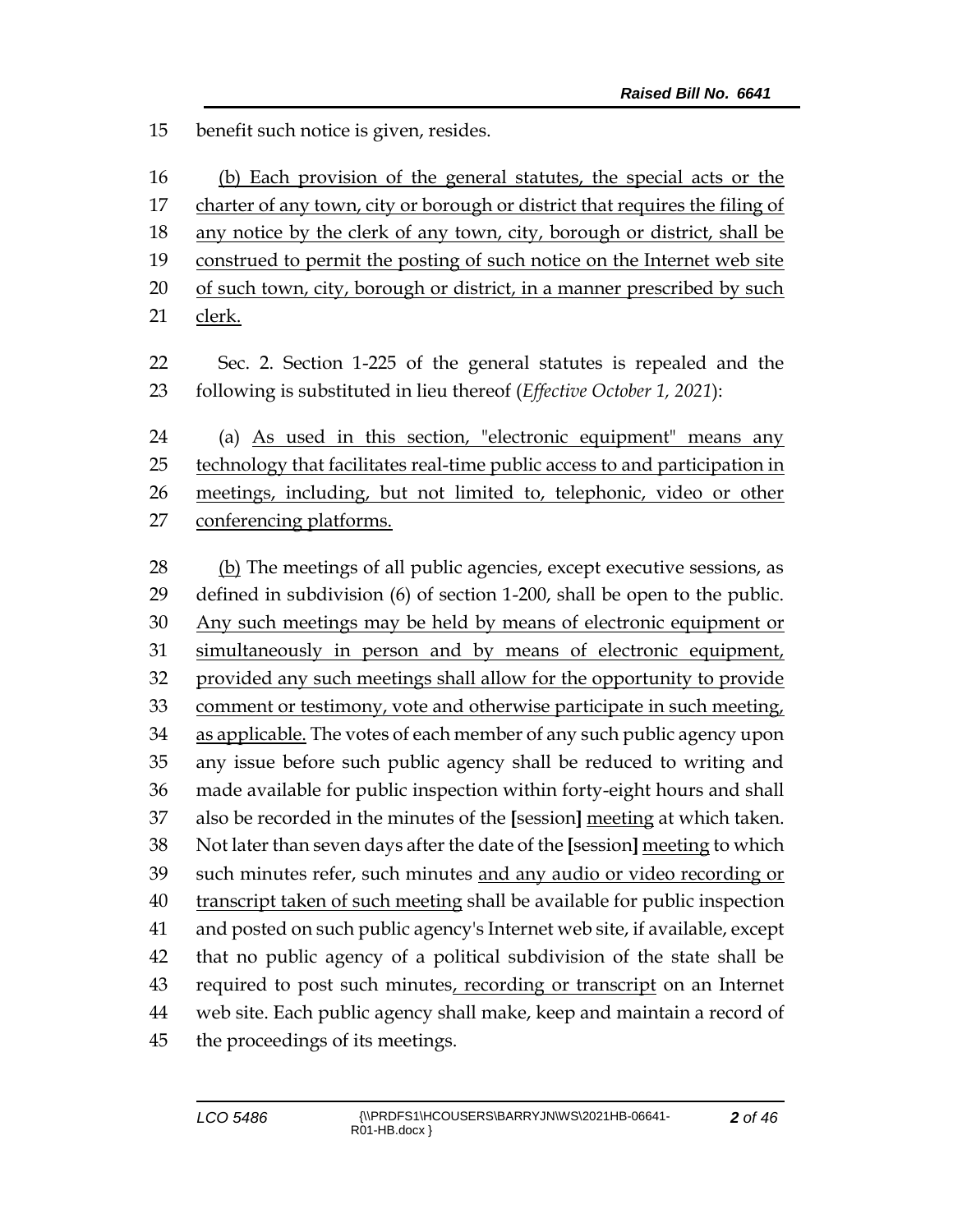**[**(b)**]** (c) Each such public agency of the state shall file not later than January thirty-first of each year in the office of the Secretary of the State the schedule of the regular meetings of such public agency for the ensuing year and shall post such schedule on such public agency's Internet web site, if available, except that such requirements shall not apply to the General Assembly, either house thereof or to any committee thereof. Any other provision of the Freedom of Information Act notwithstanding, the General Assembly at the commencement of each regular session in the odd-numbered years, shall adopt, as part of its joint rules, rules to provide notice to the public of its regular, special, emergency or interim committee meetings. The chairperson or secretary of any such public agency of any political subdivision of the state shall file, not later than January thirty-first of each year, with the clerk of such subdivision the schedule of regular meetings of such public agency for the ensuing year, and no such meeting of any such public agency shall be held sooner than thirty days after such schedule has been filed. The chief executive officer of any multitown district or agency shall file, not later than January thirty-first of each year, with the clerk of each municipal member of such district or agency, the schedule of regular meetings of such public agency for the ensuing year, and no such meeting of any such public agency shall be held sooner than thirty days after such schedule has been filed.

 **[**(c)**]** (d) The agenda of the regular meetings of every public agency, except for the General Assembly, shall be available to the public and shall be filed, not less than twenty-four hours before the meetings to which they refer, (1) in such agency's regular office or place of business, **[**and] (2) in the office and on the Internet web site of the Secretary of the State for any such public agency of the state, in the office of the clerk of such subdivision for any public agency of a political subdivision of the state or in the office of the clerk of each municipal member of any multitown district or agency, and (3) on such public agency's Internet web site. Such agenda shall include instructions for the public, by means of electronic equipment or in-person, as applicable, to attend and 79 provide comment, vote or otherwise participate in such meeting, as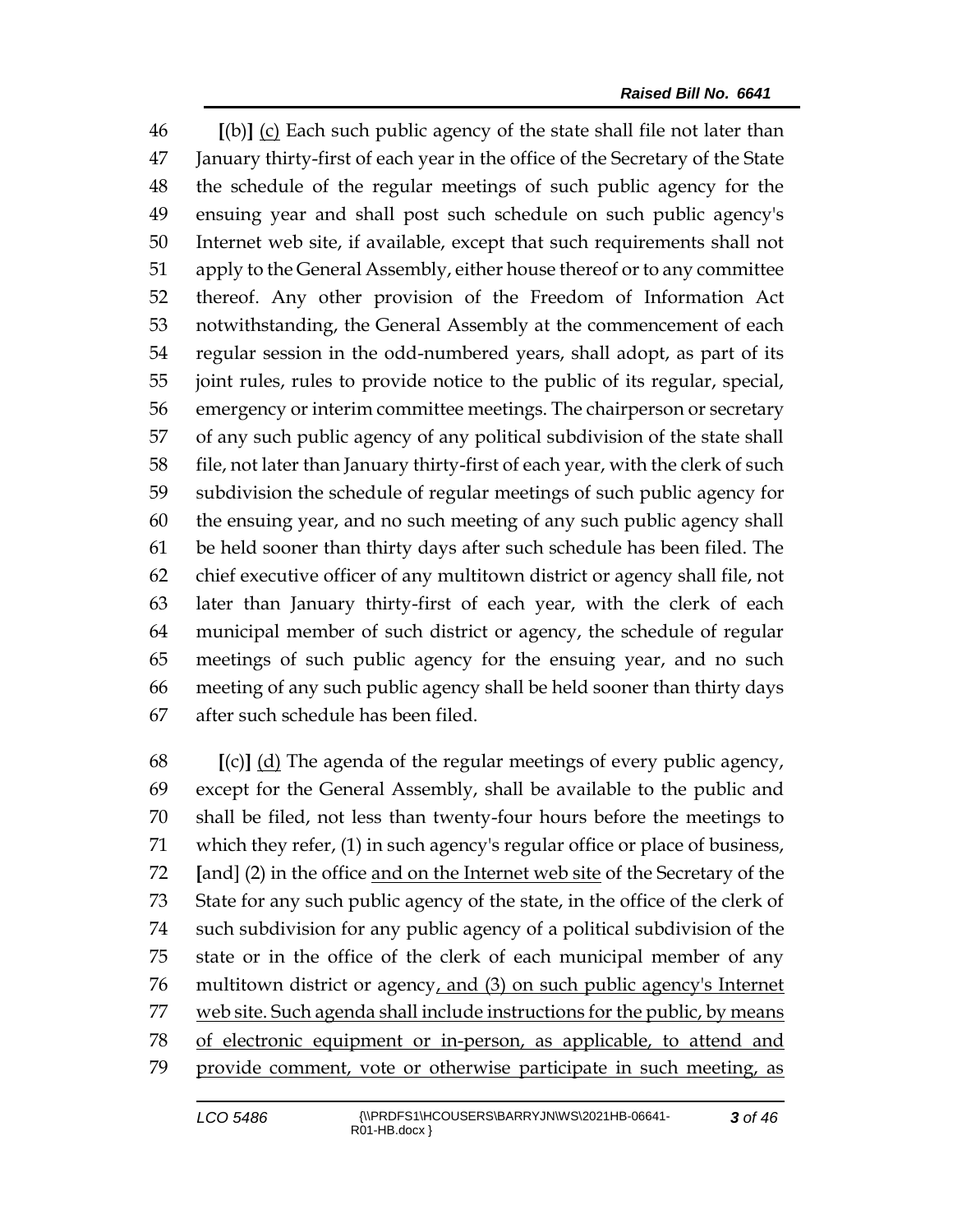applicable. For any such public agency of the state, such agenda shall be posted on the public agency's and the Secretary of the State's web sites. Upon the affirmative vote of two-thirds of the members of a public agency present and voting, any subsequent business not included in such filed agendas may be considered and acted upon at such meetings.

 **[**(d)**]** (e) Notice of each special meeting of every public agency, except for the General Assembly, either house thereof or any committee thereof, shall be posted not less than twenty-four hours before the meeting to which such notice refers on the public agency's Internet web site, if available, and given not less than twenty-four hours prior to the time of such meeting by filing a notice of the time and place thereof in the office of the Secretary of the State for any such public agency of the state, in the office of the clerk of such subdivision for any public agency of a political subdivision of the state and in the office of the clerk of each municipal member for any multitown district or agency. The secretary or clerk shall cause any notice received under this section to be posted in his office. Such notice shall be given not less than twenty-four hours prior to the time of the special meeting; provided, in case of emergency, except for the General Assembly, either house thereof or any committee thereof, any such special meeting may be held without complying with the foregoing requirement for the filing of notice but a copy of the minutes of every such emergency special meeting adequately setting 102 forth the nature of the emergency and the proceedings occurring at such meeting shall be filed with the Secretary of the State, the clerk of such political subdivision, or the clerk of each municipal member of such multitown district or agency, as the case may be, not later than seventy- two hours following the holding of such meeting. The notice shall specify the time and place of the special meeting and the business to be transacted, and include instructions for the public to, by means of electronic equipment or in person, as applicable, attend and provide comment, vote and otherwise participate in the special meeting, as applicable. No other business shall be considered at such meetings by such public agency. In addition, such written notice shall be delivered 113 to the usual place of abode of <u>or by electronic mail to</u> each member of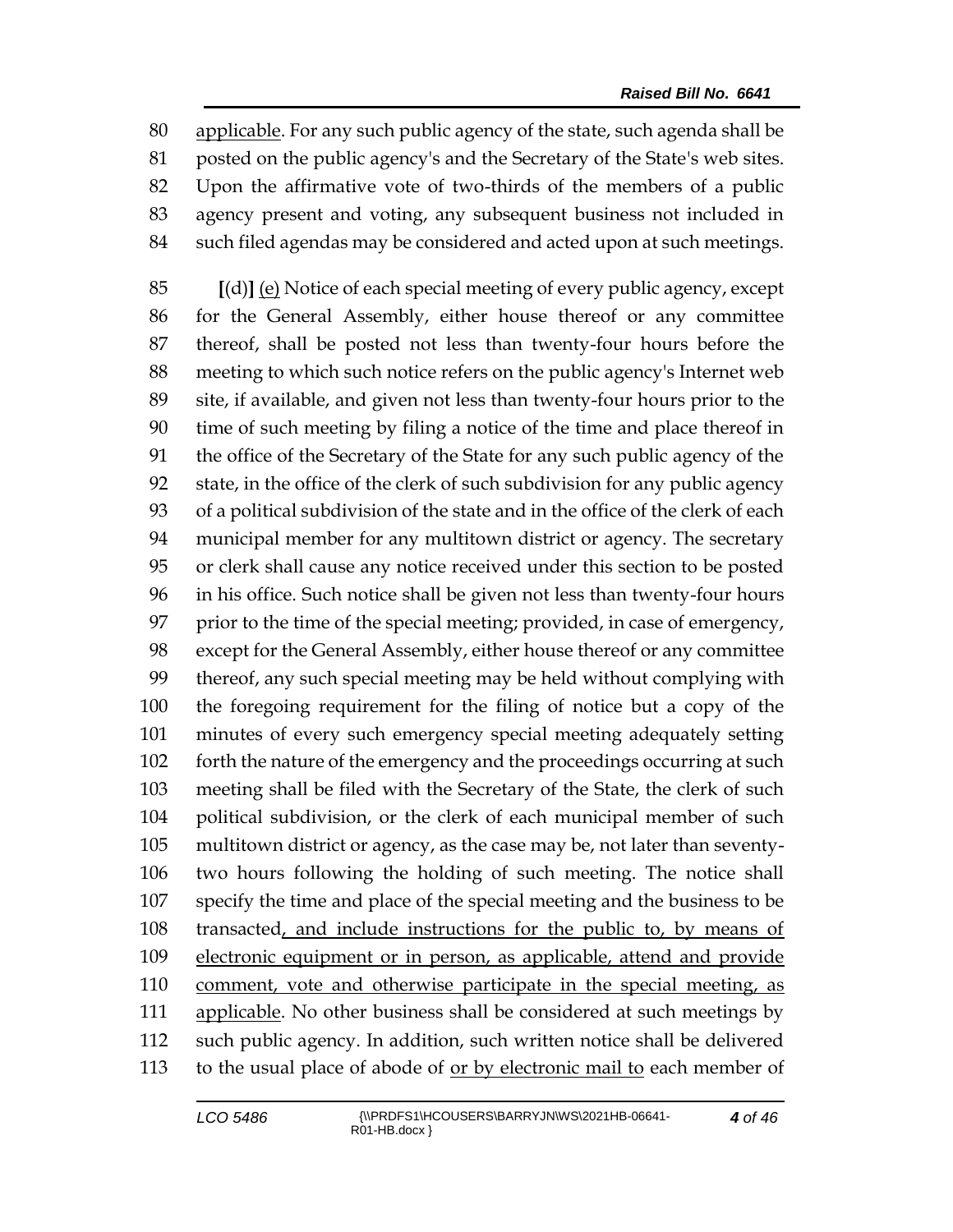the public agency so that the same is received prior to such special meeting. The requirement of delivery of such written notice may be dispensed with as to any member who at or prior to the time the meeting convenes files with the clerk or secretary of the public agency a written waiver of delivery of such notice. Such waiver may be given by **[**telegram**]** electronic mail. The requirement of delivery of such written notice may also be dispensed with as to any member who is actually present at the meeting at the time it convenes. Nothing in this section shall be construed to prohibit any agency from adopting more stringent notice requirements.

 **[**(e)**]** (f) No member of the public shall be required, as a condition to attendance at a meeting of any such body, to register the member's name, or furnish other information, or complete a questionnaire or otherwise fulfill any condition precedent to the member's attendance. Any member of a public agency or the public who participates orally in a meeting of a public agency conducted by means of electronic equipment shall state such member's name and title, if applicable, at the outset of each occasion that such member participates orally during an uninterrupted dialogue or series of questions and answers.

 **[**(f)**]** (g) A public agency may hold an executive session, as defined in subdivision (6) of section 1-200, upon an affirmative vote of two-thirds of the members of such body present and voting, taken at a public meeting and stating the reasons for such executive session, as defined in section 1-200.

 **[**(g)**]** (h) In determining the time within which or by when a notice, agenda, record of votes or minutes of a special meeting or an emergency special meeting are required to be filed under this section, Saturdays, Sundays, legal holidays and any day on which the office of the agency, the Secretary of the State or the clerk of the applicable political subdivision or the clerk of each municipal member of any multitown 144 district or agency, as the case may be, is closed, shall be excluded.

Sec. 3. Section 7-1 of the general statutes is repealed and the following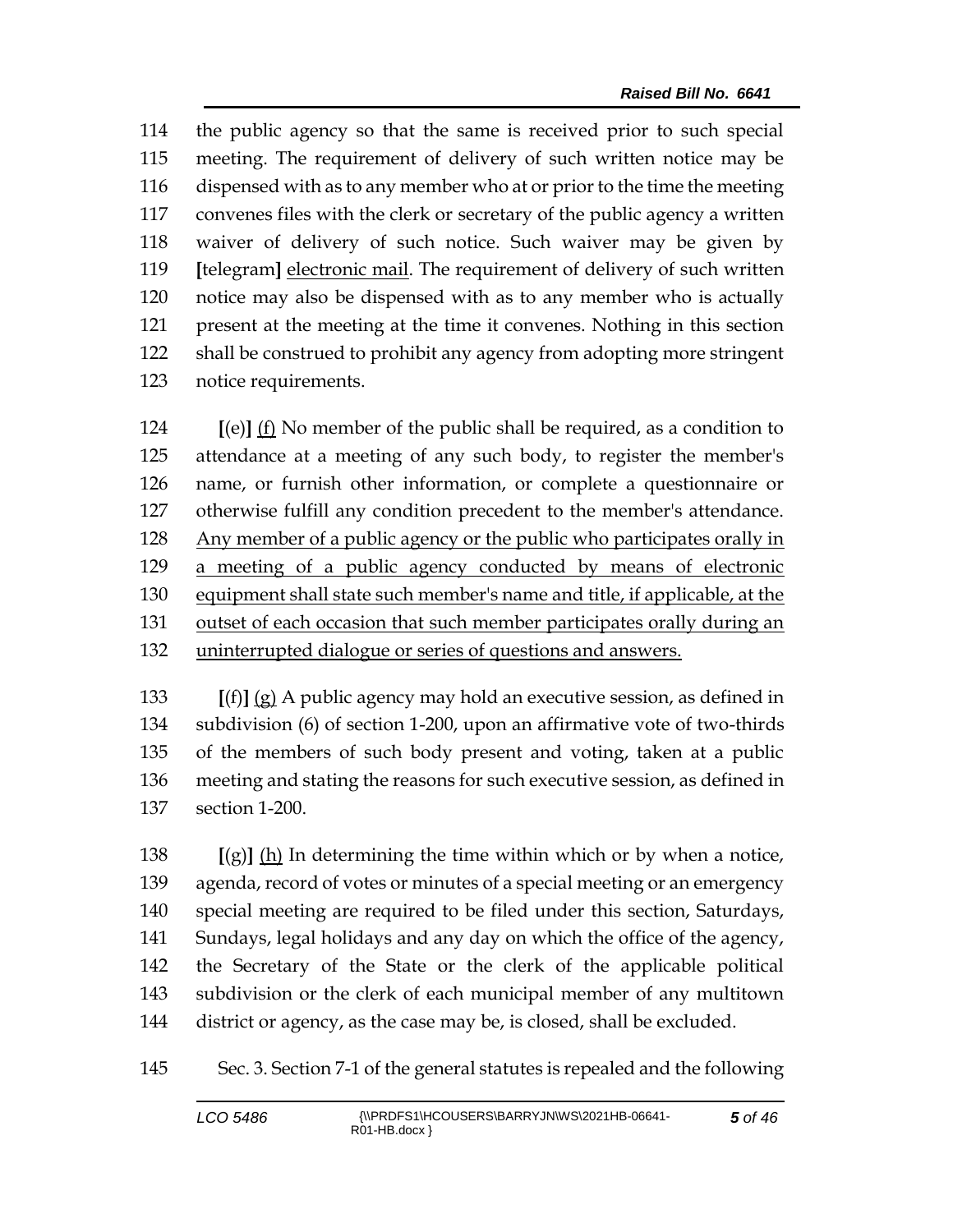is substituted in lieu thereof (*Effective October 1, 2021*):

 (a) As used in this section, "electronic equipment" means any technology that facilitates real-time public access to and participation in meetings, including, but not limited to, telephonic, video or other conferencing platforms.

 (b) Except as otherwise provided by law, there shall be held in each town, annually, a town meeting for the transaction of business proper to come before such meeting, which meeting shall be designated as the annual town meeting. Special town meetings may be convened when the selectmen deem it necessary, and they shall warn a special town meeting on application of twenty inhabitants qualified to vote in town meetings, such meeting to be held within twenty-one days after 158 receiving such application. Any town meeting may be held by means of electronic equipment or simultaneously in person and by means of electronic equipment, provided any such meeting shall allow for the opportunity to provide comment or testimony, vote and otherwise participate in such meeting, as applicable. Any town meeting may be adjourned from time to time as the interest of the town requires.

 **[**(b)**]** (c) Where any town's public buildings do not contain adequate space for holding annual or special town meetings, any such town may hold any such meeting outside the boundaries of the town, provided such meetings are held at the nearest practical locations to the town.

 Sec. 4. Section 7-6 of the general statutes is repealed and the following is substituted in lieu thereof (*Effective October 1, 2021*):

 At any town meeting other than a regular or special town election or at any meeting of any fire, sewer or school district or any other municipal subdivision of any town incorporated by any special act, any person who is an elector of such town may vote and any citizen of the United States of the age of eighteen years or more who, jointly or severally, is liable to the town, district or subdivision for taxes assessed against him on an assessment of not less than one thousand dollars on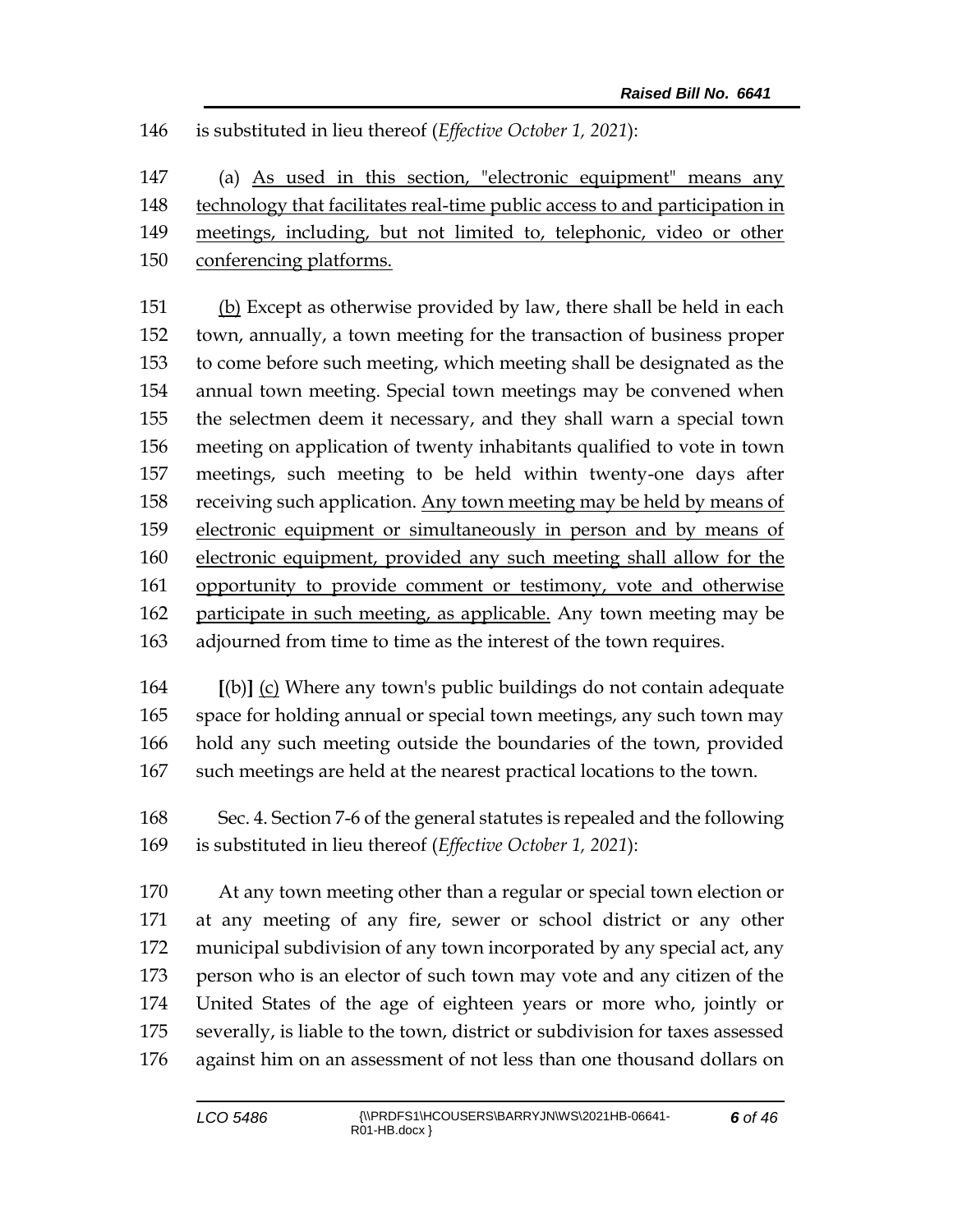the last-completed grand list of such town, district or subdivision, or who would be so liable if not entitled to an exemption under subdivision (17), (19), (22), (23), (25) or (26) of section 12-81, may vote, unless restricted by the provisions of any special act relating to such town, district or subdivision. Any such meeting may be held by means of electronic equipment or simultaneously in person and by means of electronic equipment, provided any such meeting shall allow for the opportunity to vote, as applicable. As used in this section, "electronic equipment" means any technology that facilitates real-time public access to and participation in meetings, including, but not limited to, telephonic, video or other conferencing platforms.

 Sec. 5. Section 7-34a of the general statutes is amended by adding subsection (f) as follows (*Effective October 1, 2021*):

 (NEW) (f) Any town clerk who receives a fee pursuant to this section shall permit the payment of such fee on an Internet web site designated by the clerk, in a manner prescribed by the clerk.

 Sec. 6. Section 7-51a of the general statutes is amended by adding subsection (e) as follows (*Effective October 1, 2021*):

 (NEW) (e) Any registrar of vital statistics who receives payment pursuant to this section shall permit such payment to be made on an Internet web site designated by the registrar, in a manner prescribed by the registrar.

 Sec. 7. (NEW) (*Effective October 1, 2021*) For the purposes of sections 7-148j, 7-148k, 7-148bb, 7-148ii and 7-152b of the general statutes, as amended by this act, "electronic equipment" means any technology that facilitates real-time communication between two or more individuals, including, but not limited to, telephonic, video and other conferencing platforms.

 Sec. 8. Section 7-148j of the general statutes is repealed and the following is substituted in lieu thereof (*Effective October 1, 2021*):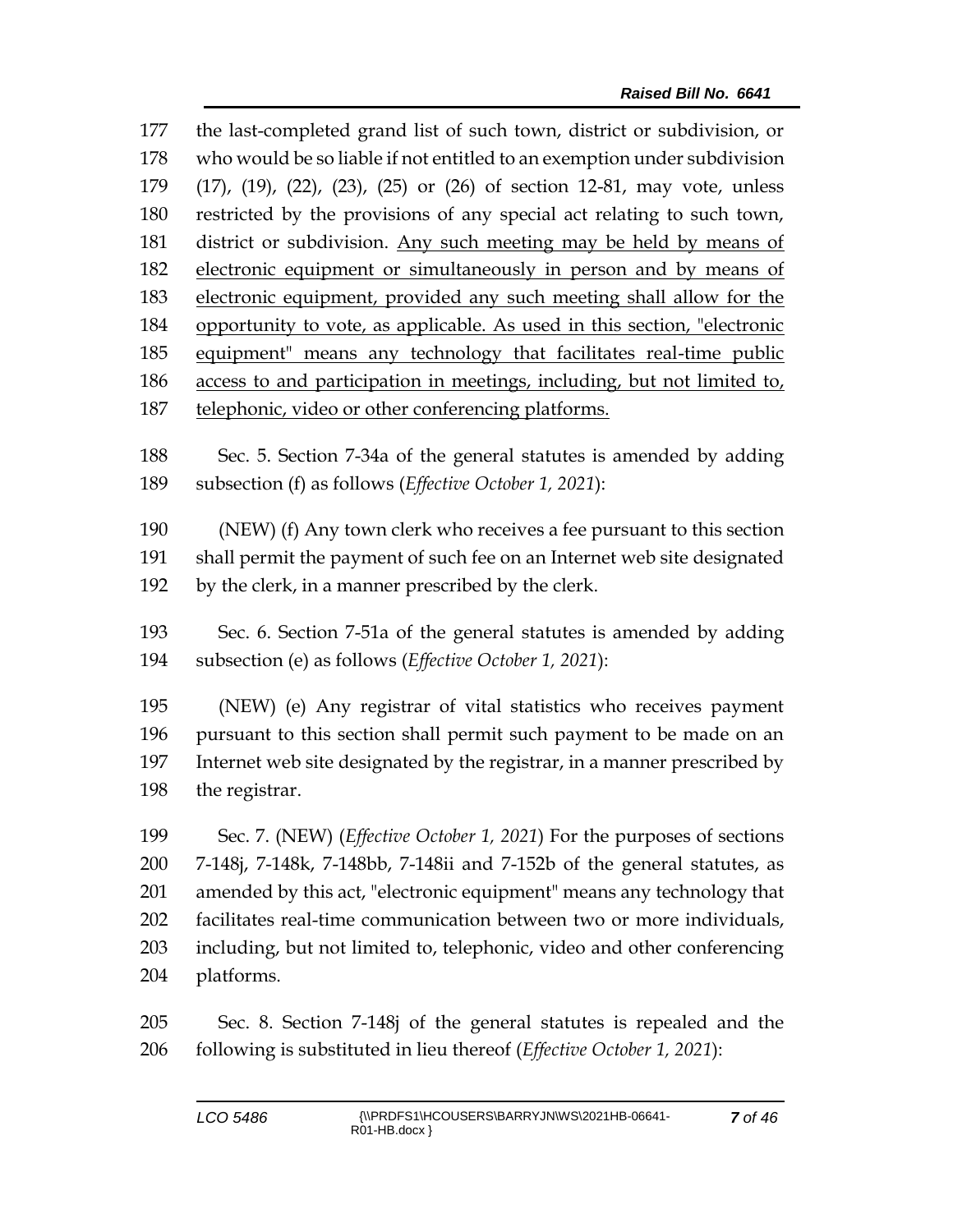Any board, commission, council, committee or other agency established or designated pursuant to sections 7-148i to 7-148n, inclusive, and subparagraph (B) of subdivision (9) of subsection (c) of section 7-148, may be given the following powers: (1) The power to issue subpoenas or subpoenas duces tecum, enforceable upon application to the Superior Court, to compel the attendance of persons at hearings 213 either in person or by means of electronic equipment and the production of books, documents, records and papers; (2) the power to issue written interrogatories and require written answers under oath thereto, enforceable upon application to the Superior Court; (3) the power to hold hearings relating to any allegation of discriminatory practice which it has found reasonable cause to believe has occurred and to issue any appropriate orders including those authorized by section 46a-86; and (4) the power to petition the Superior Court for enforcement of any order issued by it upon a finding that a violation of the local code of prohibited discriminatory practices has occurred, including the power to petition the Superior Court for temporary injunctive relief upon a finding that irreparable harm to the complainant will otherwise occur or for any other relief authorized by sections 46a-89 and 46a-90a.

 Sec. 9. Section 7-148k of the general statutes is repealed and the following is substituted in lieu thereof (*Effective October 1, 2021*):

 Any complaint filed pursuant to sections 7-148i to 7-148n, inclusive, and subparagraph (B) of subdivision (9) of subsection (c) of section 7- 148 shall be made under oath. No finding of a violation of a local code of prohibited discriminatory practices shall be made except after a hearing conducted in person or by means of electronic equipment. The respondent at any such hearing shall be given reasonable advance written notice of the hearing, shall be entitled to be represented by counsel, and shall be permitted to testify and present and cross-examine witnesses. The decision resulting from the hearing shall be in writing and shall include written findings of the facts upon which the decision is based.

Sec. 10. Section 7-148bb of the general statutes is repealed and the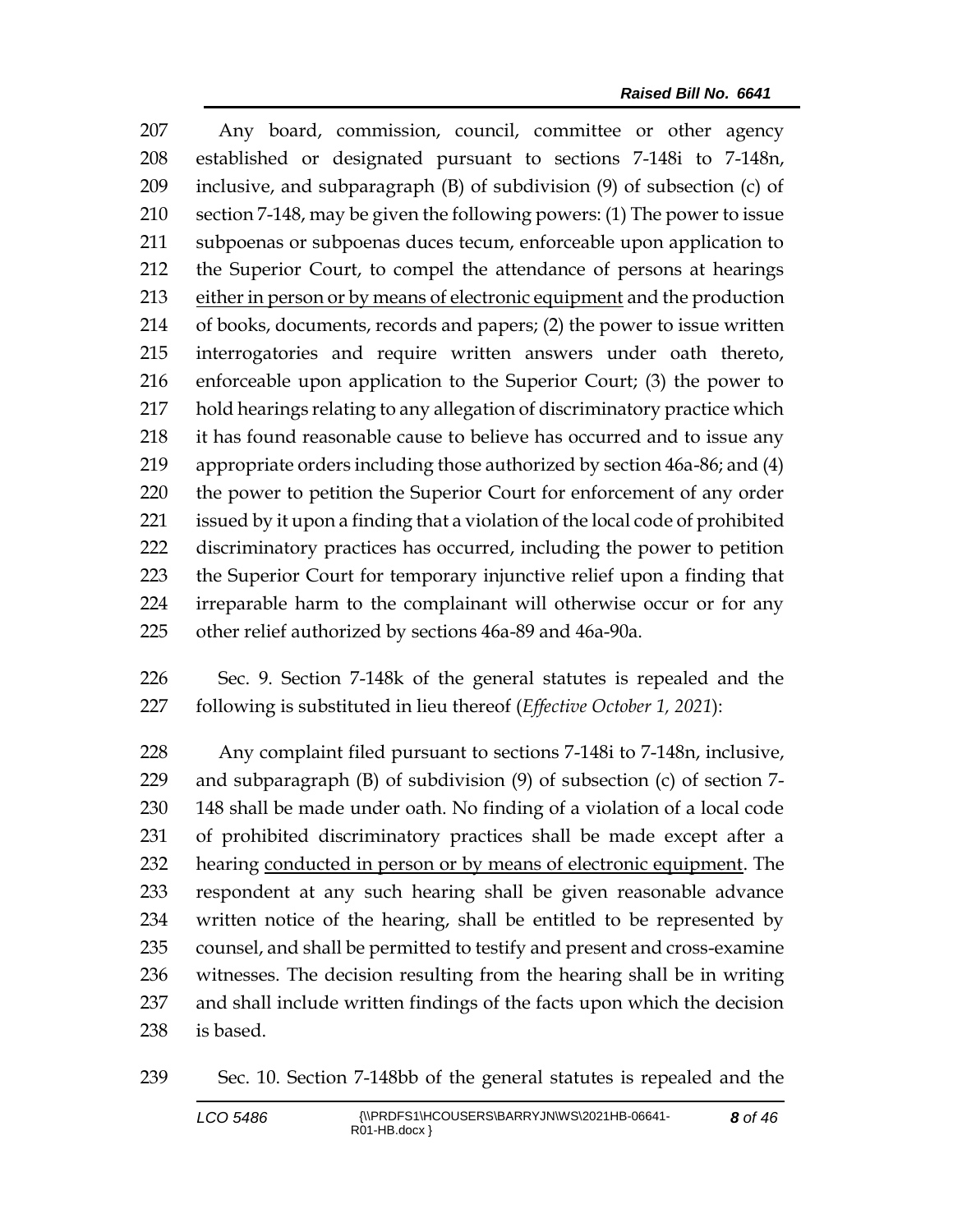following is substituted in lieu thereof (*Effective October 1, 2021*):

 Notwithstanding any provision of the general statutes or any special act, municipal charter or home rule ordinance, the chief elected officials of two or more municipalities may initiate a process for such municipalities to enter into an agreement to share revenues received for payment of real and personal property taxes. The agreement shall be prepared pursuant to negotiations and shall contain all provisions on which there is mutual agreement between the municipalities, including, but not limited to, specification of the tax revenues to be shared, collection and uses of such shared revenue. The agreement shall establish procedures for amendment, termination and withdrawal. The negotiations shall include an opportunity for public participation. Such participation may take place in person, in writing or by means of 253 electronic equipment. The agreement shall be approved by each municipality that is a party to the agreement by resolution of the legislative body. As used in this section "legislative body" means the council, commission, board, body or town meeting, by whatever name it may be known, having or exercising the general legislative powers and functions of a municipality and "municipality" means any town, city or borough, consolidated town and city or consolidated town and borough.

 Sec. 11. Section 7-148ii of the general statutes is repealed and the following is substituted in lieu thereof (*Effective October 1, 2021*):

 (a) Any person who, on or after October 1, 2011, commences an action to foreclose a mortgage on residential property shall register such property with the town clerk of the municipality in which the property is located at the time and place of the recording of the notice of lis pendens as to the residential property being foreclosed in accordance 268 with section 52-325. Such registration may be completed electronically in a manner prescribed by such clerk and shall be maintained by the municipality separate and apart from the land records.

(b) Registration made pursuant to subsection (a) of this section shall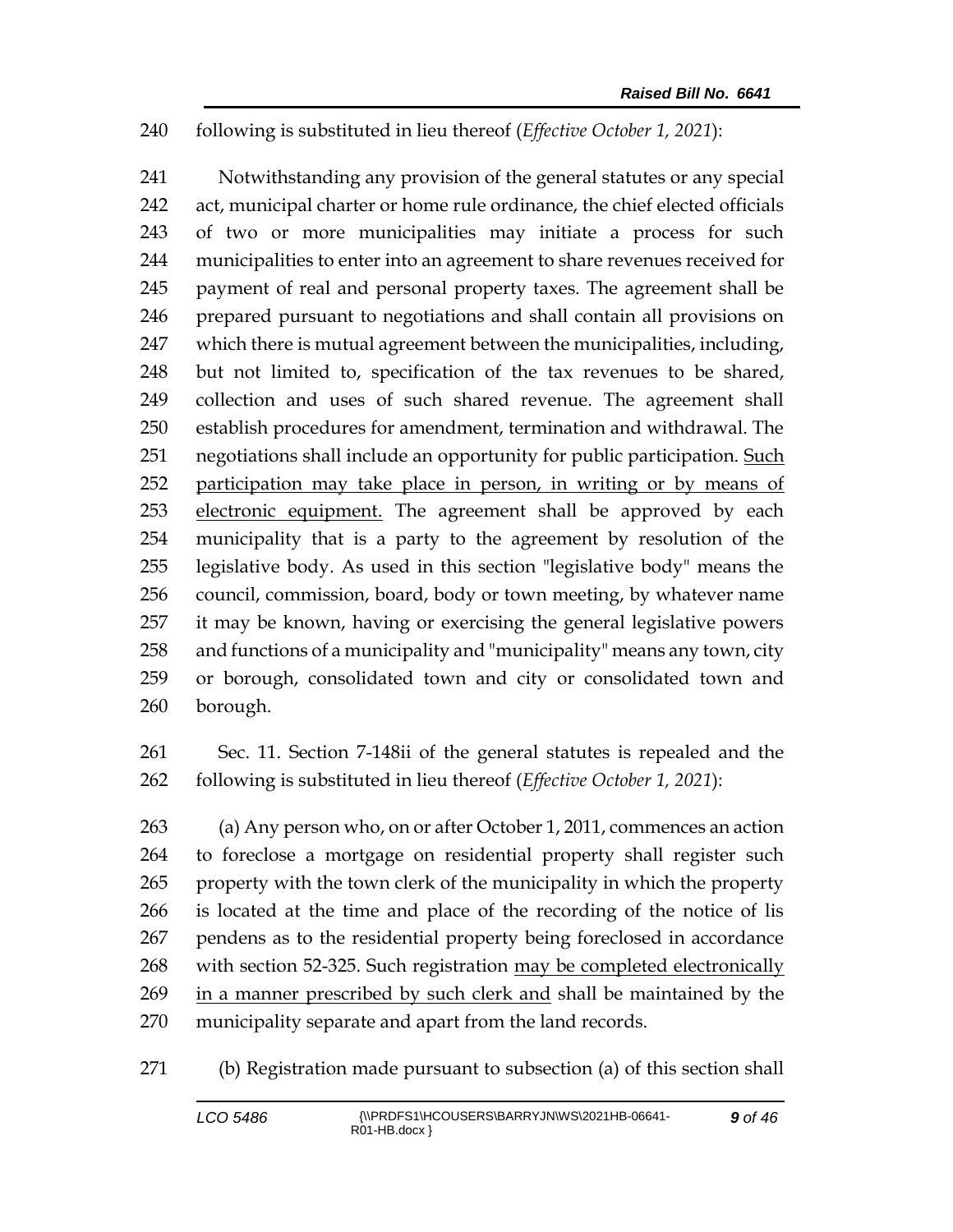contain (1) the name, address, telephone number and electronic mail address of the plaintiff in the foreclosure action and, if such plaintiff is an entity or an individual who resides out-of-state, the name, address, telephone number and electronic mail address of a direct contact in the state, provided such a direct contact is available; (2) the name, address, telephone number and electronic mail address of the person, local property maintenance company or other entity serving as such plaintiff's contact with the municipality for any matters concerning the residential property; and (3) the following heading in at least ten-point boldface capital letters: NOTICE TO MUNICIPALITY: REGISTRATION OF PROPERTY BEING FORECLOSED. The plaintiff in the foreclosure action shall indicate on such registration whether it prefers to be contacted by first class mail or electronic mail and the preferred addresses for such communications. Such plaintiff shall report to the 286 town clerk of the municipality in which the property is located, by mail $<sub>L</sub>$ </sub> electronic mail or other form of delivery, any change in the information 288 provided on the registration not later than thirty days following the date of the change of information. At the time of registration, such plaintiff shall pay a land record filing fee to the municipality as specified in section 7-34a, as amended by this act.

 (c) Any person in whom title to a residential property has vested on or after October 1, 2011, through a foreclosure action pursuant to sections 49-16 to 49-21, inclusive, or 49-26, shall register such property, in accordance with subsection (d) of this section, with the municipality in which such property is located not later than fifteen days after absolute title vests in such person. If such person is the plaintiff in the foreclosure action, such person shall, prior to the expiration of such fifteen-day period, update the registration with any change in registration information for purposes of complying with said subsection (d). The updated registration shall include the following heading in at least ten-point boldface capital letters: NOTICE TO MUNICIPALITY: UPDATED REGISTRATION FOR PROPERTY ACQUIRED THROUGH FORECLOSURE.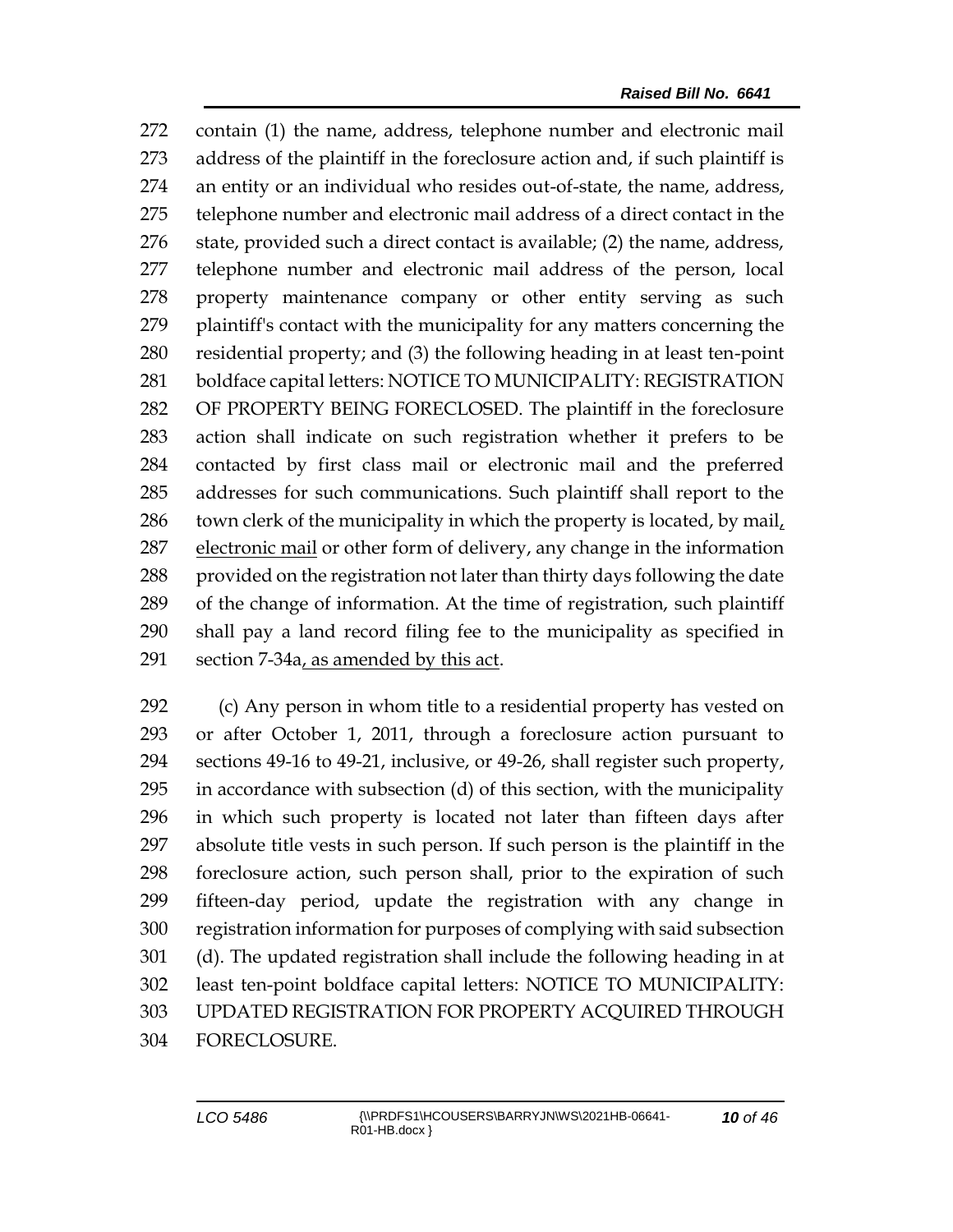(d) Registration made pursuant to subsection (c) of this section shall be mailed, sent by electronic mail or delivered to the town clerk of the municipality in which the residential property is located and include (1) the name, address, telephone number and electronic mail address of the registrant and, if the registrant is an entity or an individual who resides out-of-state, the name, address, telephone number and electronic mail address of a direct contact in the state, provided such a direct contact is available; (2) the date on which absolute title vested in the registrant; (3) the name, address, telephone number and electronic mail address of the person, local property maintenance company or other entity responsible for the security and maintenance of the residential property; and (4) the following heading in at least ten-point boldface capital letters: NOTICE TO MUNICIPALITY: REGISTRATION OF PROPERTY ACQUIRED THROUGH FORECLOSURE. The registration, or updated registration, shall be accompanied by a land record filing fee payable to the municipality as specified in section 7-34a, as amended by this act. The registrant shall report to the town clerk by mail, electronic mail or other form of delivery any change in the information provided on the registration not later than thirty days from the date of the change in information.

 (e) If a registrant required to register pursuant to subsection (c) of this section fails to comply with any provision of the general statutes or of any municipal ordinance concerning the repair or maintenance of real estate, including, without limitation, an ordinance relating to the 329 prevention of housing blight pursuant to subparagraph  $(H)(xv)$  of subdivision (7) of subsection (c) of section 7-148, the maintenance of safe and sanitary housing as provided in subparagraph (A) of subdivision (7) of subsection (c) of section 7-148, or the abatement of nuisances as provided in subparagraph (E) of subdivision (7) of subsection (c) of section 7-148, the municipality may issue a notice to the registrant citing the conditions on such property that violate such provisions. Such notice shall be sent by either first class or electronic mail, or both, and shall be sent to the address or addresses of the registrant identified on the registration. A copy of such notice shall be sent by first class mail or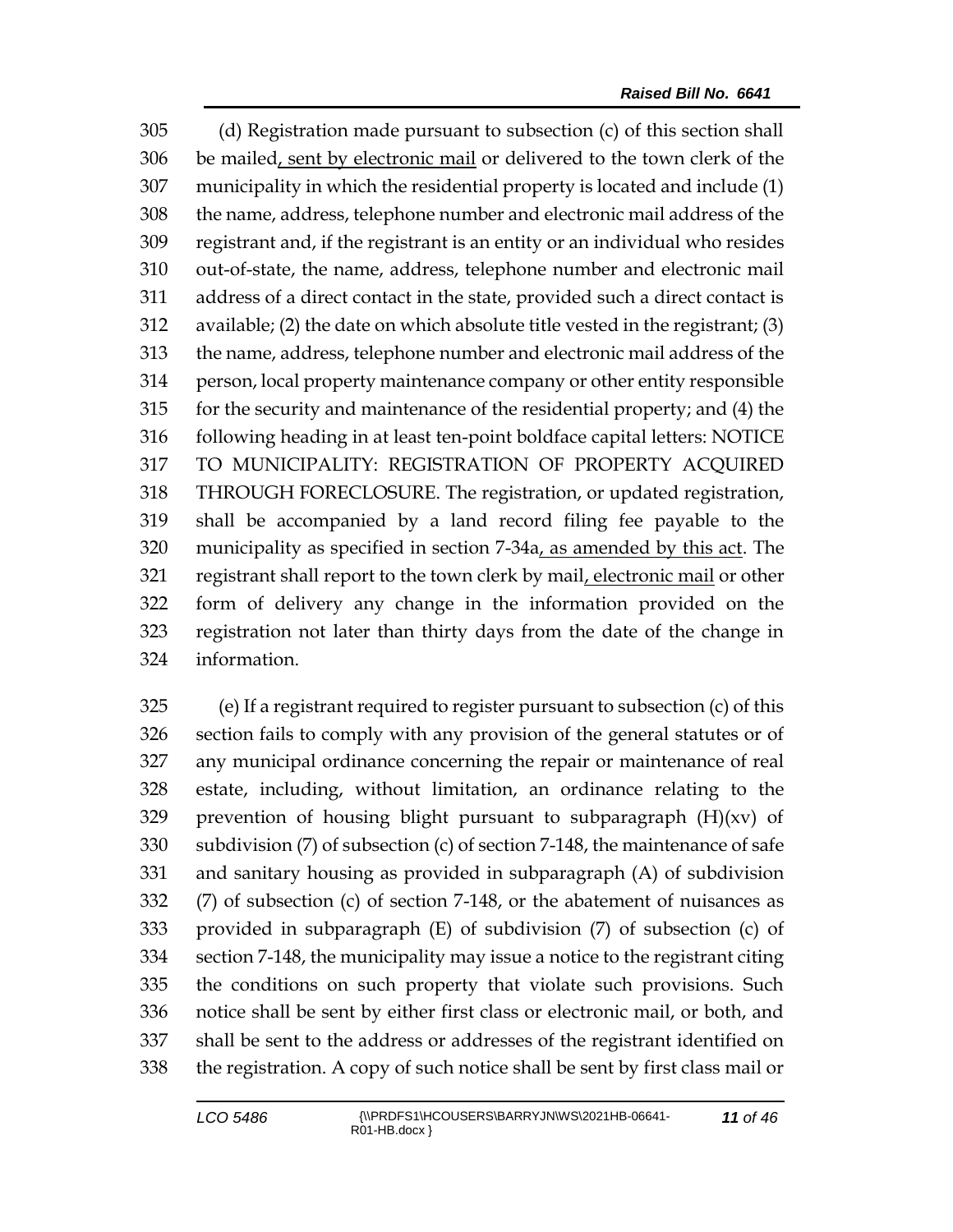electronic mail to the person, property maintenance company or other entity responsible for the security and maintenance of the residential property designated on the registration. Such notice shall comply with section 7-148gg.

 (f) The notice described in subsection (e) of this section shall provide a date, reasonable under the circumstances, by which the registrant shall remedy the condition or conditions on such registrant's property. If the registrant, registrant's contact or registrant's agent does not remedy the condition or conditions on such registrant's property before the date following the date specified in such notice, the municipality may enforce its rights under the relevant provisions of the general statutes or of any municipal ordinance.

 (g) A municipality shall only impose registration requirements upon registrants and plaintiffs in foreclosure actions in accordance with this section, except that any municipal registration requirements effective on or before October 1, 2009, shall remain effective.

 (h) Any plaintiff in a foreclosure action who fails to register in accordance with this section shall be subject to a civil penalty of one hundred dollars for each violation, up to a maximum of five thousand dollars. Each property for which there has been a failure to register shall constitute a separate violation.

 (i) Any person in whom title to a residential property has vested on or after October 1, 2011, through a foreclosure action pursuant to sections 49-16 to 49-21, inclusive, or 49-26, and who has not registered in accordance with subsection (c) of this section within thirty days of absolute title vesting in such owner shall be subject to a civil penalty of two hundred fifty dollars for each violation, up to a maximum of twenty-five thousand dollars. Each property for which there has been a failure to register shall constitute a separate violation.

 (j) An authorized official of the municipality may file a civil action in Superior Court to collect the penalties imposed pursuant to subsections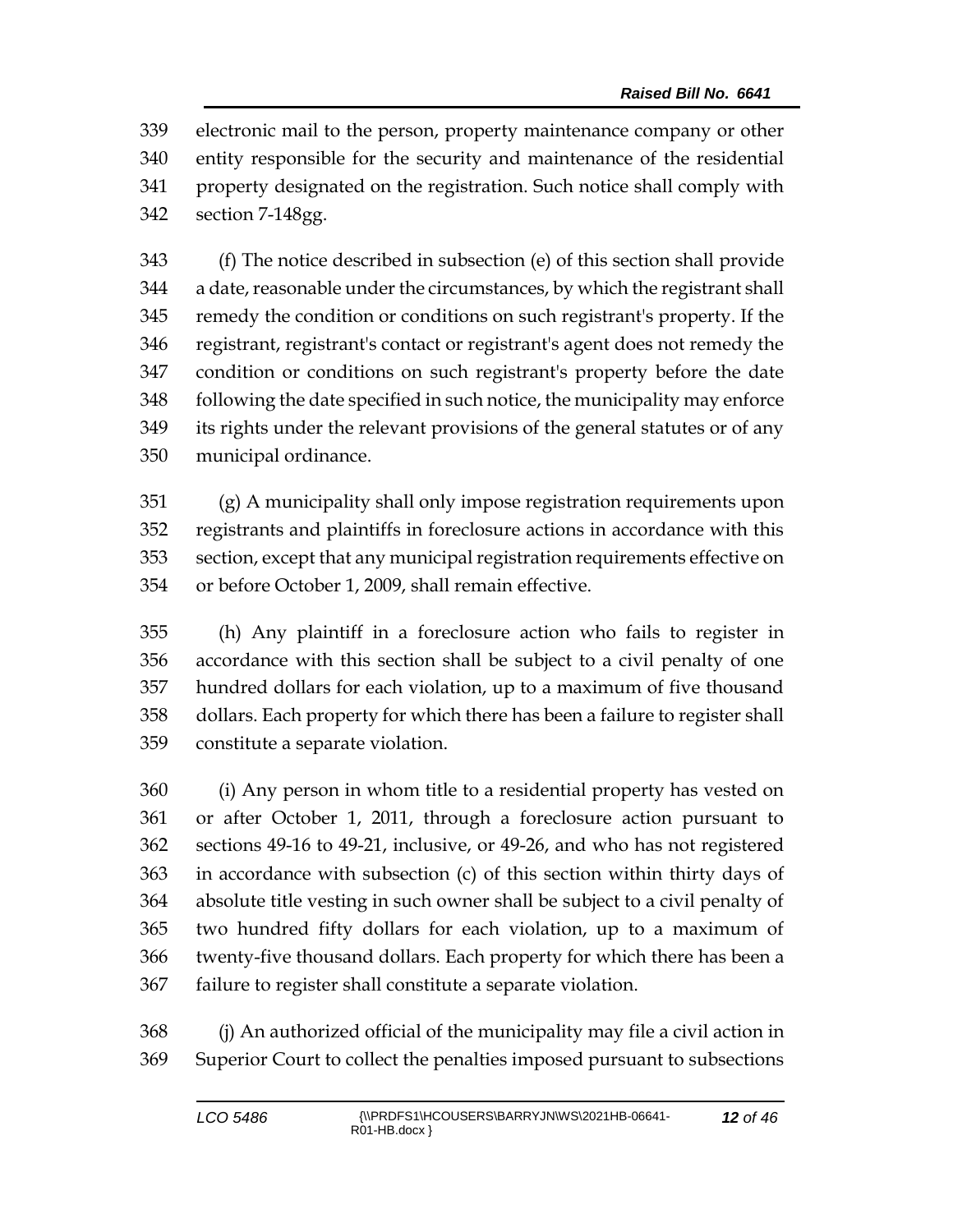(h) and (i) of this section, which penalties shall be payable to the treasurer of such municipality. Such penalties shall not create or constitute a lien against the residential property.

 (k) Neither the registration by a foreclosing party nor the failure to register in accordance with subsection (a) of this section shall imply or create any legal obligations on the part of the foreclosing party to repair, maintain or secure the residential property for which a registration is required prior to the time that title passes to the foreclosing party.

 Sec. 12. Section 7-152b of the general statutes is repealed and the following is substituted in lieu thereof (*Effective October 1, 2021*):

 (a) Any town, city or borough may establish by ordinance a parking violation hearing procedure in accordance with this section. The Superior Court shall be authorized to enforce the assessments and judgments provided for under this section.

 (b) The chief executive officer of the town, city or borough shall appoint one or more parking violation hearing officers, other than policemen or persons who issue parking tickets or work in the police department, to conduct the hearings authorized by this section.

 (c) A town, city or borough may, at any time within two years from the expiration of the final period for the uncontested payment of fines, penalties, costs or fees for any alleged violation under any ordinance adopted pursuant to section 7-148 or sections 14-305 to 14-308, inclusive, send notice to the motor vehicle operator, if known, or the registered owner of the motor vehicle by first class mail at his address according to the registration records of the Department of Motor Vehicles or by electronic mail, if the operator or owner's electronic mail address is known. Such notice shall inform the operator or owner: (1) Of the allegations against him and the amount of the fines, penalties, costs or fees due; (2) that he may contest his liability before a parking violations 399 hearing officer by delivering in person, by electronic mail or by mail written notice within ten days of the date thereof; (3) that if he does not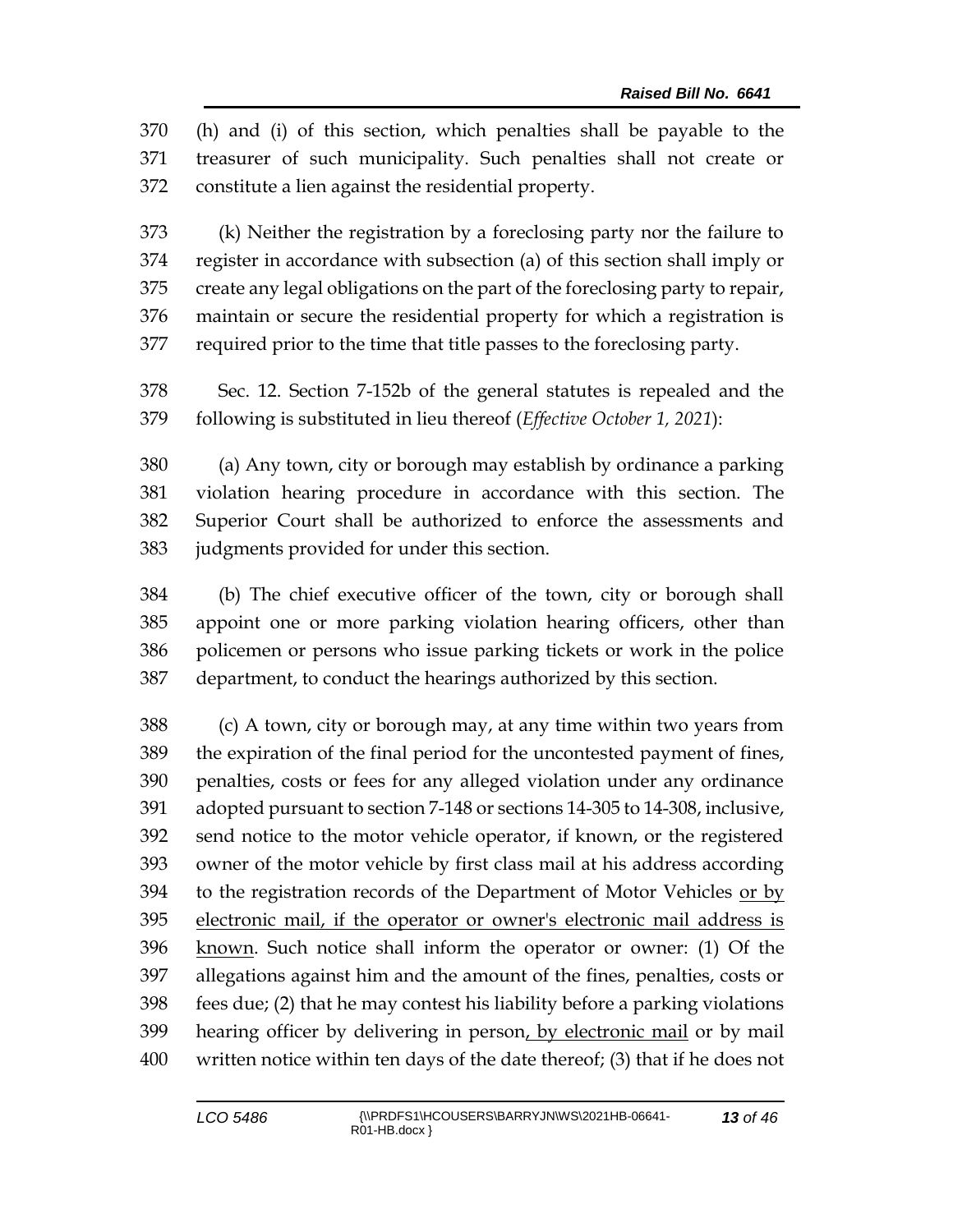demand such a hearing, an assessment and judgment shall enter against him; and (4) that such judgment may issue without further notice. Whenever a violation of such an ordinance occurs, proof of the registration number of the motor vehicle involved shall be prima facie evidence in all proceedings provided for in this section that the owner of such vehicle was the operator thereof; provided, the liability of a lessee under section 14-107 shall apply.

 (d) If the person who is sent notice pursuant to subsection (c) of this section wishes to admit liability for any alleged violation, such person may, without requesting a hearing, pay the full amount of the fines, penalties, costs or fees admitted to in person or by mail to an official designated by the town, city or borough. Such payment shall be inadmissible in any proceeding, civil or criminal, to establish the conduct of such person or other person making the payment. Any person who does not **[**deliver or mail written demand for**]** demand a hearing within ten days of the date of the first notice provided for in subsection (c) of this section shall be deemed to have admitted liability, and the designated town official shall certify such person's failure to respond to the hearing officer. The hearing officer shall thereupon enter and assess the fines, penalties, costs or fees provided for by the applicable ordinances and shall follow the procedures set forth in subsection (f) of this section.

 (e) Any person who requests a hearing shall be given written notice of the date, time and place for the hearing. Such hearing shall be held not less than fifteen days nor more than thirty days from the date of the mailing of notice, provided the hearing officer shall grant upon good cause shown any reasonable request by any interested party for postponement or continuance. An original or certified copy of the initial notice of violation issued by a policeman or other issuing officer shall be filed and retained by the town, city or borough, be deemed to be a business record within the scope of section 52-180 and be evidence of the facts contained therein. The presence of the policeman or issuing officer shall be required at the hearing if such person so requests. A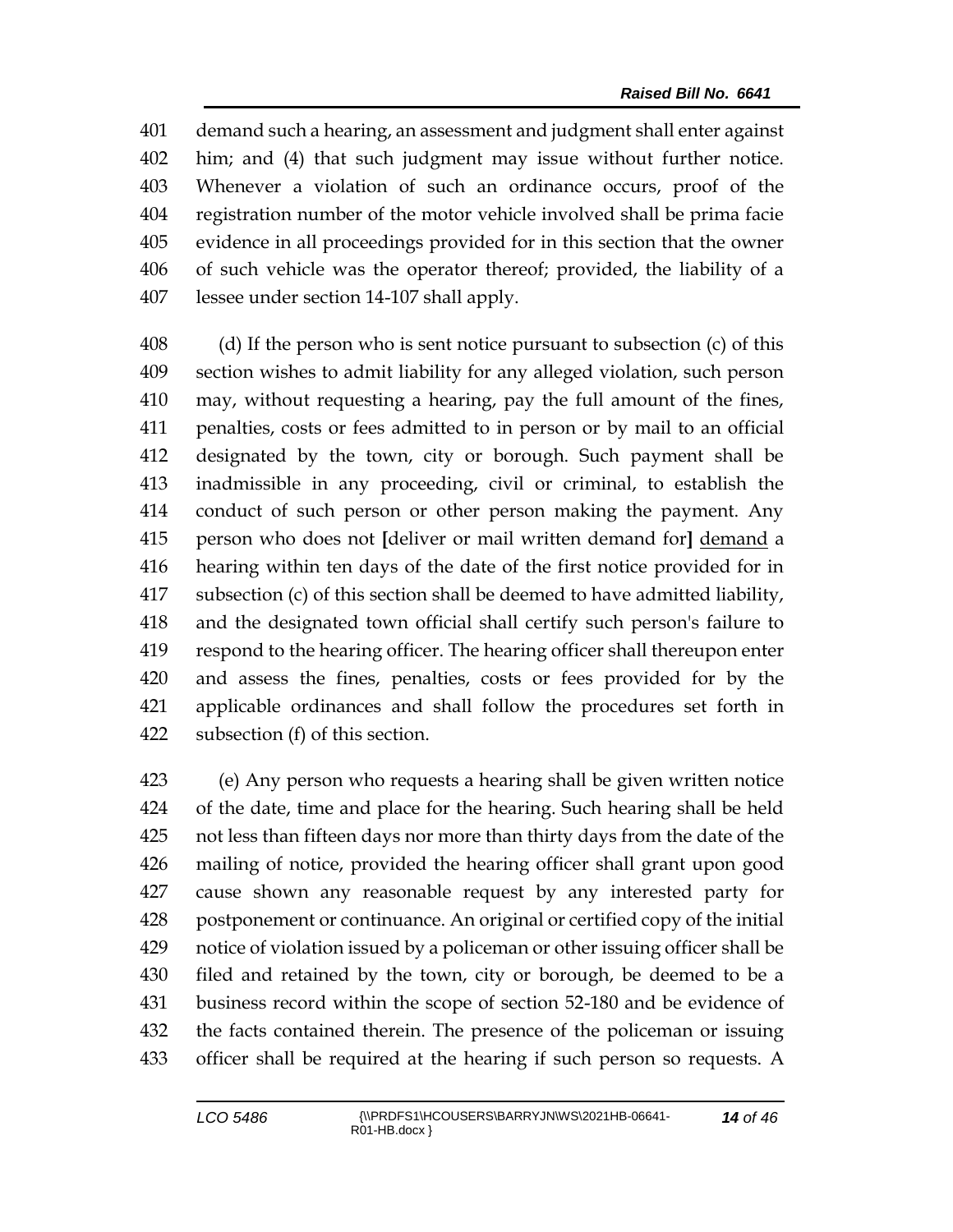person wishing to contest his liability shall appear at the hearing in person or by means of electronic equipment, and may present evidence in his behalf. A designated town official, other than the hearing officer, may present evidence on behalf of the town. If such person fails to appear, the hearing officer may enter an assessment by default against him upon a finding of proper notice and liability under the applicable statutes or ordinances. The hearing officer may accept from such person copies of police reports, Department of Motor Vehicles documents and other official documents by mail and may determine thereby that the appearance of such person is unnecessary. The hearing officer shall conduct the hearing in the order and form and with such methods of proof as he deems fair and appropriate. The rules regarding the admissibility of evidence shall not be strictly applied, but all testimony shall be given under oath or affirmation. The hearing officer shall announce his decision at the end of the hearing. If he determines that the person is not liable, he shall dismiss the matter and enter his determination in writing accordingly. If he determines that the person is liable for the violation, he shall forthwith enter and assess the fines, penalties, costs or fees against such person as provided by the applicable ordinances of that town, city or borough.

 (f) If such assessment is not paid on the date of its entry, the hearing officer shall send by first class mail a notice of the assessment to the person found liable and shall file, not less than thirty days or more than twelve months after such mailing, a certified copy of the notice of assessment with the clerk of a superior court facility designated by the Chief Court Administrator together with an entry fee of eight dollars. The certified copy of the notice of assessment shall constitute a record of assessment. Within such twelve-month period, assessments against the same person may be accrued and filed as one record of assessment. The clerk shall enter judgment, in the amount of such record of assessment and court costs of eight dollars, against such person in favor of the town, city or borough. Notwithstanding any provision of the general statutes, the hearing officer's assessment, when so entered as a judgment, shall have the effect of a civil money judgment and a levy of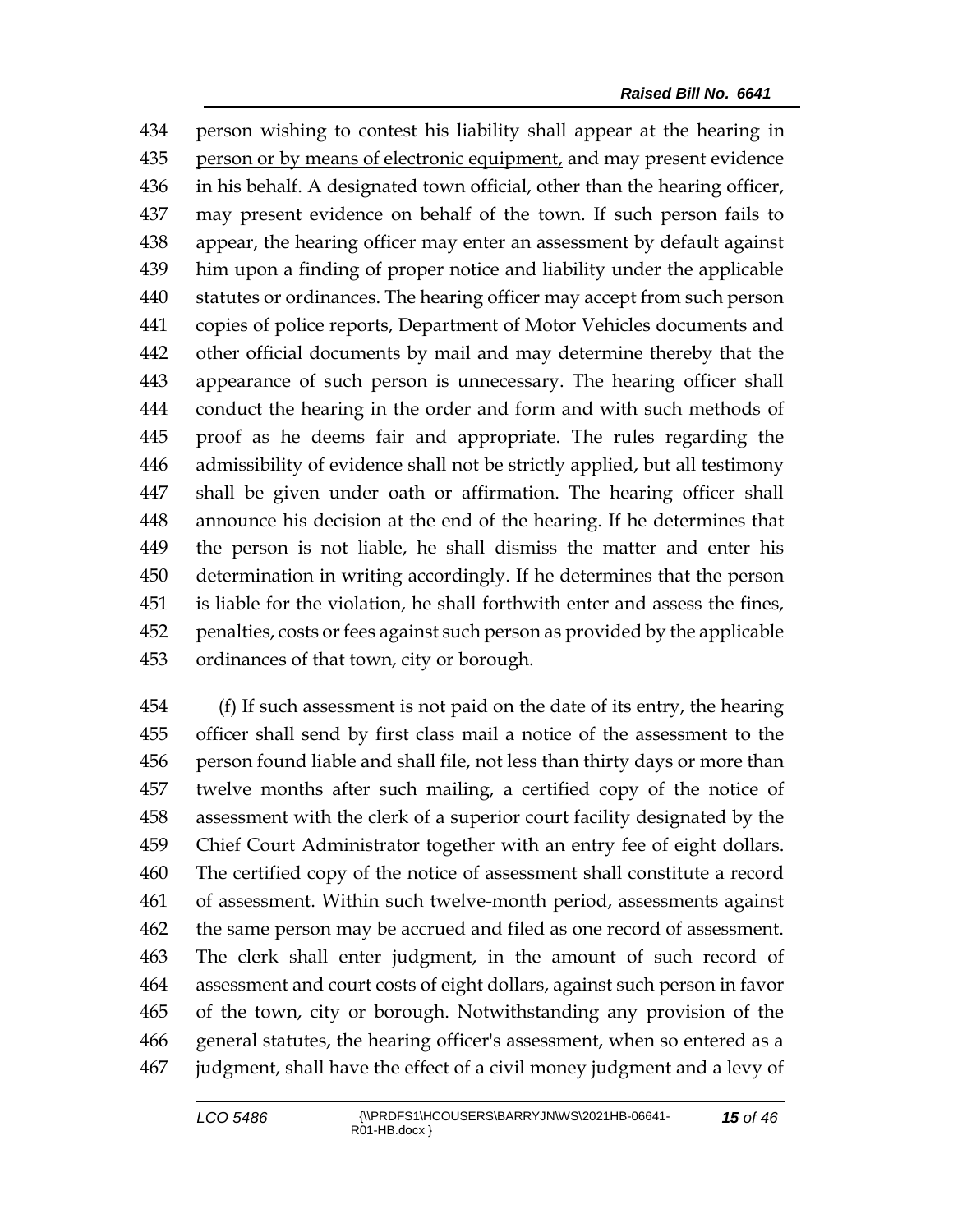execution on such judgment may issue without further notice to such person.

 (g) A person against whom an assessment has been entered pursuant to this section is entitled to judicial review by way of appeal. An appeal shall be instituted within thirty days of the mailing of notice of such assessment by filing a petition to reopen assessment, together with an entry fee in an amount equal to the entry fee for a small claims case pursuant to section 52-259, at the Superior Court facility designated by the Chief Court Administrator, which shall entitle such person to a hearing in accordance with the rules of the judges of the Superior Court.

 Sec. 13. Section 7-245 of the general statutes is repealed and the following is substituted in lieu thereof (*Effective October 1, 2021*):

 For the purposes of this chapter: (1) "Acquire a sewerage system" means obtain title to all or any part of a sewerage system or any interest therein by purchase, condemnation, grant, gift, lease, rental or otherwise; (2) "alternative sewage treatment system" means a sewage treatment system serving one or more buildings that utilizes a method of treatment other than a subsurface sewage disposal system and that involves a discharge to the groundwaters of the state; (3) "community sewerage system" means any sewerage system serving two or more residences in separate structures which is not connected to a municipal sewerage system or which is connected to a municipal sewerage system as a distinct and separately managed district or segment of such system; (4) "construct a sewerage system" means to acquire land, easements, rights-of-way or any other real or personal property or any interest therein, plan, construct, reconstruct, equip, extend and enlarge all or any part of a sewerage system; (5) "decentralized system" means managed subsurface sewage disposal systems, managed alternative sewage treatment systems or community sewerage systems that discharge sewage flows of less than five thousand gallons per day, are used to collect and treat domestic sewage, and involve a discharge to the groundwaters of the state from areas of a municipality; (6) "decentralized wastewater management district" means areas of a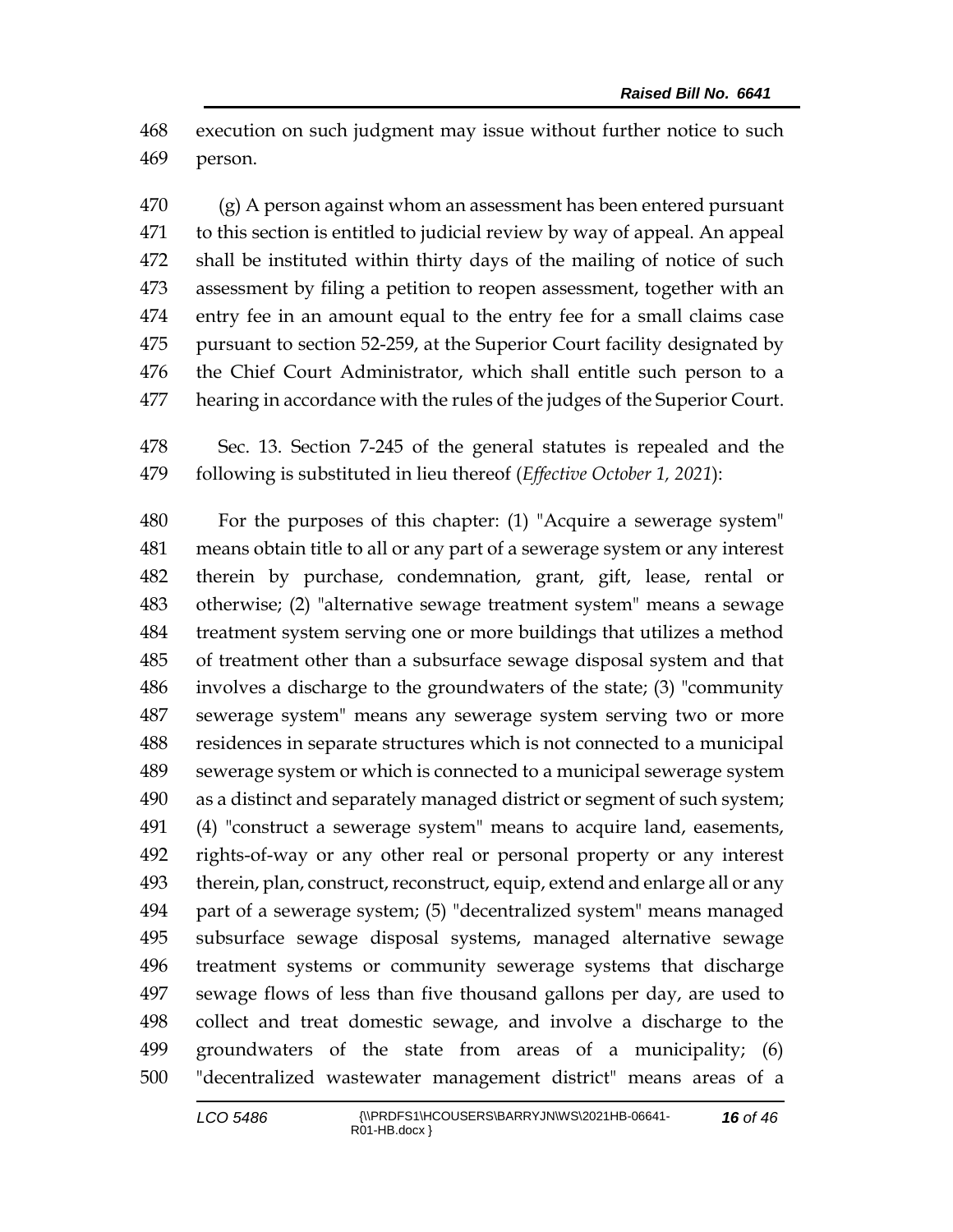municipality designated by the municipality through a municipal ordinance when an engineering report has determined that the existing subsurface sewage disposal systems may be detrimental to public health or the environment and that decentralized systems are required and such report is approved by the Commissioner of Energy and Environmental Protection with concurring approval by the Commissioner of Public Health, after consultation with the local director of health; (7) "electronic equipment" means any technology that facilitates real-time communication between two or more individuals, including, but not limited to, telephonic, video and other conferencing platforms; (8) "municipality" means any metropolitan district, town, consolidated town and city, consolidated town and borough, city, borough, village, fire and sewer district, sewer district and each municipal organization having authority to levy and collect taxes; **[**(8)**]** (9) "operate a sewerage system" means own, use, equip, reequip, repair, maintain, supervise, manage, operate and perform any act pertinent to the collection, transportation and disposal of sewage; **[**(9)**]** (10) "person" means any person, partnership, corporation, limited liability company, association or public agency; **[**(10)**]** (11) "remediation standards" means pollutant limits, performance requirements, design parameters or technical standards for application to existing sewage discharges in a decentralized wastewater management district for the improvement of wastewater treatment to protect public health and the environment; **[**(11)**]** (12) "sewage" means any substance, liquid or solid, which may contaminate or pollute or affect the cleanliness or purity of any water; and **[**(12)**]** (13) "sewerage system" means any device, equipment, appurtenance, facility and method for collecting, transporting, receiving, treating, disposing of or discharging sewage, including, but not limited to, decentralized systems within a decentralized wastewater management district when such district is established by municipal ordinance pursuant to section 7-247.

 Sec. 14. Section 7-255 of the general statutes is repealed and the following is substituted in lieu thereof (*Effective October 1, 2021*):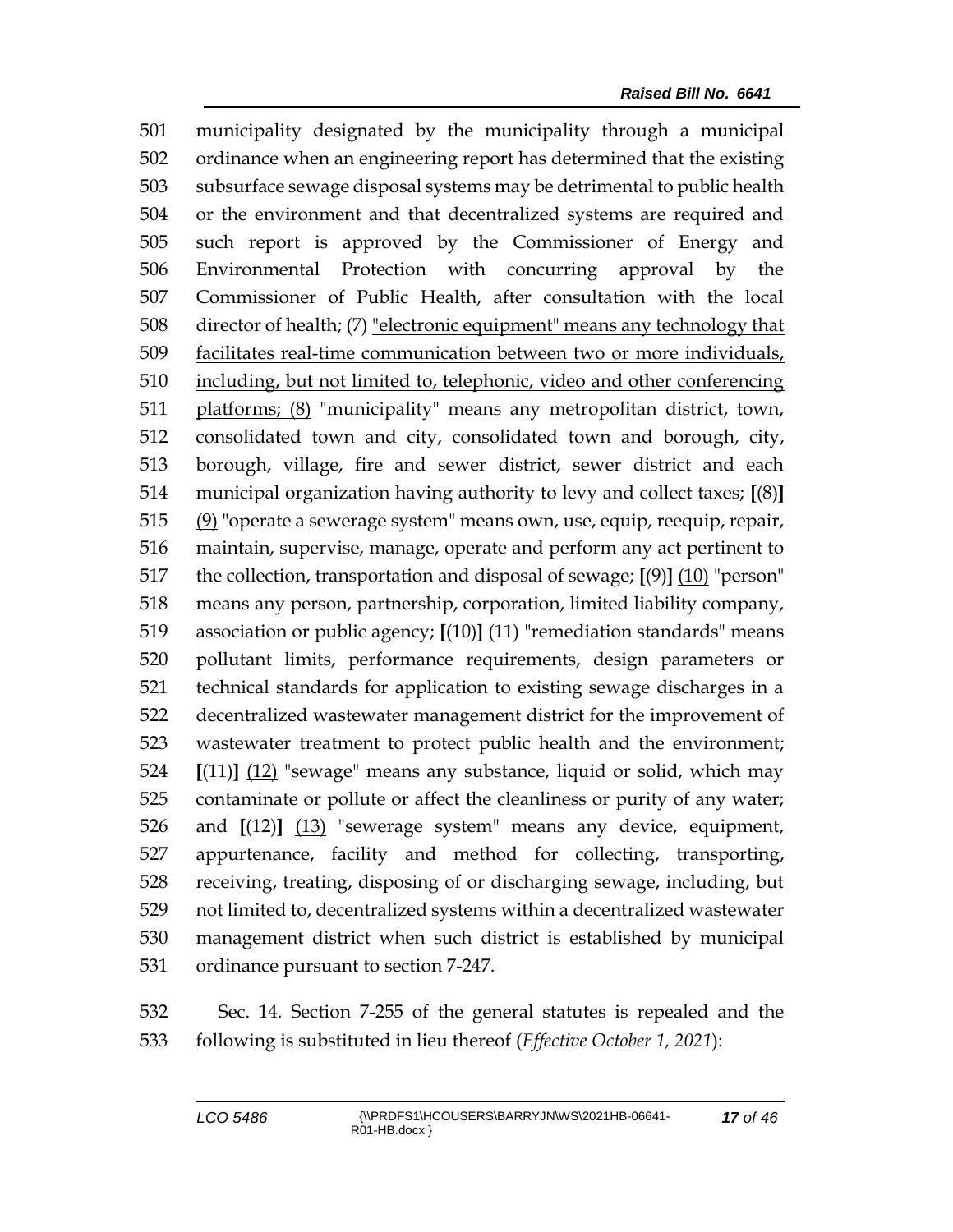(a) The water pollution control authority may establish and revise fair and reasonable charges for connection with and for the use of a sewerage system. The owner of property against which any such connection or use charge is levied shall be liable for the payment thereof. Municipally-owned and other tax-exempt property which uses the sewerage system shall be subject to such charges under the same conditions as are the owners of other property, but nothing herein shall be deemed to authorize the levying of any property tax by any municipality against any property exempt by the general statutes from property taxation. No charge for connection with or for the use of a sewerage system shall be established or revised until after a public hearing before the water pollution control authority at which the owner of property against which the charges are to be levied shall have an 547 opportunity to be heard concerning the proposed charges. Such hearing may be conducted in person or by means of electronic equipment. Notice of the time, place and purpose of such hearing shall be published at least ten days before the date thereof **[**in a newspaper having a general circulation in the municipality**]** on the Internet web site of the municipality. A copy of the proposed charges shall be on file in the office of the clerk of the municipality and available for inspection by the public for at least ten days before the date of such hearing. When the water pollution control authority has established or revised such charges, it shall file a copy thereof in the office of the clerk of the municipality and, not later than five days after such filing, shall cause the same to be published **[**in a newspaper having a general circulation in the municipality**]** on the Internet web site of the municipality. Such publication shall state the date on which such charges were filed and the time and manner of paying such charges and shall state that any appeals from such charges must be taken within twenty-one days after such filing. In establishing or revising such charges the water pollution control authority may classify the property connected or to be connected with the sewer system and the users of such system, including categories of industrial users, and may give consideration to any factors relating to the kind, quality or extent of use of any such property or classification of property or users including, but not limited to, (1) the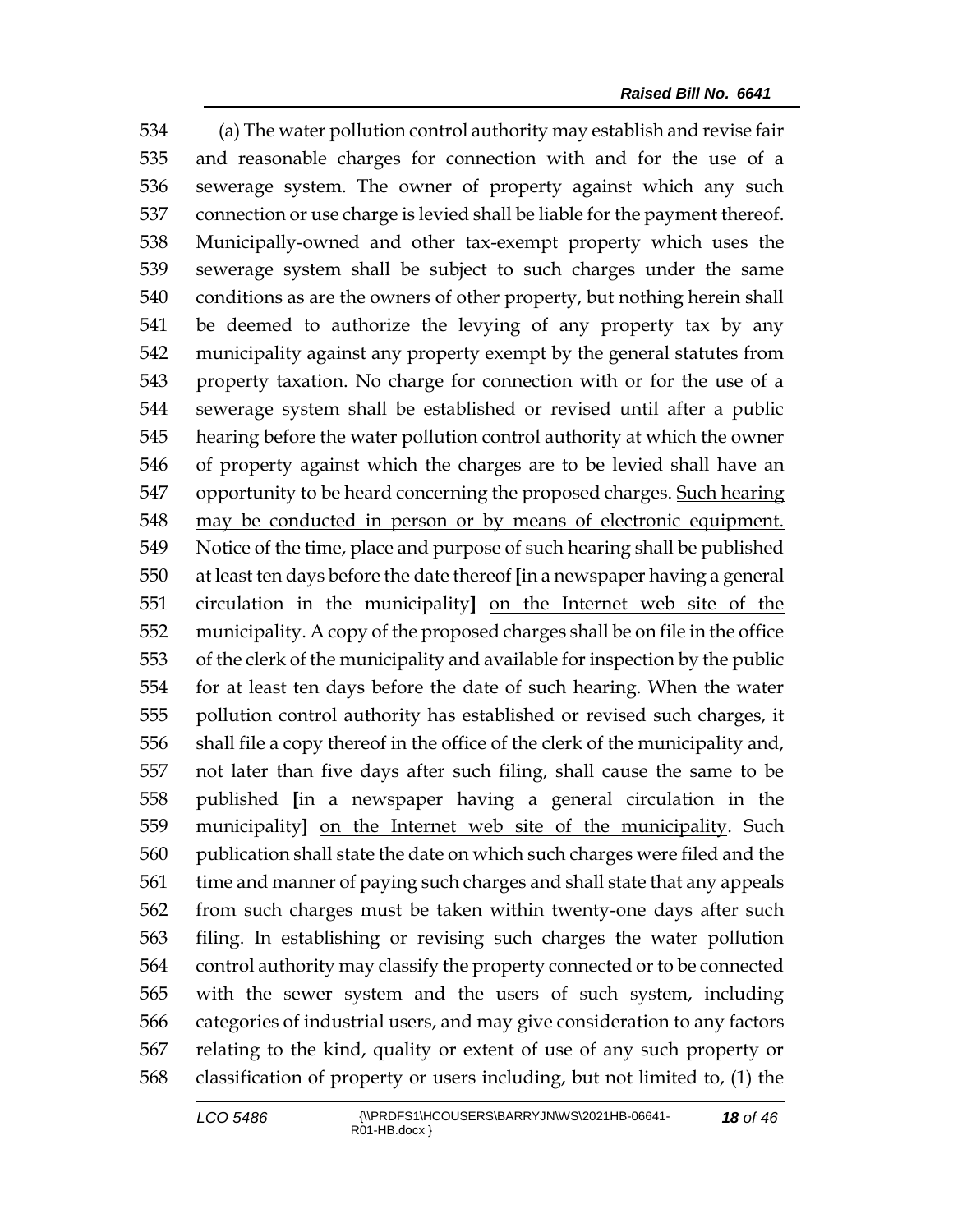volume of water discharged to the sewerage system, (2) the type or size of building connected with the sewerage system, (3) the number of plumbing fixtures connected with the sewerage system, (4) the number of persons customarily using the property served by the sewerage system, (5) in the case of commercial or industrial property, the average number of employees and guests using the property and (6) the quality and character of the material discharged into the sewerage system. The water pollution control authority may establish minimum charges for connection with and for the use of a sewerage system. Any person aggrieved by any charge for connection with or for the use of a sewerage system may appeal to the superior court for the judicial district wherein the municipality is located and shall bring any such appeal to a return day of said court not less than twelve or more than thirty days after service thereof. The judgment of the court shall be final.

 (b) Any municipality may, by ordinance, provide for the payment to the water pollution control authority by such municipality of the whole or a portion of such charges for specified classifications of property or users, provided such classifications are established by the water pollution control authority in accordance with the provisions of subsection (a) of this section and meet the requirements of the federal Water Pollution Control Act Amendments of 1972, P.L. 92-500, as amended from time to time. **[**amended.**]**

 (c) Any municipality may, by ordinance, provide for optional methods of payment of sewer use charges to the water pollution control authority by (1) elderly taxpayers who are eligible for tax relief under the provisions of section 12-129b, section 12-170aa, as amended by this act, or a plan of tax relief for elderly taxpayers provided by such municipality in accordance with section 12-129n or (2) any taxpayer under the age of sixty-five who is eligible for tax relief under the provisions of a plan for tax relief provided by such municipality in accordance with subdivision (2) of section 12-129n.

 Sec. 15. Section 7-257 of the general statutes is repealed and the following is substituted in lieu thereof (*Effective October 1, 2021*):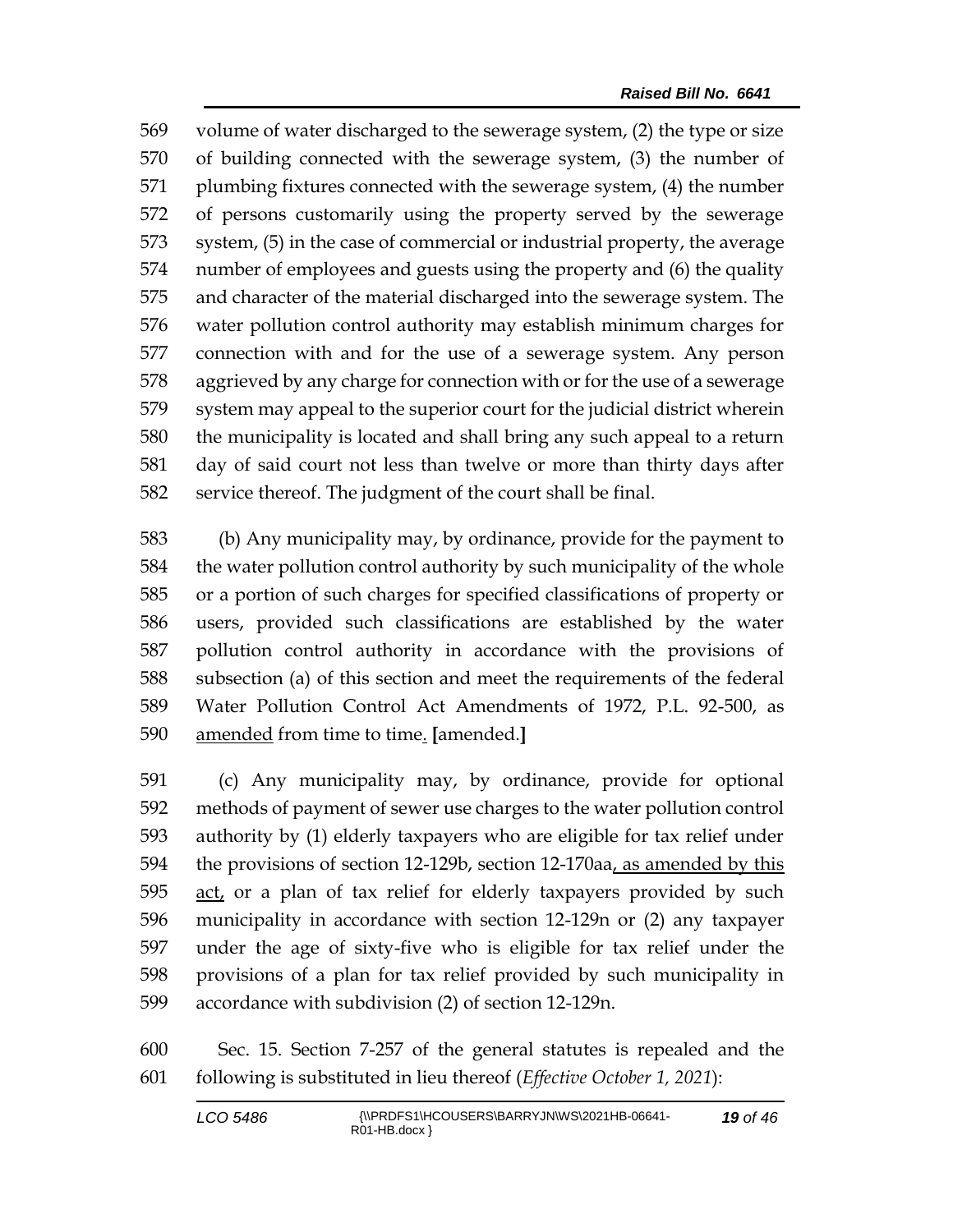The water pollution control authority may order the owner of any building to which a sewerage system is available to connect such building with the system or order the owner to construct and connect the building to an alternative sewage treatment system. No such order shall be issued until after a public hearing with respect thereto is conducted in person or by means of electronic equipment after due notice in writing to such property owner. Any owner aggrieved by such an order may, within twenty-one days, appeal to the superior court for the judicial district wherein the municipality is located. Such appeal shall be brought to a return day of said court not less than twelve or more than thirty days after service thereof. The judgment of the court shall be final. If any owner fails to comply with an order to connect, the water pollution control authority shall cause the connection to be made and shall assess the expense thereof against such owner.

 Sec. 16. Section 7-344 of the general statutes is repealed and the following is substituted in lieu thereof (*Effective October 1, 2021*):

 (a) Not less than two weeks before the annual town meeting, the board shall hold a public hearing, at which itemized estimates of the expenditures of the town for the ensuing fiscal year shall be presented and at which all persons shall be heard in regard to any appropriation which they are desirous that the board should recommend or reject. The board shall, after such public hearing, hold a public meeting at which it shall consider the estimates so presented and any other matters brought to its attention and shall thereupon prepare and cause to be published in a newspaper in such town, if any, otherwise in a newspaper having a substantial circulation in such town, a report in a form prescribed by the Secretary of the Office of Policy and Management containing: (1) An itemized statement of all actual receipts from all sources of such town during its last fiscal year; (2) an itemized statement by classification of all actual expenditures during the same year; (3) an itemized estimate of anticipated revenues during the ensuing fiscal year from each source other than from local property taxes and an estimate of the amount which should be raised by local property taxation for such ensuing fiscal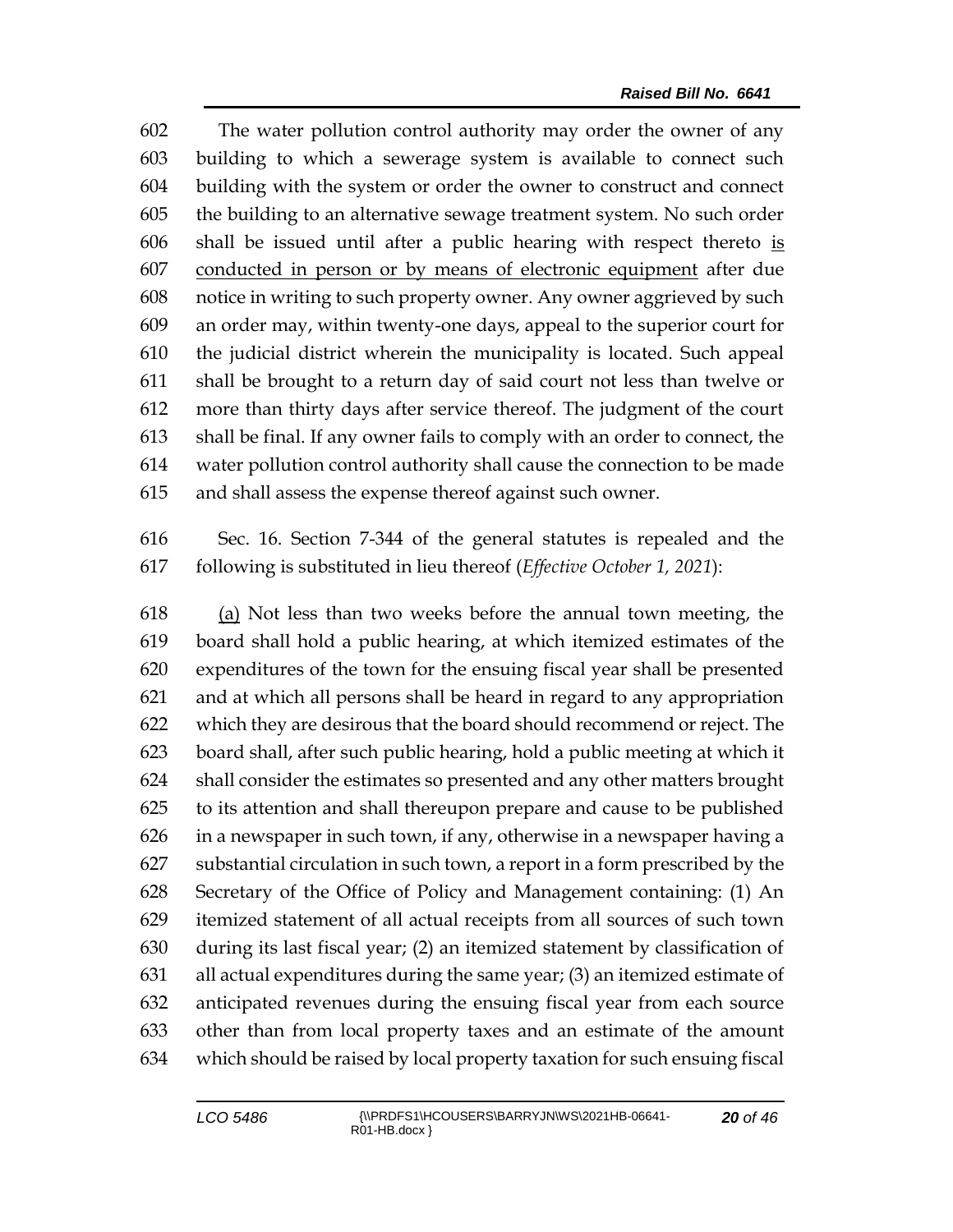year; (4) an itemized estimate of expenditures of such town for such ensuing fiscal year; and (5) the amount of revenue surplus or deficit of the town at the beginning of the fiscal year for which estimates are being prepared; provided any town which, according to the most recent federal census, has a population of less than five thousand may, by ordinance, waive such publication requirement, in which case the board shall provide for the printing or mimeographing of copies of such report in a number equal to ten per cent of the population of such town according to such federal census, which copies shall be available for distribution five days before the annual budget meeting of such town. The board shall submit such estimate with its recommendations to the annual town meeting next ensuing, and such meeting shall take action upon such estimate and recommendations, and make such specific appropriations as appear advisable, but no appropriation shall be made exceeding in amount that for the same purpose recommended by the board and no appropriation shall be made for any purpose not recommended by the board. Such estimate and recommendations may include, if submitted to a vote by voting tabulator, questions to indicate whether the budget is too high or too low. The vote on such questions shall be for advisory purposes only, and not binding upon the board. Immediately after the board of assessment appeals has finished its duties and the grand list has been completed, the board of finance shall meet and, with due provision for estimated uncollectible taxes, abatements and corrections, shall lay such tax on such list as shall be sufficient, in addition to the other estimated yearly income of such town and in addition to such revenue surplus, if any, as may be appropriated, not only to pay the expenses of the town for such current year, but also to absorb the revenue deficit of such town, if any, at the beginning of such current year. The board shall prescribe the method by which and the place where all records and books of accounts of the town, or of any department or subdivision thereof, shall be kept. The provisions of this section shall not be construed as preventing a town from making further appropriations upon the recommendation of its board of finance at a special town meeting held after the annual town meeting and prior to the laying of the tax for the current year, and any appropriations made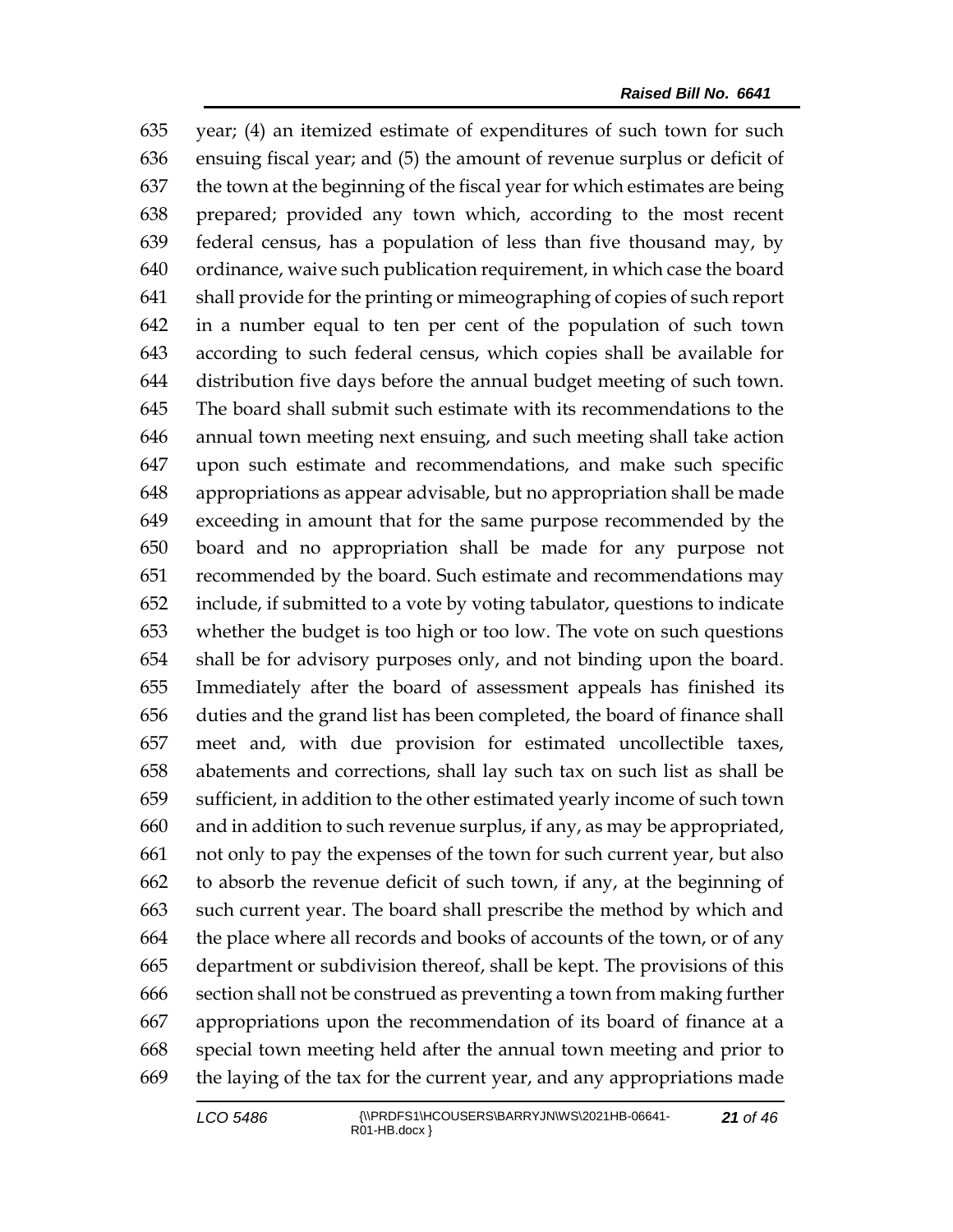at such special town meeting shall be included in the amount to be raised by the tax laid by the board of finance under the provisions of this section.

 (b) Any hearing or meeting held pursuant to this section may be held 674 by means of electronic equipment or simultaneously in person and by means of electronic equipment. Any hearing or meeting held by means of electronic equipment shall permit the opportunity to provide comment or testimony, vote and otherwise participate in such hearing or meeting, as applicable.

 Sec. 17. Section 8-2a of the general statutes is repealed and the following is substituted in lieu thereof (*Effective October 1, 2021*):

 The secretary or clerk of each regulatory board of a political subdivision of the state, adopting subdivision or zoning regulations pursuant to the general statutes or a special act, shall publish such regulations on the Internet web site of the subdivision and make printed copies of such regulations available to the public at a reasonable price upon request.

 Sec. 18. Section 12-111 of the general statutes is repealed and the following is substituted in lieu thereof (*Effective October 1, 2021*):

 (a) Any person, including any lessee of real property whose lease has been recorded as provided in section 47-19 and who is bound under the terms of a lease to pay real property taxes and any person to whom title to such property has been transferred since the assessment date, claiming to be aggrieved by the doings of the assessors of such town may appeal therefrom to the board of assessment appeals. Such appeal shall be filed **[**,**]** in writing **[**,**]** or by electronic mail in a manner prescribed by such board on or before February twentieth. The **[**written**]** appeal shall include, but is not limited to, the property owner's name, name and position of the signer, description of the property which is the subject of the appeal, name, **[**and**]** mailing address and electronic mail address of the party to be sent all correspondence by the board of assessment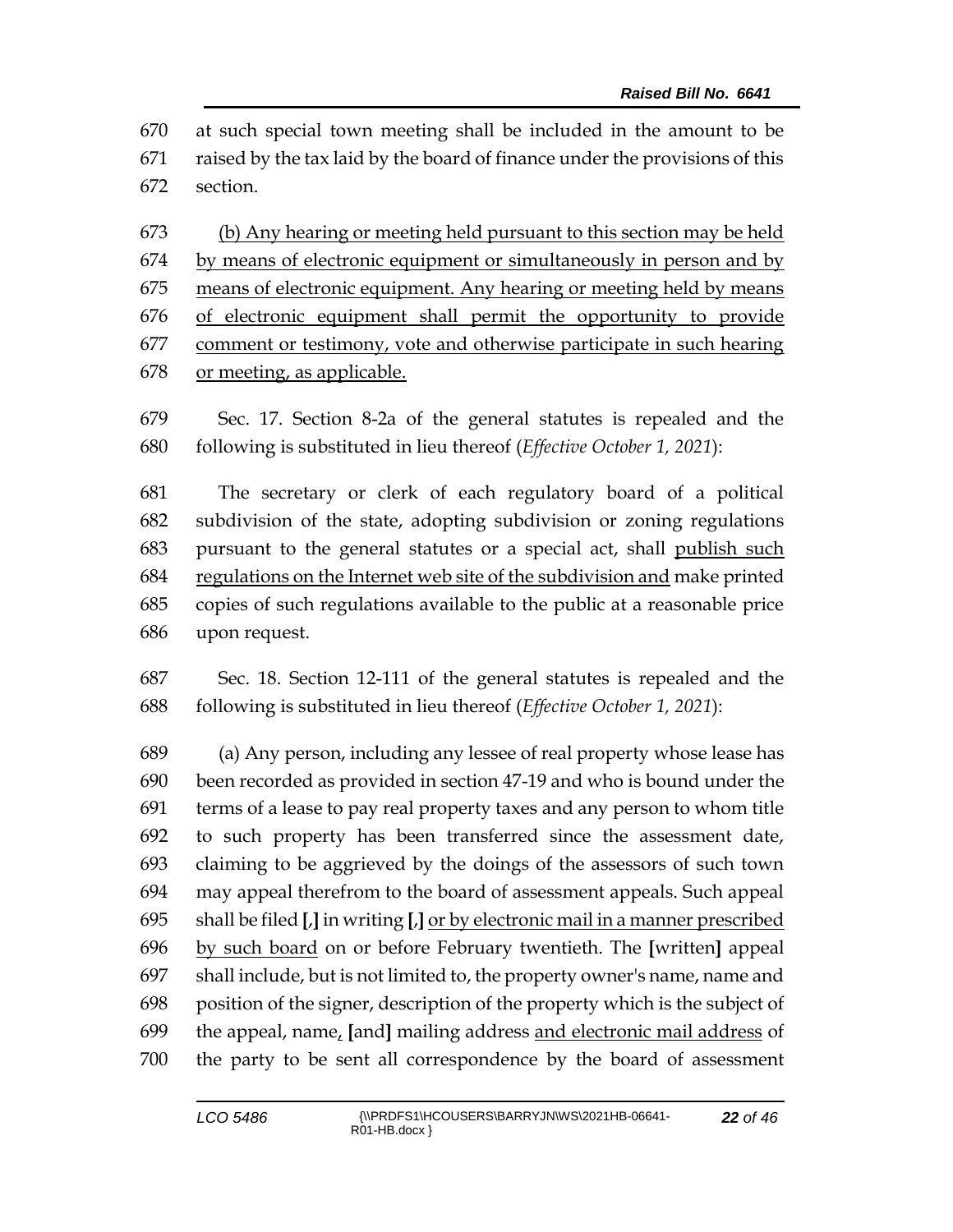appeals, reason for the appeal, appellant's estimate of value, signature of property owner, or duly authorized agent of the property owner, and date of signature. The board shall notify each aggrieved taxpayer who filed **[**a written**]** an appeal in the proper form and in a timely manner, no later than March first immediately following the assessment date, of the date, time and place of the appeal hearing. Such notice shall be sent no later than seven calendar days preceding the hearing date except that the board may elect not to conduct an appeal hearing for any commercial, industrial, utility or apartment property with an assessed value greater than one million dollars. The board shall, not later than March first, notify the appellant that the board has elected not to conduct an appeal hearing. An appellant whose appeal will not be heard by the board may appeal directly to the Superior Court pursuant to section 12-117a. The board shall determine all appeals for which the board conducts an appeal hearing and send written notification of the final determination of such appeals to each such person within one week after such determination has been made. Such written notification shall include information describing the property owner's right to appeal the determination of such board. Such board may equalize and adjust the grand list of such town and may increase or decrease the assessment of any taxable property or interest therein and may add an assessment for property omitted by the assessors which should be added thereto; and may add to the grand list the name of any person omitted by the assessors and owning taxable property in such town, placing therein all property liable to taxation which it has reason to believe is owned by such person, at the percentage of its actual valuation, as determined by the assessors in accordance with the provisions of sections 12-64 and 12- 71, from the best information that it can obtain, and if such property should have been included in the declaration, as required by section 12- 42 or 12-43, it shall add thereto twenty-five per cent of such assessment; but, before proceeding to increase the assessment of any person or to add to the grand list the name of any person so omitted, it shall mail to such person, postage paid, at least one week before making such increase or addition, a written or printed notice addressed to such person at the town in which such person resides, to appear before such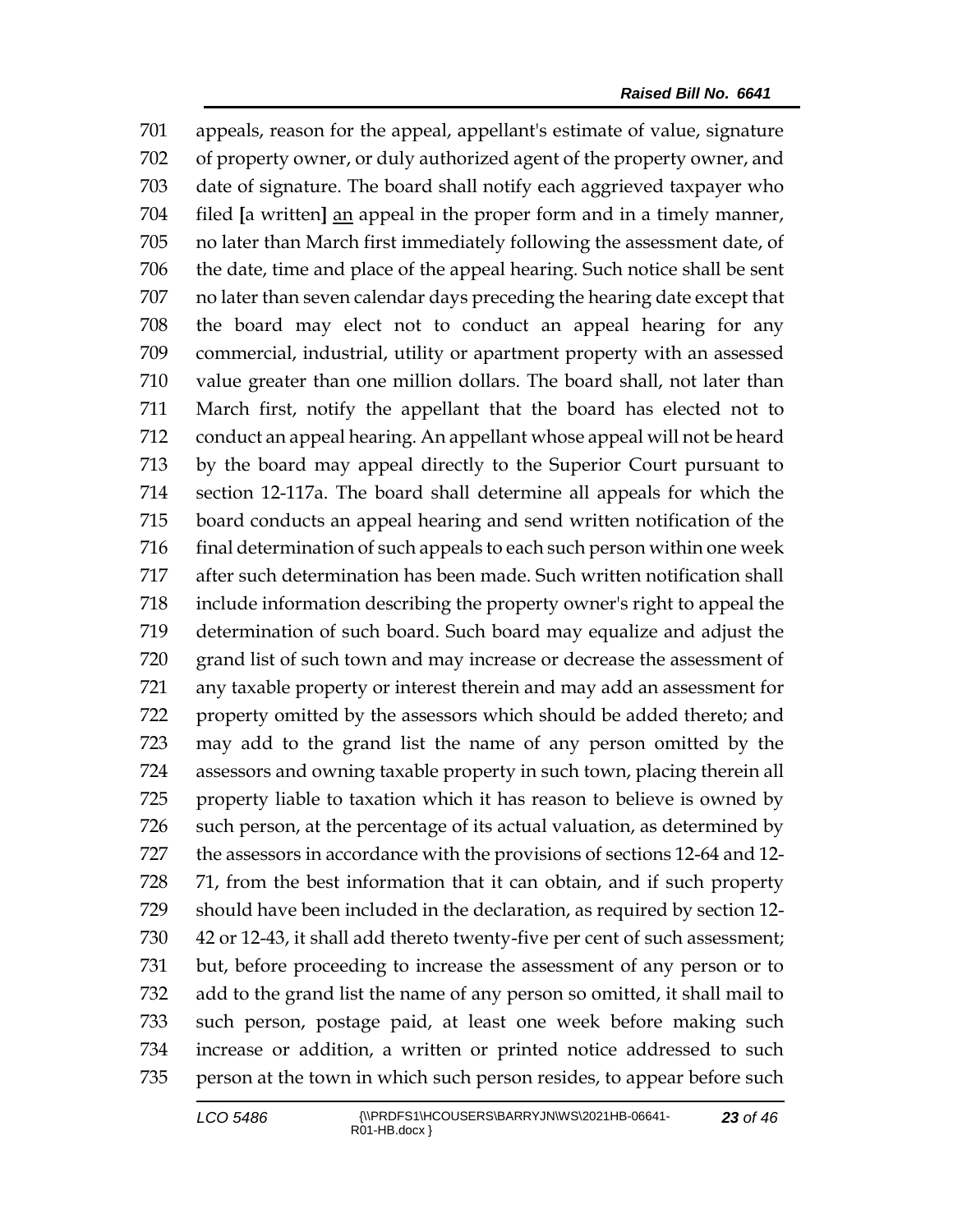board and show cause why such increase or addition should not be made. When the board increases or decreases the gross assessment of any taxable real property or interest therein, the amount of such gross assessment shall be fixed until the assessment year in which the municipality next implements a revaluation of all real property pursuant to section 12-62, unless the assessor increases or decreases the gross assessment of the property to (1) comply with an order of a court of jurisdiction, (2) reflect an addition for new construction, (3) reflect a reduction for damage or demolition, or (4) correct a factual error by issuance of a certificate of correction. Notwithstanding the provisions of this subsection, if, prior to the next revaluation, the assessor increases or decreases a gross assessment established by the board for any other reason, the assessor shall submit a written explanation to the board setting forth the reason for such increase or decrease. The assessor shall also append the written explanation to the property card for the real estate parcel whose gross assessment was increased or decreased.

 (b) If an extension is granted to any assessor or board of assessors pursuant to section 12-117, as amended by this act, the date by which a taxpayer shall be required to submit a **[**written**]** request for appeal to the board of assessment appeals shall be extended to March twentieth and said board shall conduct hearings regarding such requests during the month of April. The board shall send notification to the taxpayer of the time and date of an appeal hearing at least seven calendar days preceding the hearing date, but no later than the first day of April. If the board elects not to hear an appeal for commercial, industrial, utility or apartment property described in subsection (a) of this section, the board shall notify the taxpayer of such decision no later than the first day of April.

 Sec. 19. Section 12-113 of the general statutes is repealed and the following is substituted in lieu thereof (*Effective October 1, 2021*):

 The board of assessment appeals may reduce the assessment of any person as reflected on the grand list by reducing the valuation, number, quantity or amount of any item of estate therein, or by deleting any item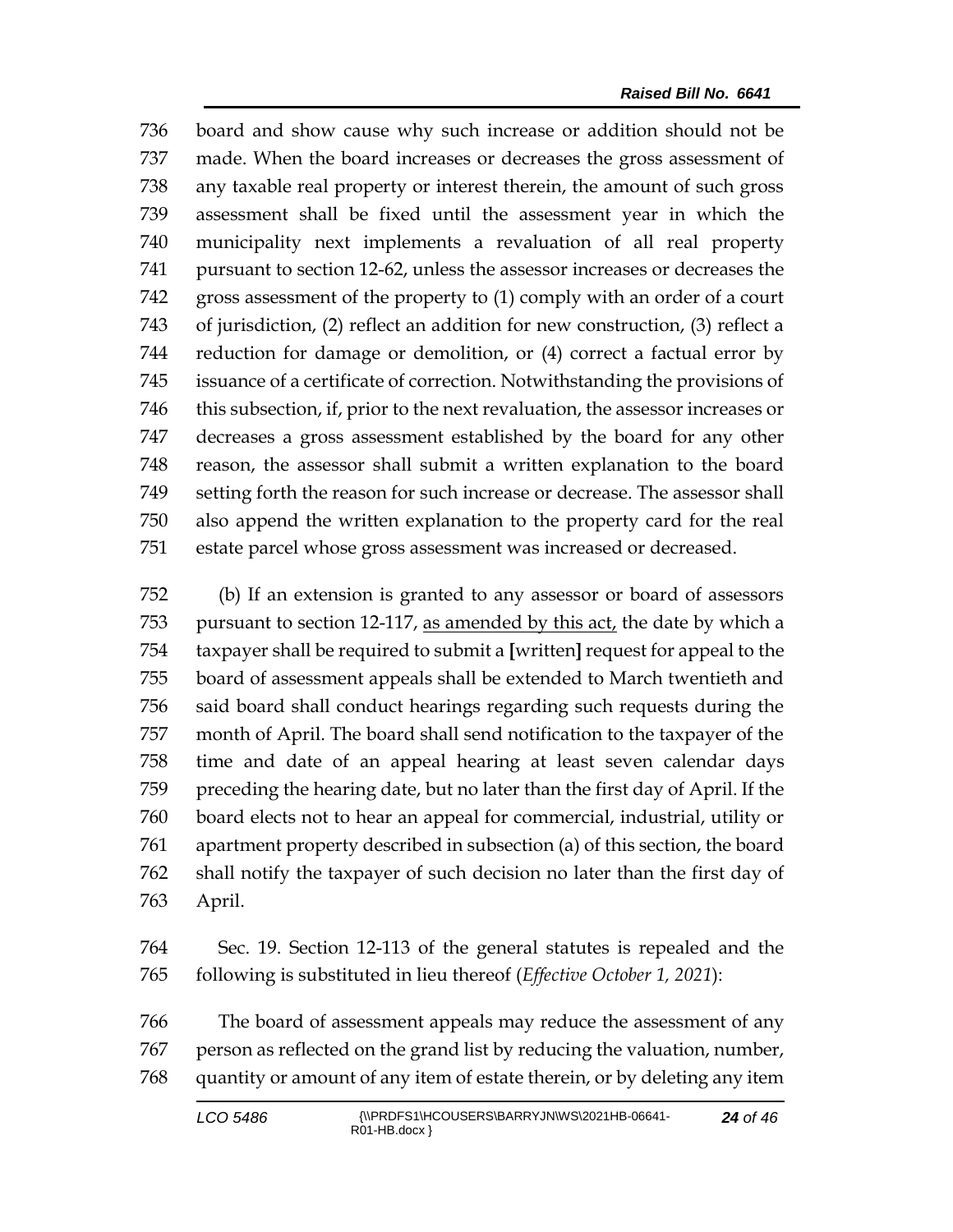which ought not to be retained in it, provided any such reduction or deletion shall be recorded in the minutes of the meeting of said board. The board of assessment appeals shall not reduce the valuation or assessment of property on the grand list belonging to any person who does not appear at a hearing before the board of assessment appeals, either in person or by such person's attorney or agent, and offer or consent to be sworn before it and answer all questions touching such person's taxable property situated in the town. The board of assessment appeals may conduct any meeting or hearing described in this section by means of electronic equipment, provided such hearing or meeting is 779 conducted in accordance with all other applicable provisions of law. For the purposes of this section, a person is deemed to have appeared at a hearing in person if such person or such person's attorney or agent attends by means of electronic equipment. As used in this section, "electronic equipment" means any technology that facilitates real-time access to and participation in meetings and hearings, including, but not limited to, telephonic, video or other conferencing platforms.

 Sec. 20. Section 12-117 of the general statutes is repealed and the following is substituted in lieu thereof (*Effective October 1, 2021*):

 (a) The period prescribed by law for the completion of the duties of any assessor, board of assessors or board of assessment appeals may, for due cause shown, be extended by the chief executive officer of the town for a period not exceeding one month, and in the case of the board of assessment appeals in any town in the assessment year in which a revaluation, pursuant to section 12-62, is required to be effective, such period shall be extended by said chief executive officer for a period not exceeding two months. Not later than two weeks after granting an extension as provided under this subsection, the chief executive officer shall send **[**written**]** notice of the extension to the Secretary of the Office of Policy and Management by mail or electronic mail in a manner prescribed by the secretary.

 (b) If, in the assessment year in which a revaluation is required to be effective, the Secretary of the Office of Policy and Management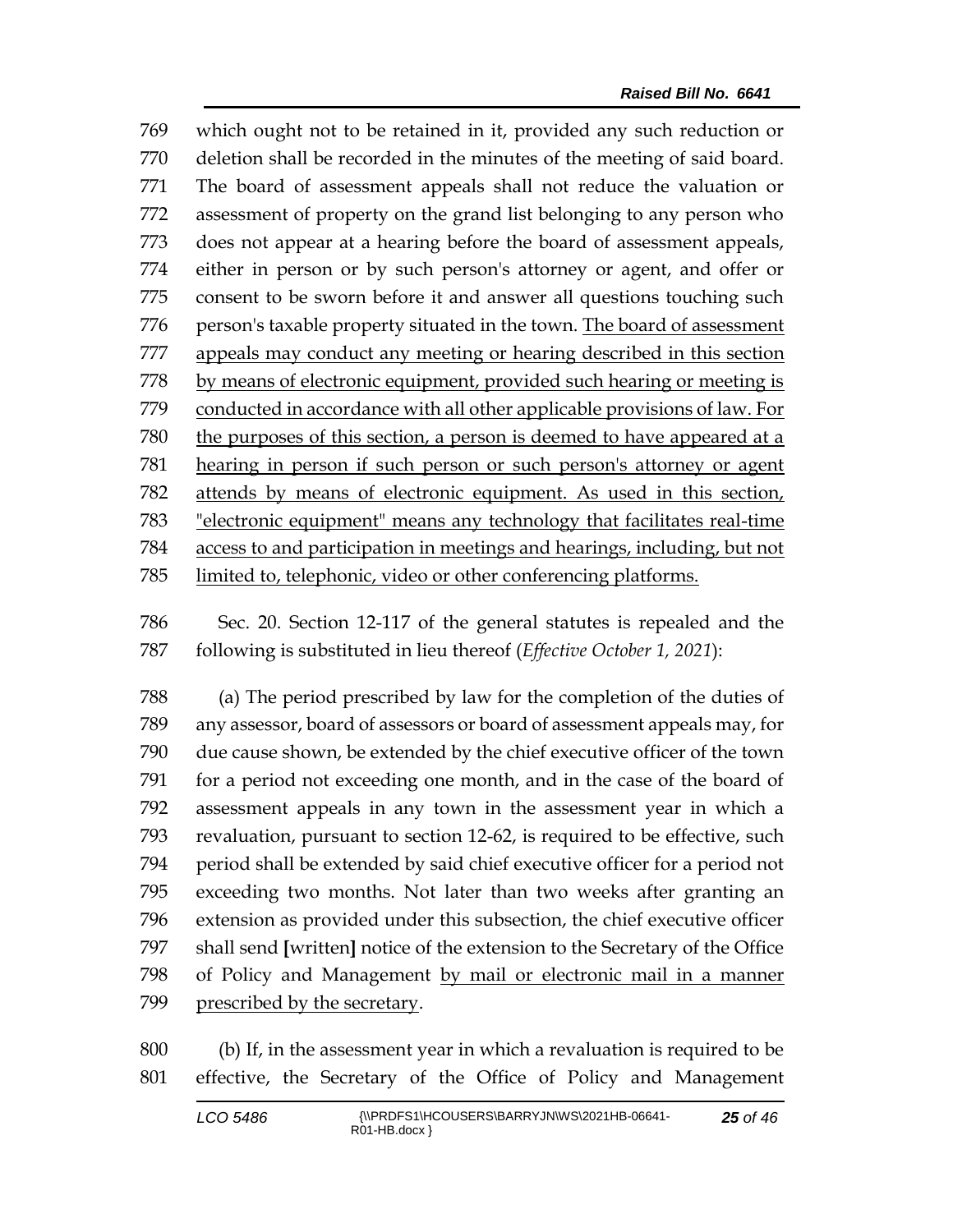determines, on the basis of information provided **[**, in writing,**]** by the board of assessment appeals and the chief executive officer, that the number of appeals pending before such board is such as to preclude fair and equitable consideration of such appeals within the extended period of time provided under subsection (a) of this section, the secretary may authorize a postponement of the implementation of said revaluation until the assessment day next ensuing. If the secretary authorizes such postponement, the town shall not be subject to the penalty provisions of subsection (d) of section 12-62. Upon receipt of the secretary's notice of authorization, the assessor shall revise the real property grand list for the assessment year with respect to which such postponement is applicable, to reflect assessments for such property effective in the assessment year immediately preceding. The real property grand list from which such appeals are taken shall then become the real property grand list for the assessment day next ensuing, subject only to transfers of ownership, additions for new construction, reductions for demolitions and such adjustments as are authorized by the board of assessment appeals, unless the assessor revalues all real property for said assessment day in accordance with section 12-62. The secretary shall not grant an authorization to a town, pursuant to this subsection, in consecutive years.

 (c) During any assessment year in which the provisions of subsection (b) of this section become applicable, the assessor or board of assessors shall, not later than thirty days after the date on which the Secretary of the Office of Policy and Management authorizes the postponement of revaluation, complete the grand list as required by subsection (b) of this section. An increase notice shall be prepared in the manner prescribed by section 12-55, and, **[**mailed,**]** not later than the tenth day after the 830 completion of said grand list, mailed or sent by electronic mail to each owner whose property valuation on said grand list increased above the valuation of such property in the last-preceding assessment year. Notwithstanding the provisions of section 12-112, any owner may appeal such increase to the board of assessment appeals not later than thirty days after the date of such notice. If the assessor or board of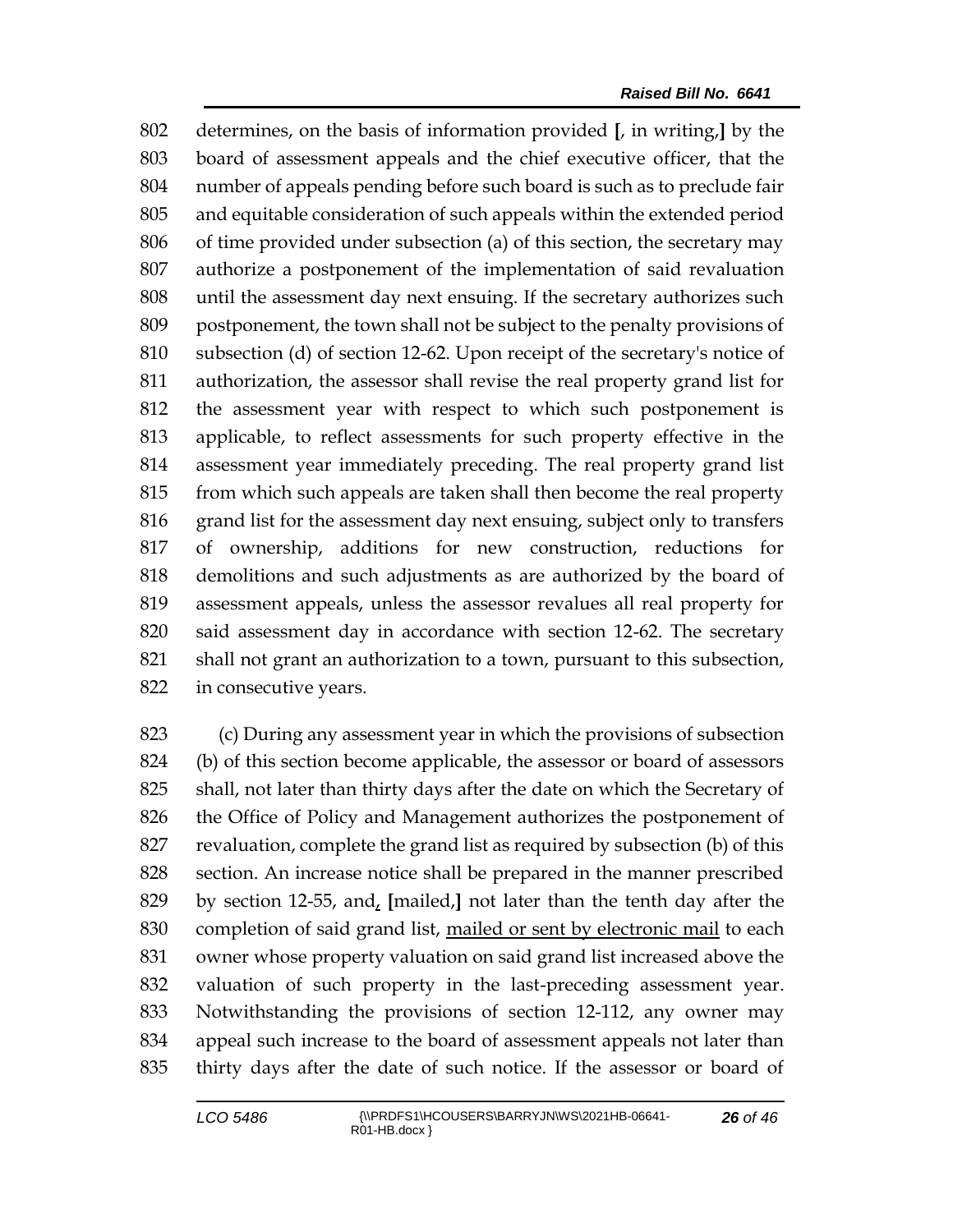assessors fails to comply with the notice requirements in this subsection,

- any such increase shall not take effect until the next succeeding assessment date.
- Sec. 21. Subsection (a) of section 12-170f of the general statutes is repealed and the following is substituted in lieu thereof (*Effective October 1, 2021*):

 (a) Any renter, believing himself or herself to be entitled to a grant under section 12-170d for any calendar year, shall apply for such grant to the assessor of the municipality in which the renter resides or to the duly authorized agent of such assessor or municipality on or after April 846 first and not later than October first of each year with respect to such grant for the calendar year preceding each such year. **[**,**]** Such application shall be made on a form prescribed and furnished by the Secretary of the Office of Policy and Management **[**to the assessor**]** or electronically in a manner prescribed by the secretary. A renter may apply to the secretary prior to December fifteenth of the claim year for an extension of the application period. The secretary may grant such extension in the case of extenuating circumstance due to illness or incapacitation as evidenced by a certificate signed by a physician or an advanced practice registered nurse to that extent, or if the secretary determines there is good cause for doing so. A renter making such application shall present to such assessor or agent, in substantiation of the renter's application, a copy of the renter's federal income tax return, and if not required to file a federal income tax return, such other evidence of qualifying income, receipts for money received, or cancelled checks, or copies thereof, and any other evidence the assessor or such agent may require. When the assessor or agent is satisfied that the applying renter is entitled to a grant, such assessor or agent shall issue a certificate of grant in such form as the secretary may prescribe and supply showing the amount of the grant due.

 Sec. 22. Section 12-170g of the general statutes is repealed and the following is substituted in lieu thereof (*Effective October 1, 2021*):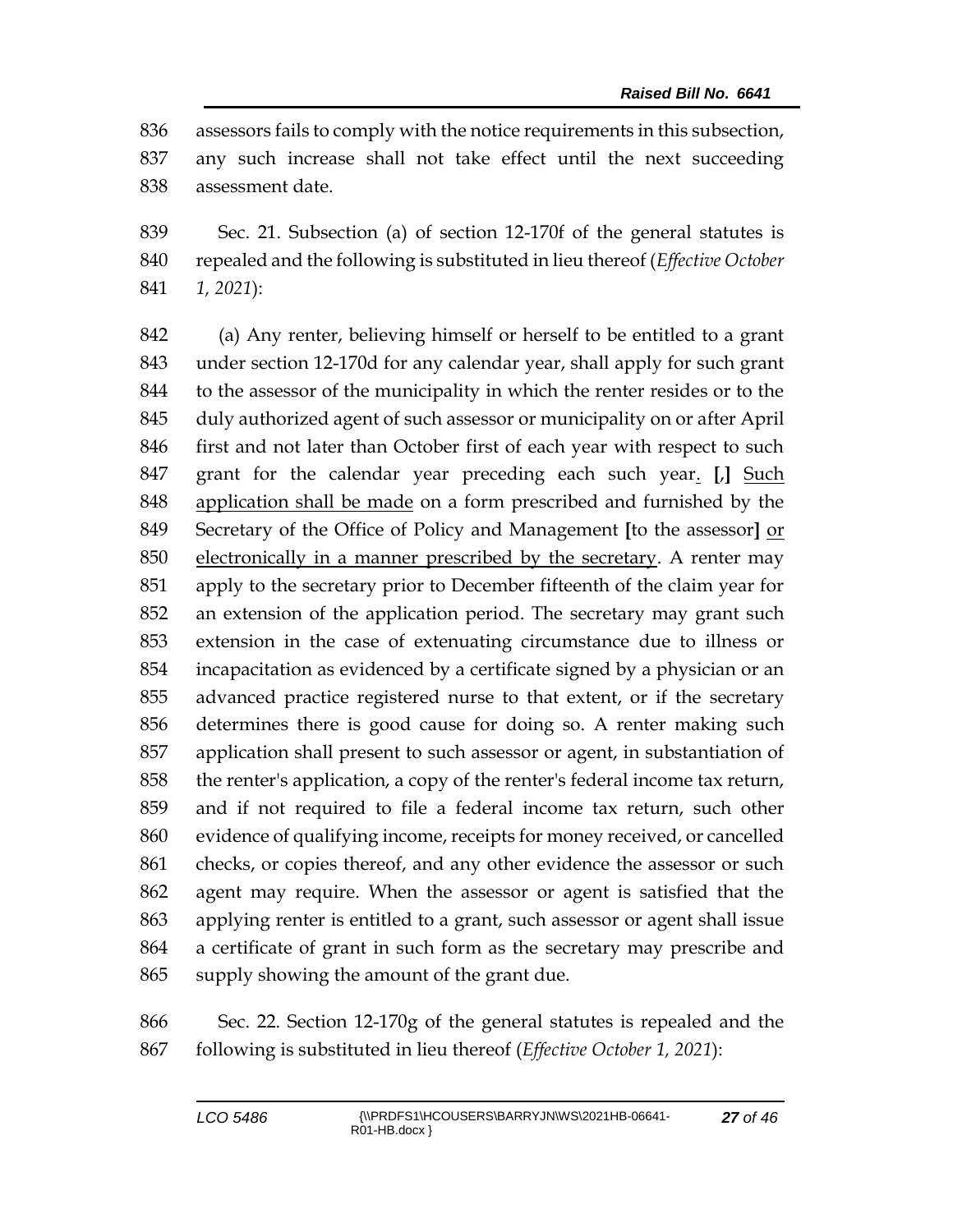Any person aggrieved by the action of the assessor or agent in fixing the amount of the grant under section 12-170f, as amended by this act, or in disapproving the claim therefor may apply to the Secretary of the Office of Policy and Management in writing or electronically in a manner prescribed by the secretary, within thirty business days from the date of notice given to such person by the assessor or agent, giving notice of such grievance. The secretary shall promptly consider such notice and may grant or deny the relief requested, provided such decision shall be made not later than thirty business days after the receipt of such notice. If the relief is denied, the applicant shall be notified forthwith, and the applicant may appeal the decision of the secretary in accordance with the provisions of section 12-120b.

 Sec. 23. Subsection (a) of section 12-170w of the general statutes is repealed and the following is substituted in lieu thereof (*Effective October 1, 2021*):

 (a) No claim shall be accepted under section 12-170v unless the taxpayer or authorized agent of such taxpayer files an application with the assessor of the municipality in which the property is located, **[**in such form and manner as the assessor may prescribe,**]** during the period from February first to and including May fifteenth of any year in which benefits are first claimed. **[**, including**]** Such application shall be made in writing or electronically in a manner prescribed by the assessor, and shall include such information as is necessary to substantiate such claim in accordance with requirements in such application. A taxpayer may make application to the assessor in writing or electronically in a manner prescribed by the assessor prior to August fifteenth of the claim year for an extension of the application period. The assessor may grant such extension in the case of extenuating circumstance due to illness or incapacitation as evidenced by a certificate signed by a physician or an advanced practice registered nurse to that extent, or if the assessor determines there is good cause for doing so. The taxpayer shall present 899 to the assessor a paper or electronic copy of such taxpayer's federal income tax return and the federal income tax return of such taxpayer's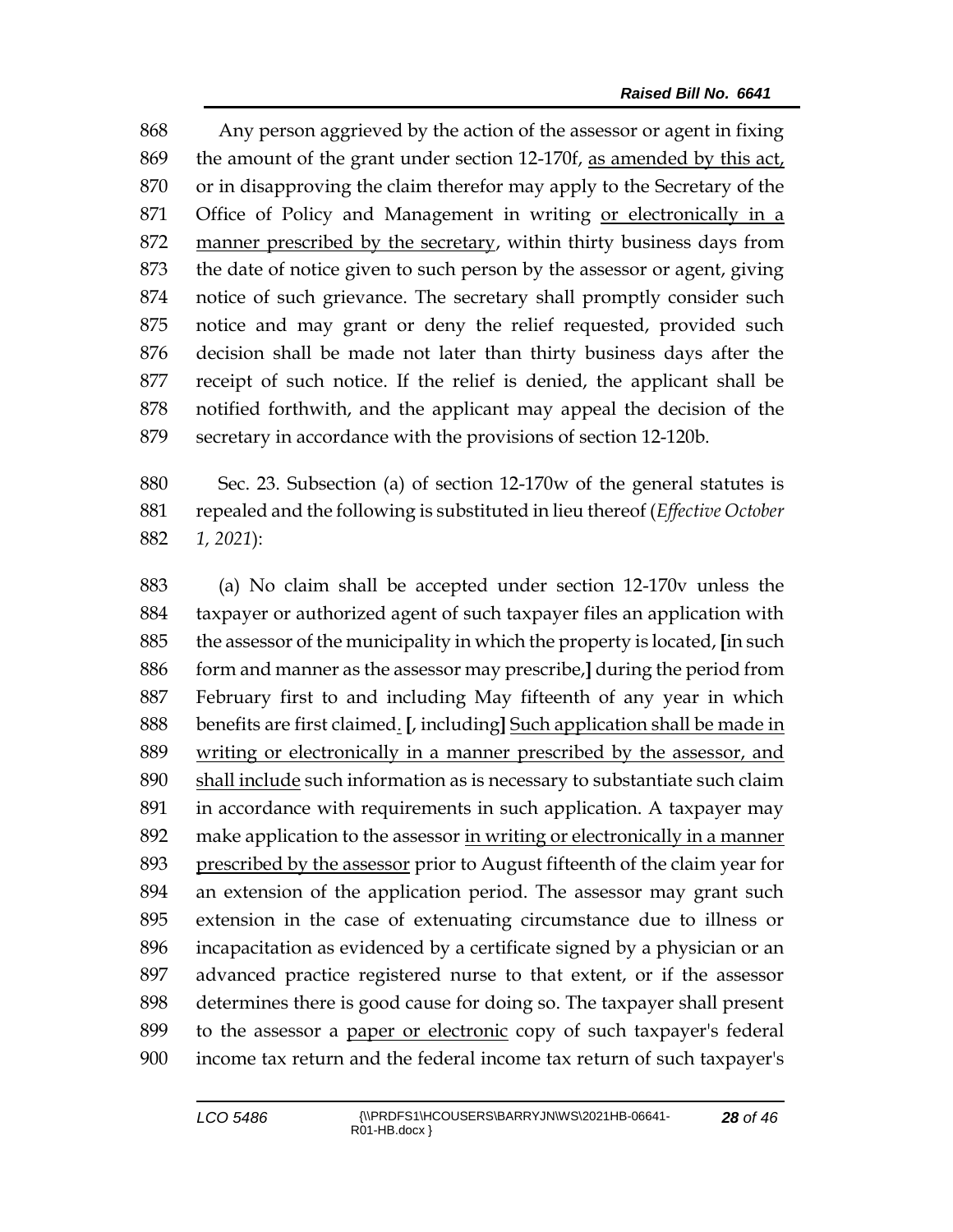spouse, if filed separately, for such taxpayer's taxable year ending immediately prior to the submission of the taxpayer's application, or if not required to file a federal income tax return, such other evidence of qualifying income in respect to such taxable year as the assessor may require. Each such application, together with the federal income tax return and any other information submitted in relation thereto, shall be examined by the assessor and a determination shall be made as to whether the application is approved. Upon determination by the assessor that the applying homeowner is entitled to tax relief in accordance with the provisions of section 12-170v and this section, the assessor shall notify the homeowner and the municipal tax collector of the approval of such application. The municipal tax collector shall determine the maximum amount of the tax due with respect to such homeowner's residence and thereafter the property tax with respect to such homeowner's residence shall not exceed such amount. After a taxpayer's claim for the first year has been filed and approved such taxpayer shall file such an application biennially. In respect to such application required after the filing and approval for the first year the assessor in each municipality shall notify each such taxpayer concerning application requirements by **[**regular**]** mail, or, at the taxpayer's option, electronic mail, not later than February first of the assessment year in which such taxpayer is required to reapply, **[**enclosing**]** providing a copy of the required application form. Such taxpayer may submit such application to the assessor, **[**by mail,**]** provided it is received by the assessor not later than April fifteenth in the assessment year with respect to which such tax relief is claimed. Not later than April thirtieth of such year the assessor shall notify, by mail evidenced by a certificate of mailing, any such taxpayer for whom such application was not received by said April fifteenth concerning application requirements and such taxpayer shall submit not later than May fifteenth such 931 application personally, or for reasonable cause, by a person acting on behalf of such taxpayer as approved by the assessor.

 Sec. 24. Section 12-170aa of the general statutes is repealed and the following is substituted in lieu thereof (*Effective October 1, 2021*):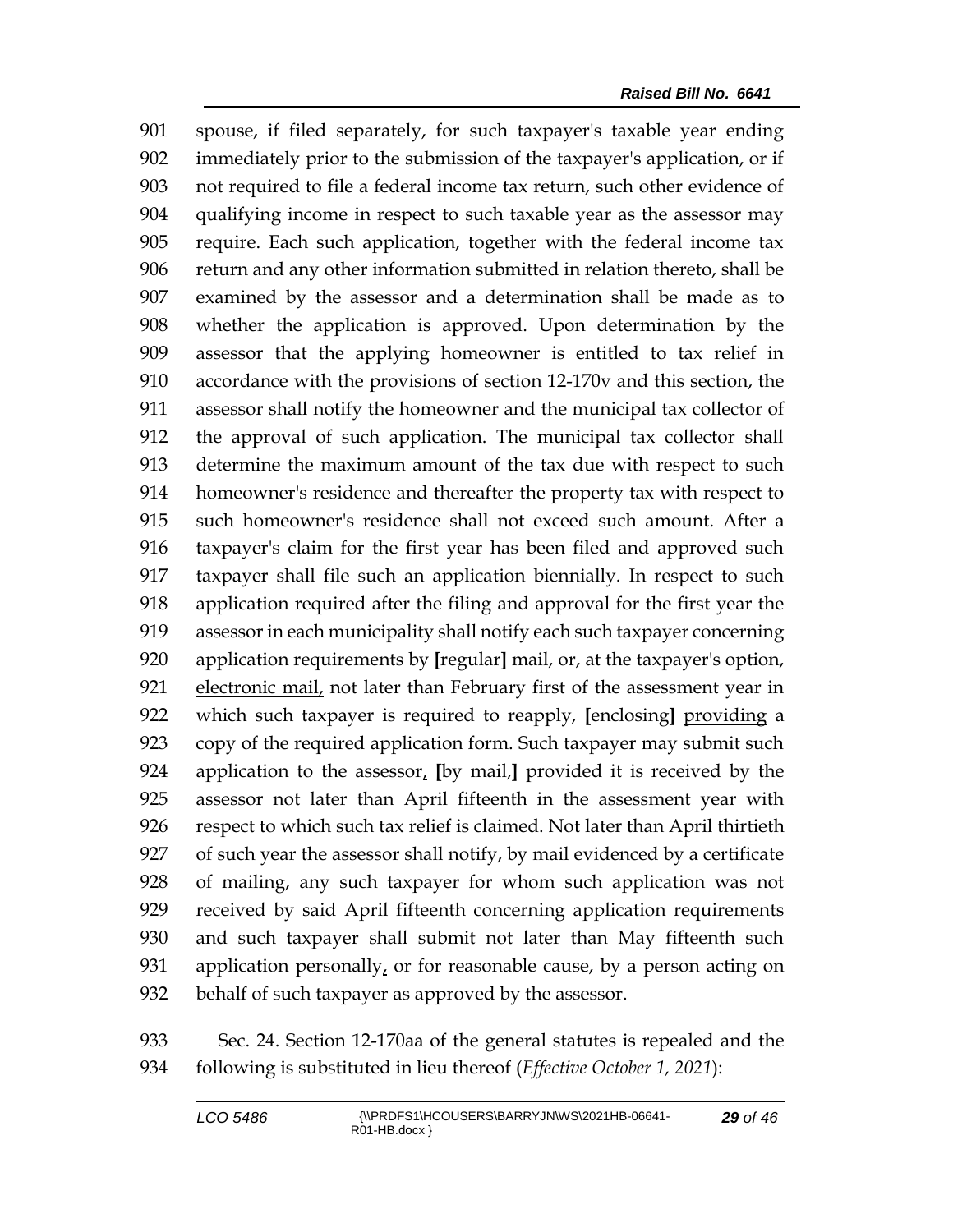(a) There is established, for the assessment year commencing October 936 1, 1985, and each assessment year thereafter, a revised state program of property tax relief for certain elderly homeowners as determined in accordance with subsection (b) of this section, and additionally for the assessment year commencing October 1, 1986, and each assessment year thereafter, the property tax relief benefits of such program are made available to certain homeowners who are permanently and totally disabled as determined in accordance with said subsection (b) of this section.

 (b) (1) The program established by this section shall provide for a reduction in property tax, except in the case of benefits payable as a grant under certain circumstances in accordance with provisions in subsection (j) of this section, applicable to the assessed value of certain real property, determined in accordance with subsection (c) of this section, for any (A) owner of real property, including any owner of real property held in trust for such owner, provided such owner or such owner and such owner's spouse are the grantor and beneficiary of such trust, (B) tenant for life or tenant for a term of years liable for property tax under section 12-48, or (C) resident of a multiple-dwelling complex under certain contractual conditions as provided in said subsection (j) of this section, who (i) at the close of the preceding calendar year has attained age sixty-five or over, or whose spouse domiciled with such homeowner, has attained age sixty-five or over at the close of the preceding calendar year, or is fifty years of age or over and the surviving spouse of a homeowner who at the time of his death had qualified and was entitled to tax relief under this section, provided such spouse was domiciled with such homeowner at the time of his death or (ii) at the close of the preceding calendar year has not attained age sixty-five and is eligible in accordance with applicable federal regulations to receive permanent total disability benefits under Social Security, or has not been engaged in employment covered by Social Security and accordingly has not qualified for benefits thereunder but who has become qualified for permanent total disability benefits under any federal, state or local government retirement or disability plan, including the Railroad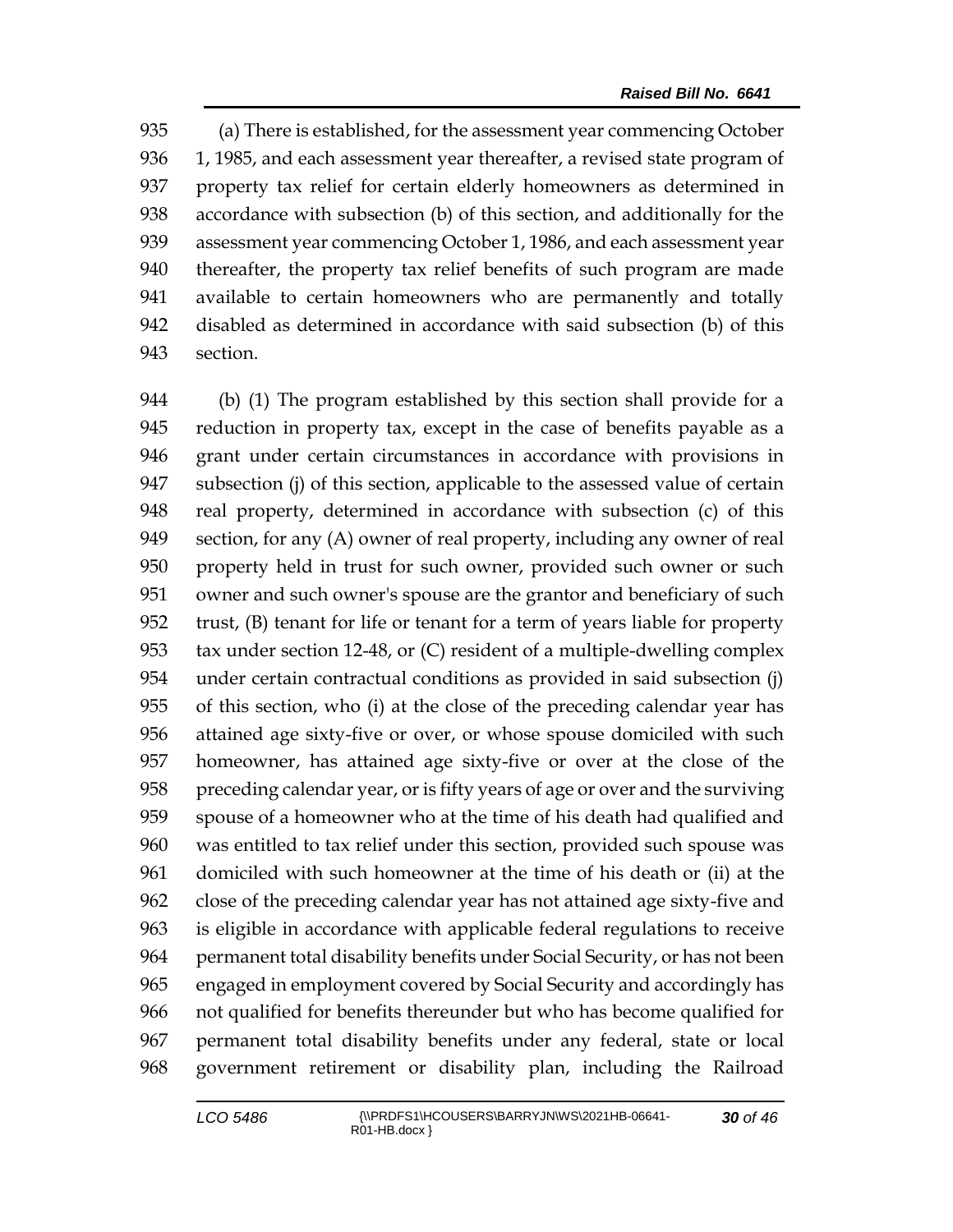Retirement Act and any government-related teacher's retirement plan, determined by the Secretary of the Office of Policy and Management to contain requirements in respect to qualification for such permanent total disability benefits which are comparable to such requirements under Social Security; and in addition to qualification under (i) or (ii) above, whose taxable and nontaxable income, the total of which shall hereinafter be called "qualifying income", in the tax year of such homeowner ending immediately preceding the date of application for benefits under the program in this section, was not in excess of sixteen thousand two hundred dollars, if unmarried, or twenty thousand dollars, jointly with spouse if married, subject to adjustments in accordance with subdivision (2) of this subsection, evidence of which income shall be required in the form of a signed affidavit to be submitted to the assessor in the municipality in which application for benefits 983 under this section is filed. Such affidavit may be filed electronically, in a manner prescribed by the assessor. The amount of any Medicaid payments made on behalf of such homeowner or the spouse of such homeowner shall not constitute income. The amount of tax reduction provided under this section, determined in accordance with and subject to the variable factors in the schedule of amounts of tax reduction in subsection (c) of this section, shall be allowed only with respect to a residential dwelling owned by such qualified homeowner and used as such homeowner's primary place of residence. If title to real property or a tenancy interest liable for real property taxes is recorded in the name of such qualified homeowner or his spouse making a claim and qualifying under this section and any other person or persons, the claimant hereunder shall be entitled to pay his fractional share of the tax on such property calculated in accordance with the provisions of this section, and such other person or persons shall pay his or their fractional share of the tax without regard for the provisions of this section, unless also qualified hereunder. For the purposes of this section, a "mobile manufactured home", as defined in section 12-63a, or a dwelling on leased land, including but not limited to a modular home, shall be deemed to be real property and the word "taxes" shall not include special assessments, interest and lien fees.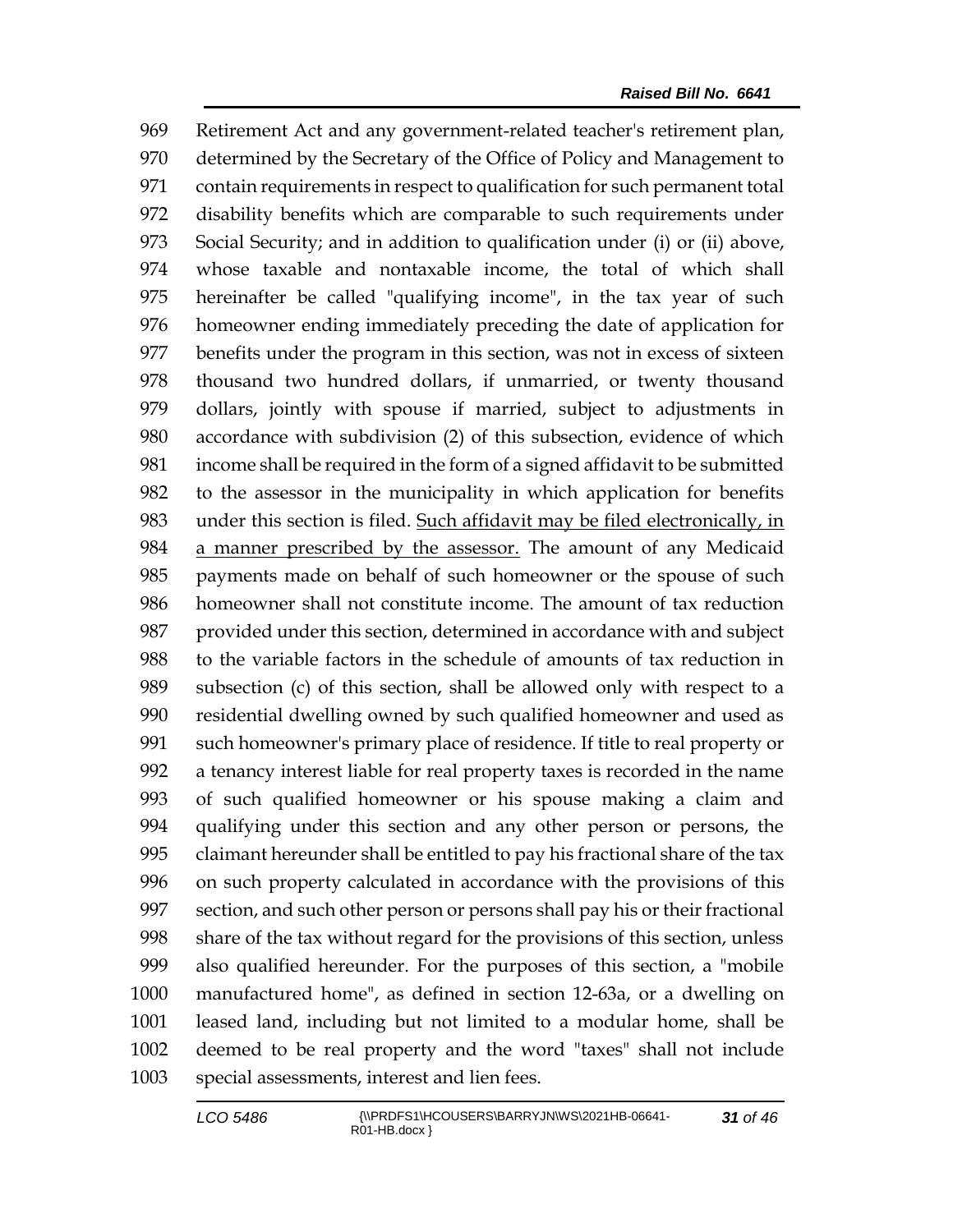(2) The amounts of qualifying income as provided in this section shall be adjusted annually in a uniform manner to reflect the annual inflation adjustment in Social Security income, with each such adjustment of qualifying income determined to the nearest one hundred dollars. Each such adjustment of qualifying income shall be prepared by the Secretary of the Office of Policy and Management in relation to the annual inflation adjustment in Social Security, if any, becoming effective at any time during the twelve-month period immediately preceding the first day of October each year and the amount of such adjustment shall be distributed to the assessors in each municipality not later than the thirty-first day of December next following.

 (3) For purposes of determining qualifying income under subdivision (1) of this subsection with respect to a married homeowner who submits an application for tax reduction in accordance with this section, the Social Security income of the spouse of such homeowner shall not be included in the qualifying income of such homeowner, for purposes of determining eligibility for benefits under this section, if such spouse is a resident of a health care or nursing home facility in this state receiving payment related to such spouse under the Title XIX Medicaid program. An applicant who is legally separated pursuant to the provisions of section 46b-40, as of the thirty-first day of December preceding the date on which such person files an application for a grant in accordance with subsection (a) of this section, may apply as an unmarried person and shall be regarded as such for purposes of determining qualifying income under said subsection.

 (c) The amount of reduction in property tax provided under this section shall, subject to the provisions of subsection (d) of this section, be determined in accordance with the following schedule:

| <b>T1</b> | Qualifying Income         |  | <b>Tax Reduction</b>          | <b>Tax Reduction</b> |  |
|-----------|---------------------------|--|-------------------------------|----------------------|--|
| T2        |                           |  | As Percentage                 | For Any Year         |  |
| T3        | Over                      |  | Not Exceeding Of Property Tax |                      |  |
| T4        | <b>Married Homeowners</b> |  |                               | Maximum Minimum      |  |
|           |                           |  |                               |                      |  |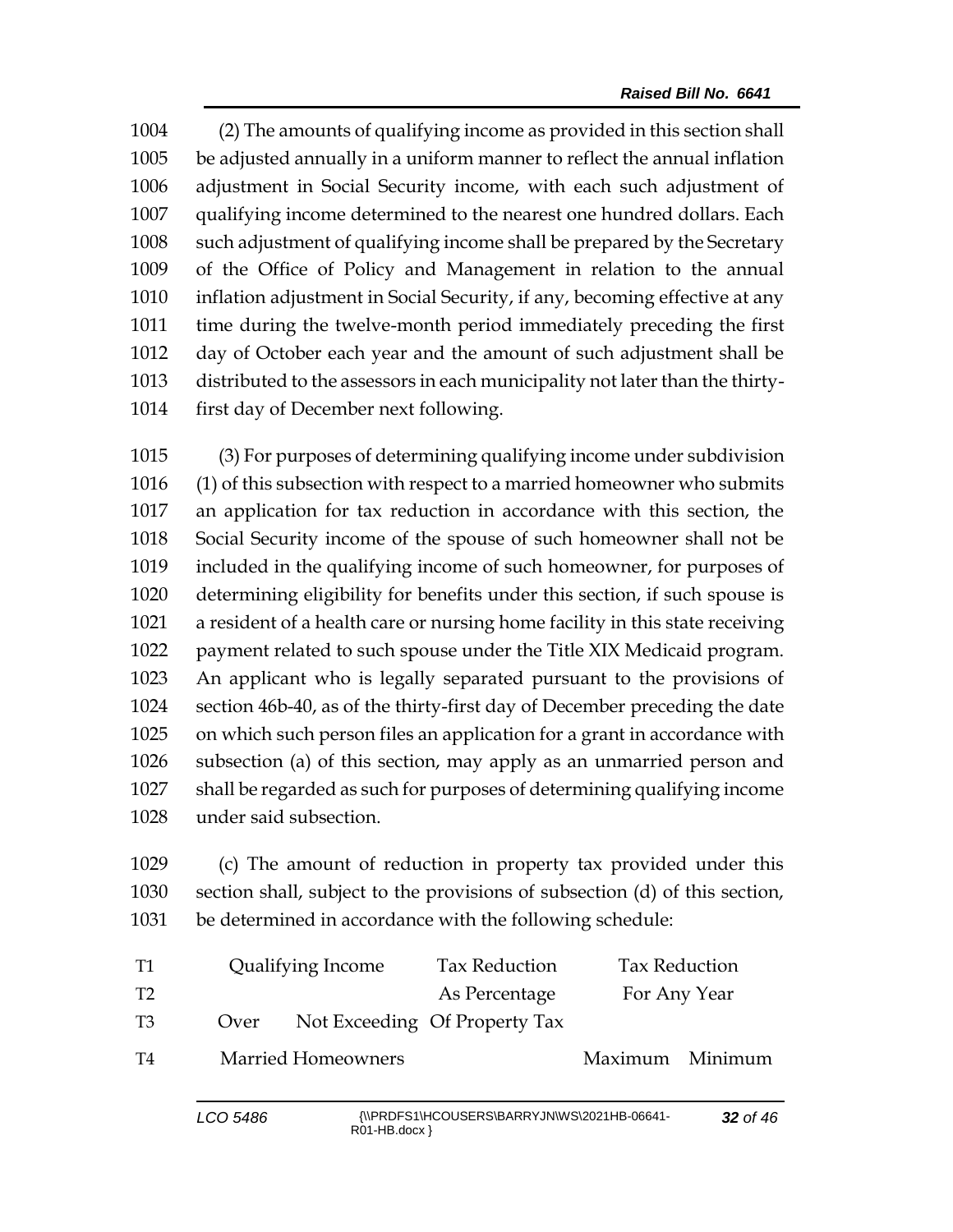|                 |                |                             |      |         | Raised Bill No. 6641 |
|-----------------|----------------|-----------------------------|------|---------|----------------------|
| T <sub>5</sub>  | \$<br>$\theta$ | \$11,700                    | 50%  | \$1,250 | \$400                |
| T <sub>6</sub>  | 11,700         | 15,900                      | 40   | 1,000   | 350                  |
| T7              | 15,900         | 19,700                      | 30   | 750     | 250                  |
| T <sub>8</sub>  | 19,700         | 23,600                      | 20   | 500     | 150                  |
| T <sub>9</sub>  | 23,600         | 28,900                      | 10   | 250     | 150                  |
| T <sub>10</sub> | 28,900         |                             | None |         |                      |
| <b>T11</b>      |                | <b>Unmarried Homeowners</b> |      |         |                      |
| T <sub>12</sub> | \$<br>$\theta$ | \$11,700                    | 40%  | \$1,000 | \$350                |
| <b>T13</b>      | 11,700         | 15,900                      | 30   | 750     | 250                  |
| T <sub>14</sub> | 15,900         | 19,700                      | 20   | 500     | 150                  |
| T <sub>15</sub> | 19,700         | 23,600                      | 10   | 250     | 150                  |
| T <sub>16</sub> | 23,600         |                             | None |         |                      |
|                 |                |                             |      |         |                      |

 (d) Any homeowner qualified for tax reduction in accordance with subsection (b) of this section in an amount to be determined under the schedule of such tax reduction in subsection (c) of this section, shall in no event receive less in tax reduction than the minimum amount of such reduction applicable to the qualifying income of such homeowner according to the schedule in said subsection (c).

 (e) Any claim for tax reduction under this section shall be submitted for approval, on the application form prepared for such purpose by the Secretary of the Office of Policy and Management, in the first year claim for such tax relief is filed and biennially thereafter. Such application form may be submitted by mail or electronic mail, in a manner 1043 prescribed by the secretary. The amount of tax reduction approved shall be applied to the real property tax payable by the homeowner for the assessment year in which such application is submitted and approved. If any such homeowner has qualified for tax reduction under this section, the tax reduction determined shall, when possible, be applied and prorated uniformly over the number of installments in which the real property tax is due and payable to the municipality in which he resides. In the case of any homeowner who is eligible for tax reduction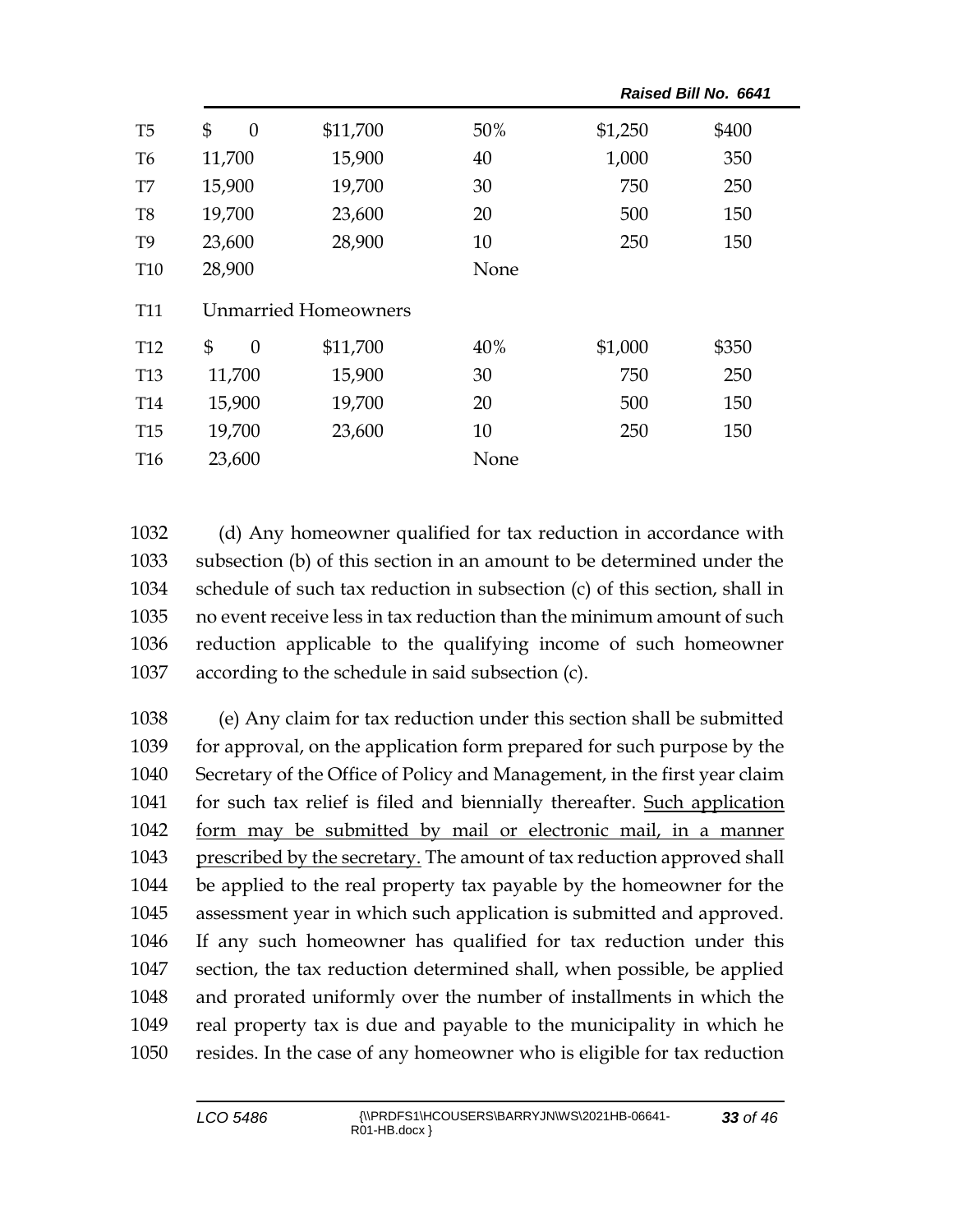under this section as a result of increases in qualifying income, effective with respect to the assessment year commencing October 1, 1987, under the schedule of qualifying income and tax reduction in subsection (c) of this section, exclusive of any such increases related to social security adjustments in accordance with subsection (b) of this section, the total amount of tax reduction to which such homeowner is entitled shall be credited and uniformly prorated against property tax installment payments applicable to such homeowner's residence which become due after such homeowner's application for tax reduction under this section is accepted. In the event that a homeowner has paid in full the amount of property tax applicable to such homeowner's residence, regardless of whether the municipality requires the payment of property taxes in one or more installments, such municipality shall make payment to such homeowner in the amount of the tax reduction allowed. The municipality shall be reimbursed for the amount of such payment in accordance with subsection (g) of this section. In respect to such application required biennially after the filing and approval for the first year, the tax assessor in each municipality shall notify each such homeowner concerning application requirements by **[**regular**]** mail, or, at such homeowner's option, electronic mail, not later than February first, annually enclosing a copy of the required application form. Such 1072 homeowner may submit such application to the assessor by mail or electronic mail, in a manner prescribed by the assessor, provided it is received by the assessor not later than April fifteenth in the assessment year with respect to which such tax reduction is claimed. Not later than April thirtieth of such year the assessor shall notify, by mail evidenced by a certificate of mailing, any such homeowner for whom such application was not received by said April fifteenth concerning application requirements and such homeowner shall be required not 1080 later than May fifteenth to submit such application personally or by electronic mail, in a manner prescribed by the assessor, or, for reasonable cause, by a person acting on behalf of such taxpayer as approved by the assessor. In the year immediately following any year in which such homeowner has submitted application and qualified for tax reduction in accordance with this section, such homeowner shall be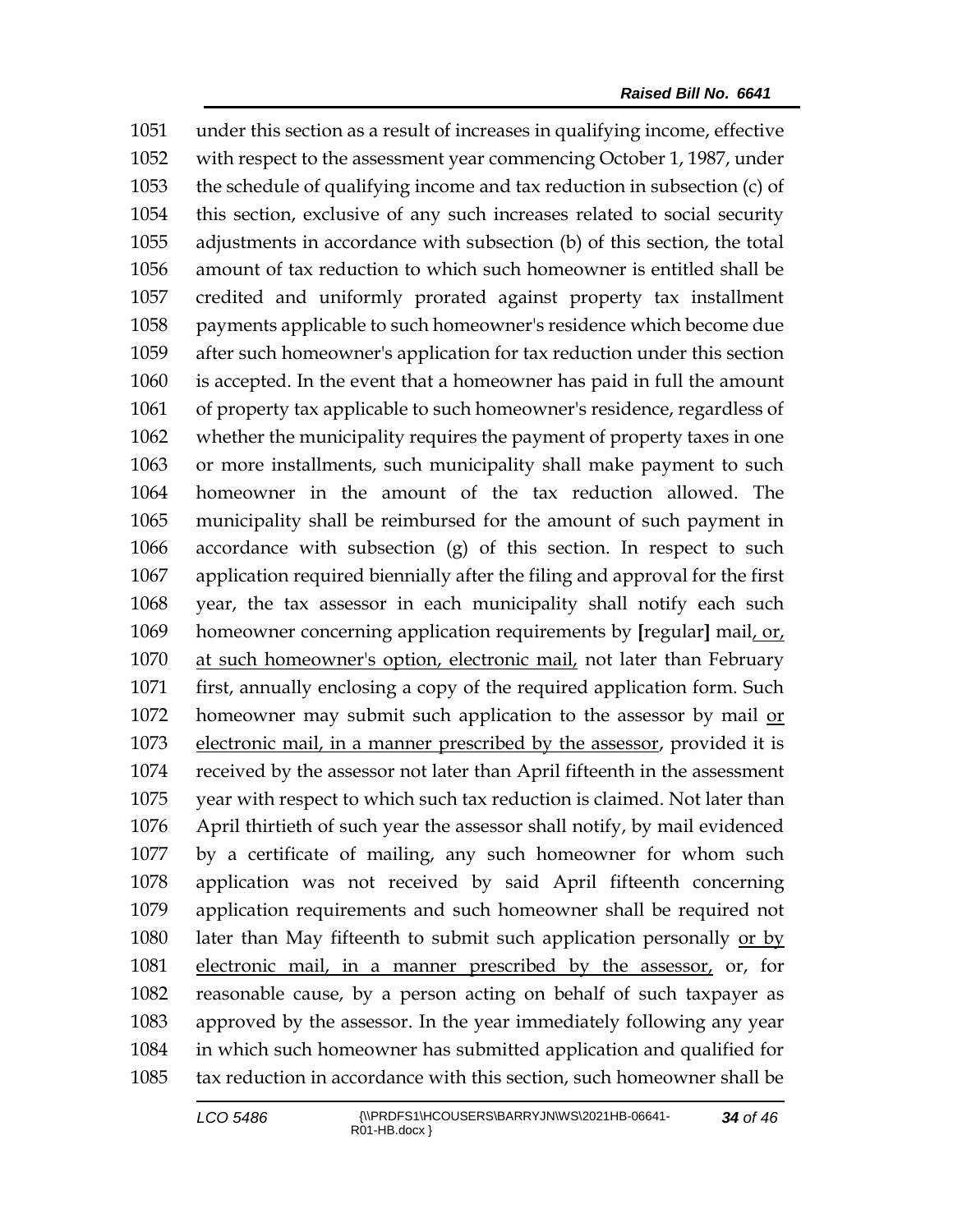presumed, without filing application therefor, to be qualified for tax reduction in accordance with the schedule in subsection (c) of this section in the same percentage of property tax as allowed in the year immediately preceding. If any homeowner has qualified and received tax reduction under this section and subsequently in any calendar year has qualifying income in excess of the maximum described in this 1092 section, such homeowner shall notify the tax assessor by mail or electronic mail, in a manner prescribed by the assessor, on or before the next filing date and shall be denied tax reduction under this section for the assessment year and any subsequent year or until such homeowner has reapplied and again qualified for benefits under this section. Any such person who fails to so notify the tax assessor of his disqualification shall refund all amounts of tax reduction improperly taken and be fined not more than five hundred dollars.

 (f) Any homeowner, believing such homeowner is entitled to tax reduction benefits under this section for any assessment year, shall make application as required in subsection (e) of this section, to the assessor of the municipality in which the homeowner resides, for such tax reduction at any time from February first to and including May fifteenth of the year in which tax reduction is claimed. A homeowner may make application to the secretary prior to August fifteenth of the claim year for an extension of the application period. The secretary may grant such extension in the case of extenuating circumstance due to illness or incapacitation as evidenced by a certificate signed by a physician or an advanced practice registered nurse to that extent, or if the secretary determines there is good cause for doing so. Such application for tax reduction benefits shall be submitted on a form prescribed and furnished by the secretary to the assessor. In making application the homeowner shall present to such assessor, in substantiation of such homeowner's application, a copy of such homeowner's federal income tax return, including a copy of the Social Security statement of earnings for such homeowner, and that of such homeowner's spouse, if filed separately, for such homeowner's taxable year ending immediately prior to the submission of such application, or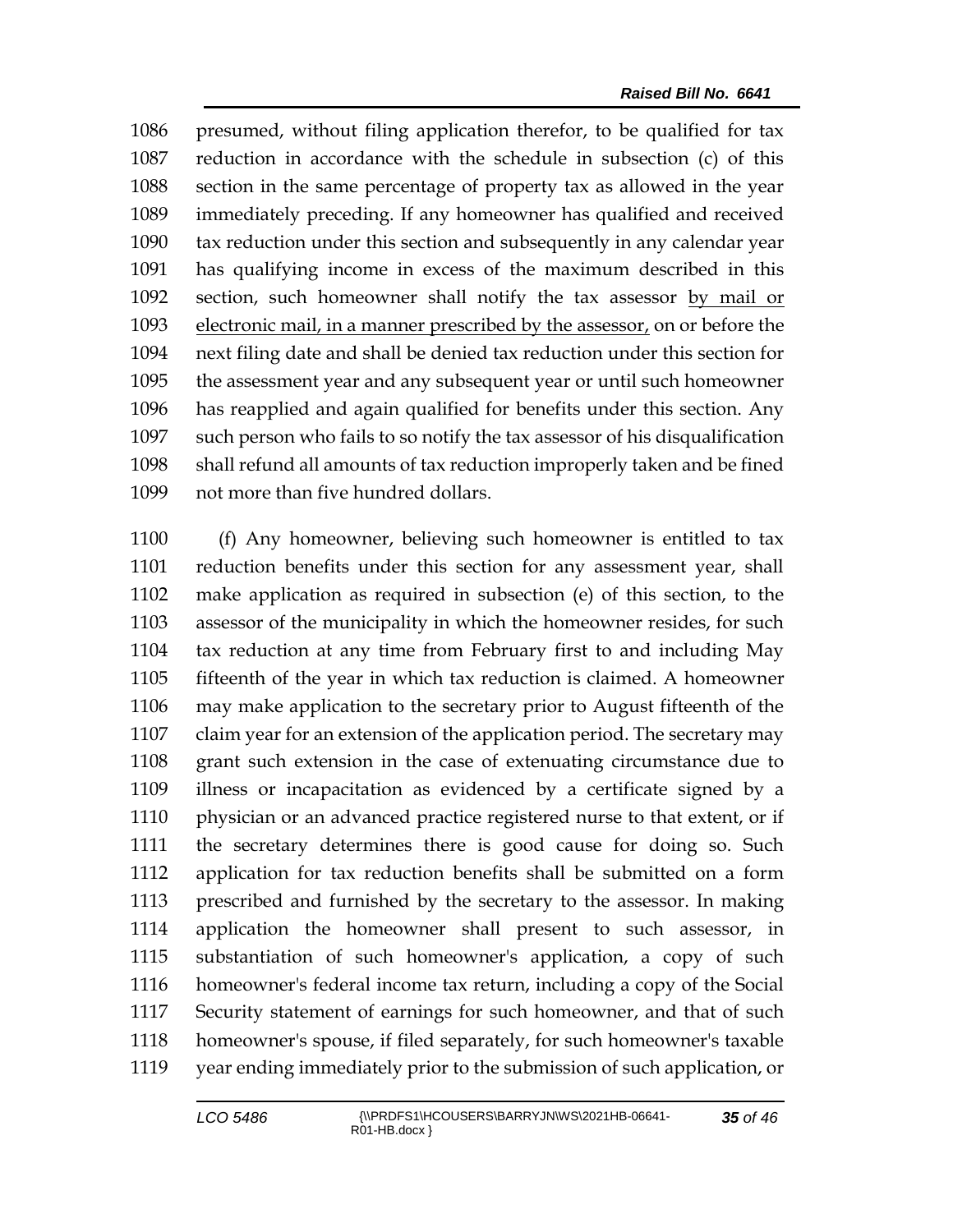if not required to file a return, such other evidence of qualifying income in respect to such taxable year as may be required by the assessor. When the assessor is satisfied that the applying homeowner is entitled to tax reduction in accordance with this section, such assessor shall issue a certificate of credit, in such form as the secretary may prescribe and supply showing the amount of tax reduction allowed. A duplicate of such certificate shall be delivered to the applicant and the tax collector of the municipality and the assessor shall keep the fourth copy of such certificate and a copy of the application. Any homeowner who, for the purpose of obtaining a tax reduction under this section, wilfully fails to disclose all matters related thereto or with intent to defraud makes false statement shall refund all property tax credits improperly taken and shall be fined not more than five hundred dollars. Applications filed under this section shall not be open for public inspection.

 (g) On or before July first, annually, each municipality shall submit to the secretary a claim for the tax reductions approved under this section in relation to the assessment list of October first immediately preceding. On or after December 1, 1987, any municipality that neglects to transmit to the secretary the claim as required by this section shall forfeit two hundred fifty dollars to the state, except that the secretary may waive such forfeiture in accordance with procedures and standards established by regulations adopted in accordance with chapter 54. Subject to procedures for review and approval of such data pursuant to section 12-120b, said secretary shall, on or before December fifteenth next following, certify to the Comptroller the amount due each municipality as reimbursement for loss of property tax revenue related to the tax reductions allowed under this section, except that the secretary may reduce the amount due as reimbursement under this section by up to one hundred per cent for any municipality that is not eligible for a grant under section 32-9s. The Comptroller shall draw an order on the Treasurer on or before the fifth business day following December fifteenth and the Treasurer shall pay the amount due each municipality not later than the thirty-first day of December. Any claimant aggrieved by the results of the secretary's review shall have the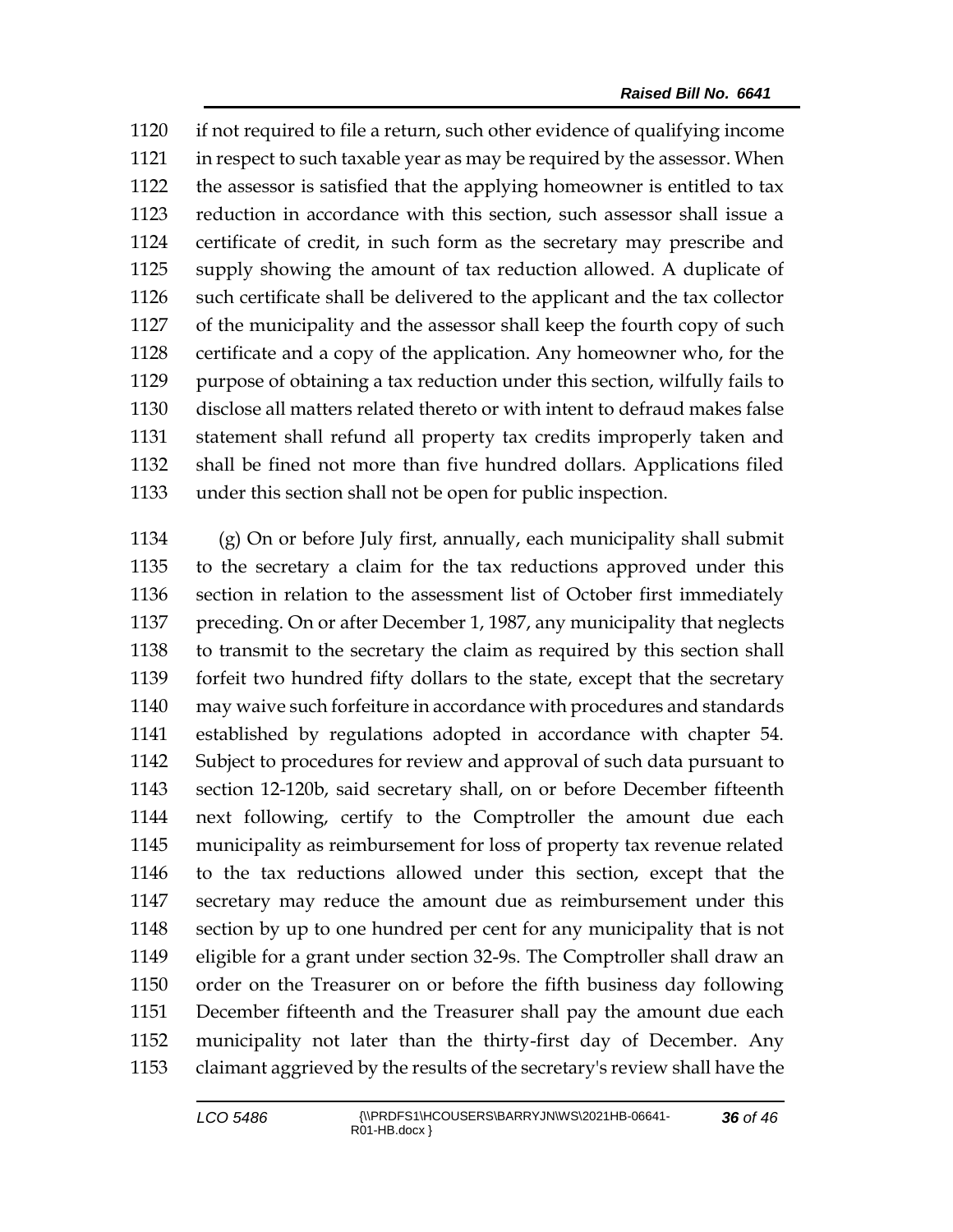rights of appeal as set forth in section 12-120b. The amount of the grant payable to each municipality in any year in accordance with this section shall be reduced proportionately in the event that the total of such grants in such year exceeds the amount appropriated for the purposes of this 1158 section with respect to such year.

 (h) Any person who is the owner of a residential dwelling on leased land, including any such person who is a sublessee under terms of the lease agreement applicable to such land, shall be entitled to claim tax relief under the provisions of this section, subject to all requirements therein except as provided in this subdivision, with respect to property taxes paid by such person on the assessed value of such dwelling, provided (1) the dwelling is such person's principal place of residence, (2) such lease or sublease requires that such person as the lessee or sublessee, whichever is applicable, pay all property taxes related to the dwelling and (3) such lease or sublease is recorded in the land records of the town.

 (i) If any person with respect to whom a claim for tax reduction in accordance with this section has been approved for any assessment year transfers, assigns, grants or otherwise conveys on or after the first day of October but prior to the first day of August in such assessment year the interest in real property to which such claim for tax credit is related, regardless of whether such transfer, assignment, grant or conveyance is voluntary or involuntary, the amount of such tax credit shall be a pro rata portion of the amount otherwise applicable in such assessment year to be determined by a fraction the numerator of which shall be the number of full months from the first day of October in such assessment year to the date of such conveyance and the denominator of which shall be twelve. If such conveyance occurs in the month of October the grantor shall be disqualified for tax credit in such assessment year. The grantee shall be required within a period not exceeding ten days immediately following the date of such conveyance to notify the 1185 assessor thereof by mail or electronic mail, in a manner prescribed by 1186 the assessor, or in the absence of such notice, upon determination by the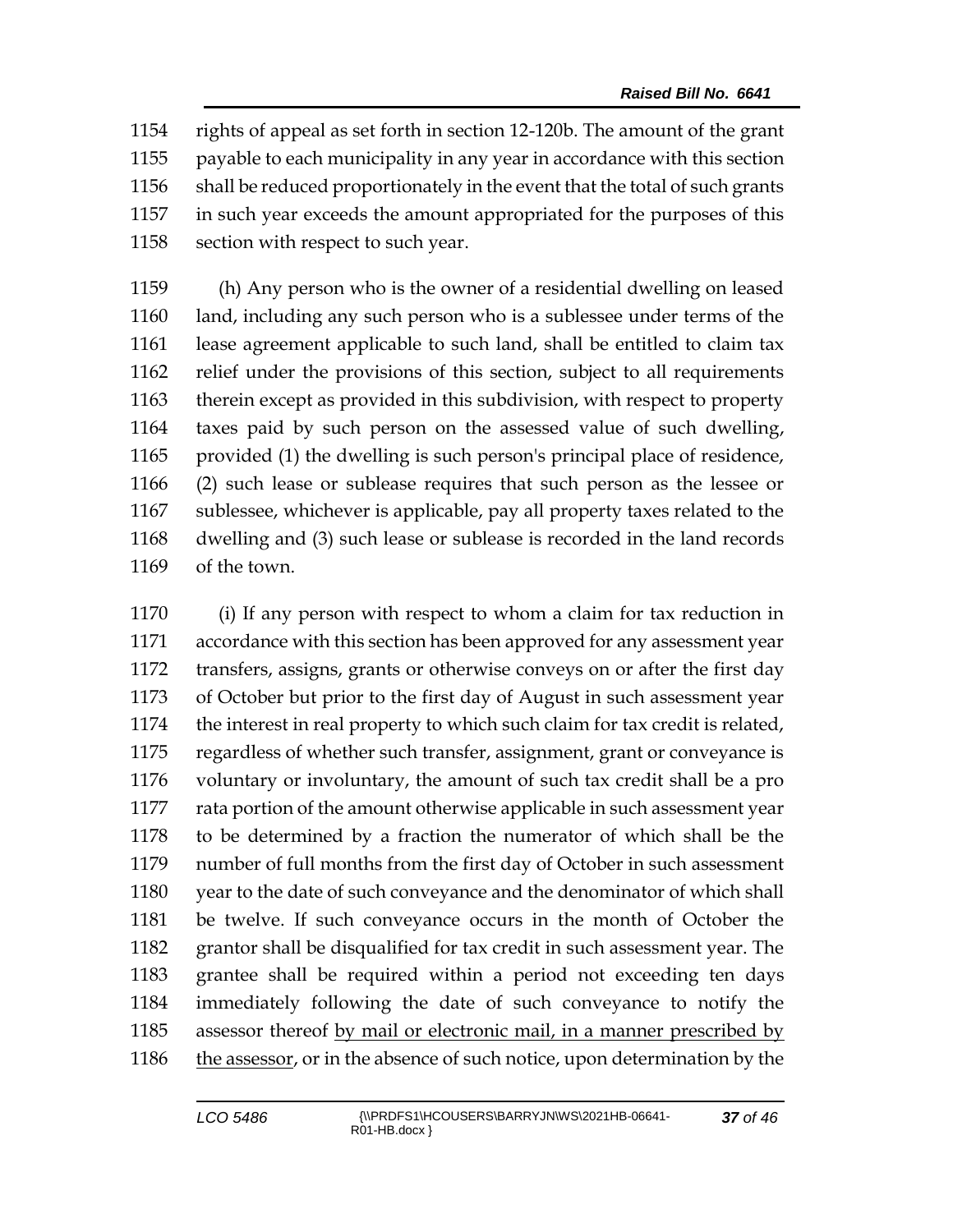assessor that such transfer, assignment, grant or conveyance has occurred, the assessor shall (1) determine the amount of tax reduction to which the grantor is entitled for such assessment year with respect to the interest in real property conveyed and notify the tax collector of the reduced amount of tax reduction applicable to such interest and (2) notify the Secretary of the Office of Policy and Management on or before the October first immediately following the end of the assessment year in which such conveyance occurs of the reduction in such tax reduction for purposes of a corresponding adjustment in the amount of state payment to the municipality next following as reimbursement for the revenue loss related to such tax reductions. On or after December 1, 1987, any municipality which neglects to transmit to the Secretary of the Office of Policy and Management the claim as required by this section shall forfeit two hundred fifty dollars to the state provided the secretary may waive such forfeiture in accordance with procedures and standards established by regulations adopted in accordance with chapter 54. Upon receipt of such notice from the assessor, the tax collector shall, if such notice is received after the tax due date in the municipality, within ten days thereafter mail, **[**or**]** hand, or deliver by electronic mail, at the grantee's option, a bill to the grantee stating the additional amount of tax due as determined by the assessor. Such tax shall be due and payable and collectible as other property taxes and subject to the same liens and processes of collection, provided such tax shall be due and payable in an initial or single installment not sooner than thirty days after the date such bill is mailed or handed to the grantee and in equal amounts in any remaining, regular installments as the same are due and payable.

 (j) (1) Notwithstanding the intent in subsections (a) to (i), inclusive, of this section to provide for benefits in the form of property tax reduction applicable to persons liable for payment of such property tax and qualified in accordance with requirements related to age and income as provided in subsection (b) of this section, a certain annual benefit, determined in amount under the provisions of subsections (c) and (d) of this section but payable in a manner as prescribed in this subsection, shall be provided with respect to any person who (A) is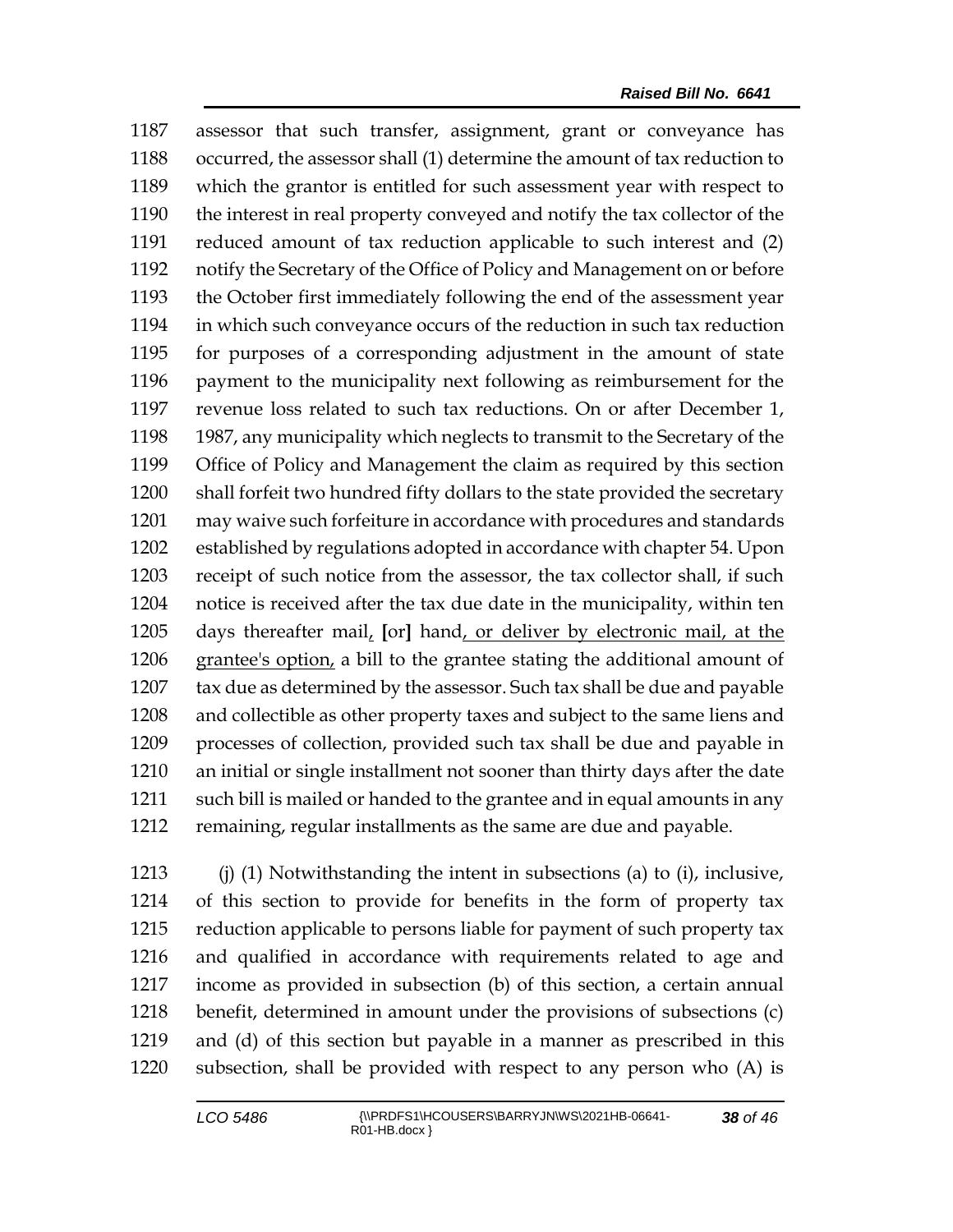qualified in accordance with said requirements related to age and income as provided in subsection (b) of this section, including provisions concerning such person's spouse, and (B) is a resident of a dwelling unit within a multiple-dwelling complex containing dwelling units for occupancy by certain elderly persons under terms of a contract between such resident and the owner of such complex, in accordance with which contract such resident occupies a certain dwelling unit subject to the express provision that such resident has no legal title, interest or leasehold estate in the real or personal property of such complex, and under the terms of which contract such resident agrees to pay the owner of the complex a fee, as a condition precedent to occupancy and a monthly or other such periodic fee thereafter as a condition of continued occupancy. In no event shall any such resident be qualified for benefits payable in accordance with this subsection if, as determined by the assessor in the municipality in which such complex is situated, such resident's contract with the owner of such complex, or occupancy by such resident (i) confers upon such resident any ownership interest in the dwelling unit occupied or in such complex, or (ii) establishes a contract of lease of any type for the dwelling unit occupied by such resident.

 (2) The amount of annual benefit payable in accordance with this subsection to any such resident, qualified as provided in subdivision (1) of this subsection, shall be determined in relation to an assumed amount of property tax liability applicable to the assessed value for the dwelling unit which such resident occupies, as determined by the assessor in the municipality in which such complex is situated. Annually, not later than the first day of June, the assessor in such municipality, upon receipt of an application for such benefit submitted in accordance with this subsection by mail or electronic mail, in a manner prescribed by the 1250 assessor, by any such resident, shall determine, with respect to the assessment list in such municipality for the assessment year commencing October first immediately preceding, the portion of the assessed value of the entire complex, as included in such assessment list, attributable to the dwelling unit occupied by such resident. The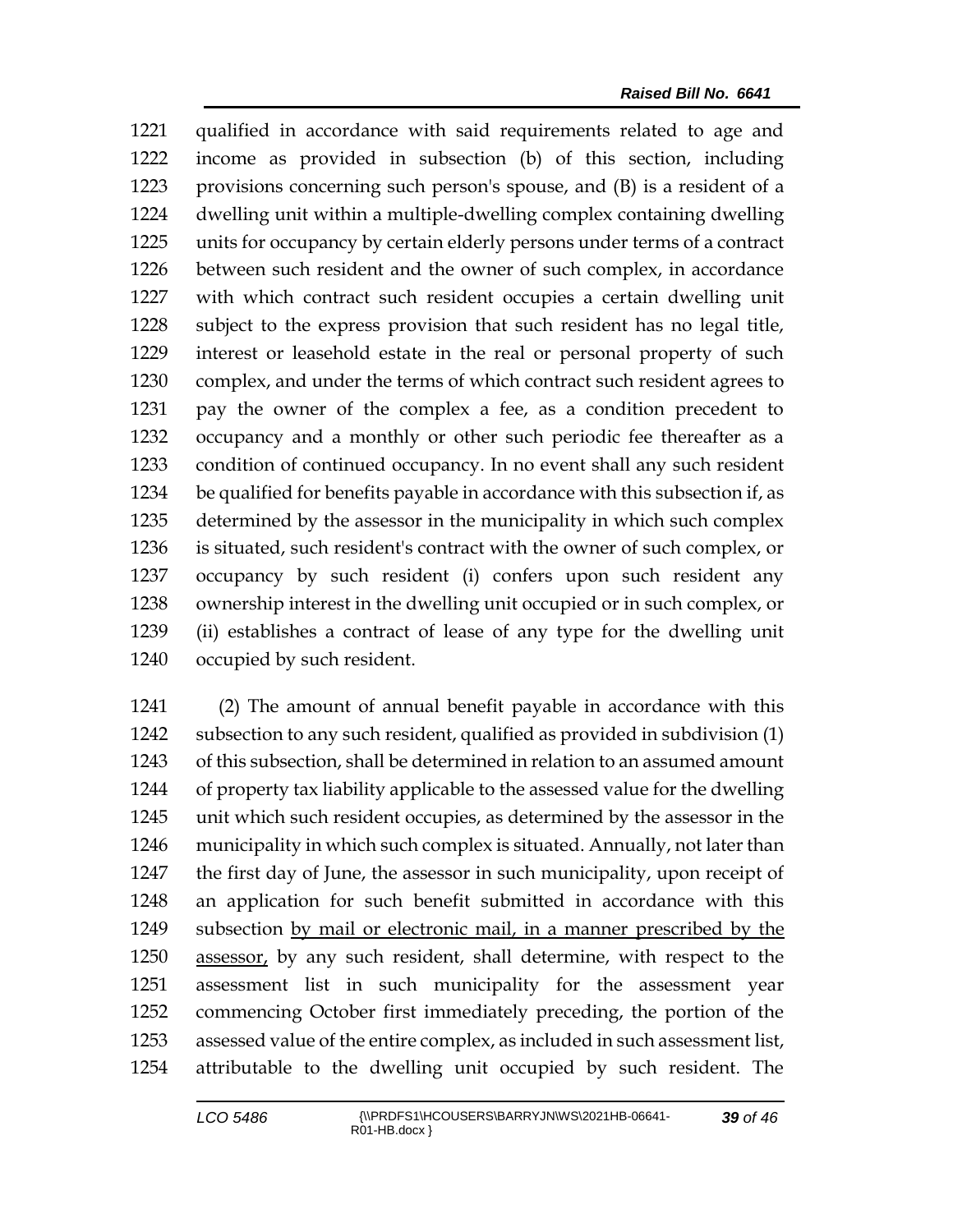assumed property tax liability for purposes of this subsection shall be the product of such assessed value and the mill rate in such municipality as determined for purposes of property tax imposed on said assessment list for the assessment year commencing October first immediately preceding. The amount of benefit to which such resident shall be entitled for such assessment year shall be equivalent to the amount of tax reduction for which such resident would qualify, considering such assumed property tax liability to be the actual property tax applicable to such resident's dwelling unit and such resident as liable for the payment of such tax, in accordance with the schedule of qualifying income and tax reduction as provided in subsection (c) of this section, subject to provisions concerning maximum allowable benefit for any assessment year under subsections (c) and (d) of this section. The amount of benefit as determined for such resident in respect to any assessment year shall be payable by the state as a grant to such resident equivalent to the amount of property tax reduction to which such resident would be entitled under subsections (a) to (i), inclusive, of this section if such resident were the owner of such dwelling unit and qualified for tax reduction benefits under said subsections (a) to (i), inclusive.

 (3) Any such resident entitled to a grant as provided in subdivision (2) of this subsection shall be required to submit an application to the assessor in the municipality in which such resident resides for such grant **[**to**]** by mail or electronic mail, in a manner prescribed by the assessor **[**in the municipality in which such resident resides**]** at any time 1280 from February first to and including the fifteenth day of May in the year in which such grant is claimed, on a form prescribed and furnished for such purpose by the Secretary of the Office of Policy and Management. Any such resident submitting an application for such grant shall be required to present to the assessor, in substantiation of such application, a copy of such resident's federal income tax return, and if not required to file a federal income tax return, such other evidence of qualifying income, receipts for money received or cancelled checks, or copies 1288 thereof, and any other evidence the assessor may require. Not later than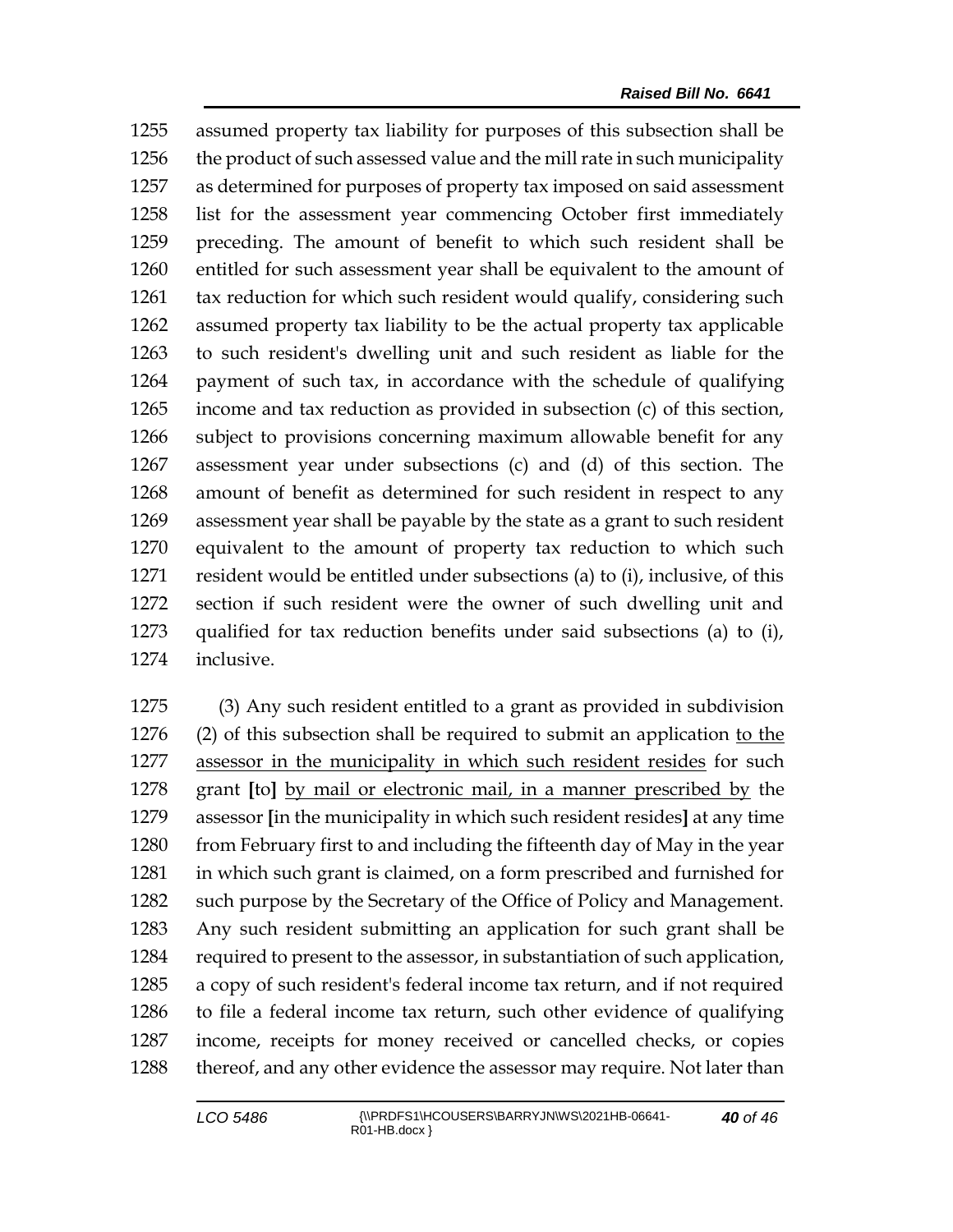the first day of July in such year, the assessor shall submit to the Secretary of the Office of Policy and Management (A) a copy of the application prepared by such resident, together with such resident's federal income tax return, if required to file such a return, and any other information submitted in relation thereto, (B) determinations of the assessor concerning the assessed value of the dwelling unit in such complex occupied by such resident, and (C) the amount of such grant approved by the assessor. Said secretary, upon approving such grant, shall certify the amount thereof and not later than the fifteenth day of September immediately following submit approval for payment of such grant to the State Comptroller. Not later than five business days immediately following receipt of such approval for payment, the State Comptroller shall draw his or her order upon the State Treasurer and the Treasurer shall pay the amount of the grant to such resident not later than the first day of October immediately following.

 (k) If the Secretary of the Office of Policy and Management makes any adjustments to the grants for tax reductions or assumed amounts of property tax liability claimed under this section subsequent to the Comptroller the payment of said grants in any year, the amount of such adjustment shall be reflected in the next payment the Treasurer shall make to such municipality pursuant to this section.

 Sec. 25. Section 12-170cc of the general statutes is repealed and the following is substituted in lieu thereof (*Effective October 1, 2021*):

 Any person aggrieved by the action of the assessor or assessors in fixing the amount of a credit under subsection (f) of section 12-170aa, as amended by this act, or in disapproving the claim therefor may appeal to the Secretary of the Office of Policy and Management, in writing or 1316 by electronic mail, in a manner prescribed by the secretary, within thirty business days from the date of notice given to such person by the assessor or assessors, giving notice of such grievance. The secretary shall promptly consider such notice and may grant or deny the relief requested, provided such decision shall be made not later than thirty business days after the receipt of such notice. If the relief is denied, the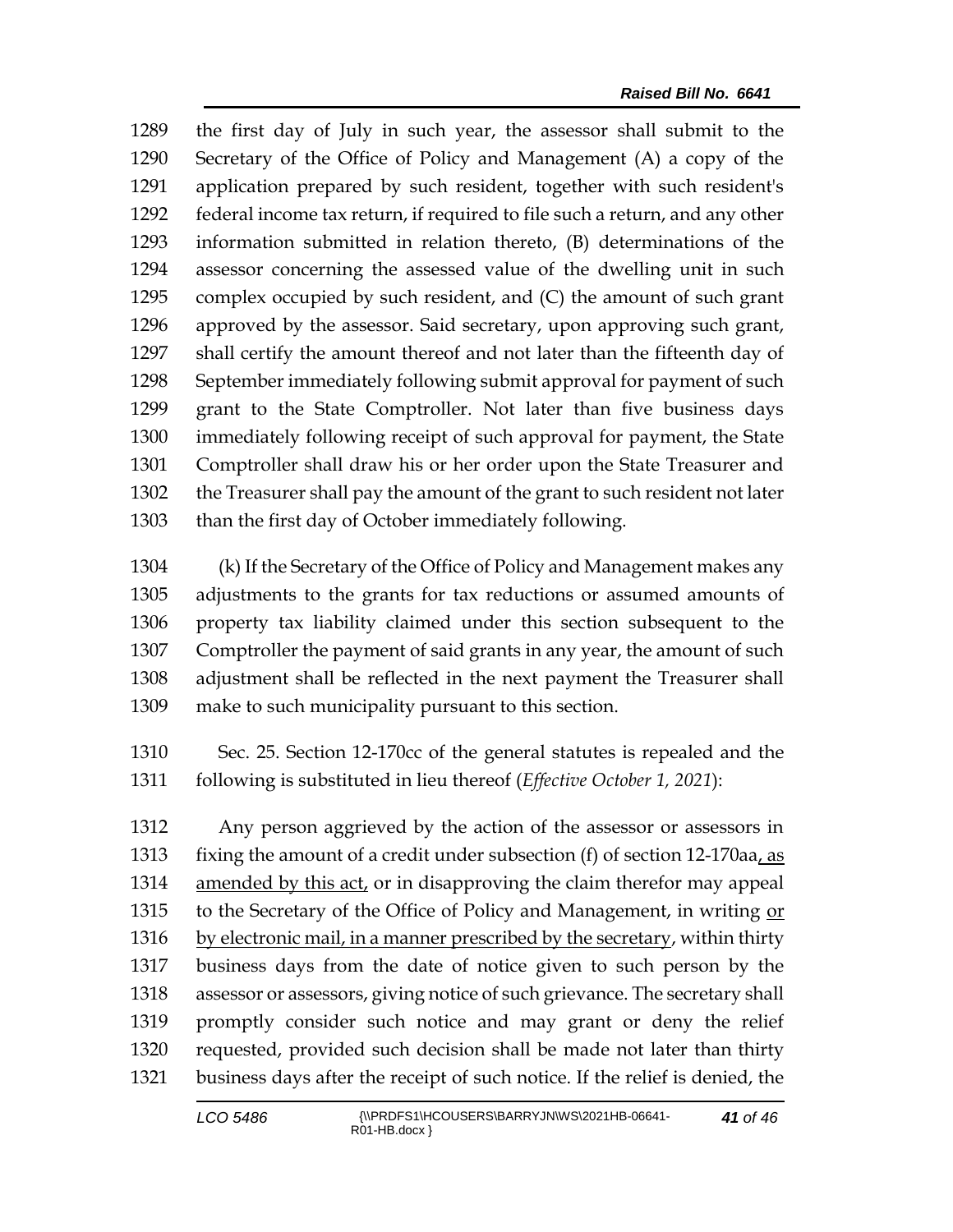applicant shall be notified forthwith and may appeal the decision of the secretary in accordance with the provisions of section 12-120b.

 Sec. 26. Subsection (a) of section 29-263 of the general statutes is repealed and the following is substituted in lieu thereof (*Effective October 1, 2021*):

 (a) Except as provided in subsection (h) of section 29-252a and the State Building Code adopted pursuant to subsection (a) of section 29- 252, after October 1, 1970, no building or structure shall be constructed or altered until an application has been filed with the building official 1331 and a permit issued. Such application shall be filed in person, by mail or electronic mail, in a manner prescribed by the building official. Such permit shall be issued or refused, in whole or in part, within thirty days after the date of an application. No permit shall be issued except upon application of the owner of the premises affected or the owner's authorized agent. No permit shall be issued to a contractor who is required to be registered pursuant to chapter 400, for work to be performed by such contractor, unless the name, business address and Department of Consumer Protection registration number of such contractor is clearly marked on the application for the permit, and the contractor has presented such contractor's certificate of registration as a home improvement contractor. Prior to the issuance of a permit and within said thirty-day period, the building official shall review the plans of buildings or structures to be constructed or altered, including, but not limited to, plans prepared by an architect licensed pursuant to chapter 390, a professional engineer licensed pursuant to chapter 391 or an interior designer registered pursuant to chapter 396a acting within the scope of such license or registration, to determine their compliance with the requirements of the State Building Code and, where applicable, the local fire marshal shall review such plans to determine their compliance with the Fire Safety Code. Such plans submitted for review shall be in substantial compliance with the provisions of the State Building Code and, where applicable, with the provisions of the Fire Safety Code.

Sec. 27. Section 29-264 of the general statutes is repealed and the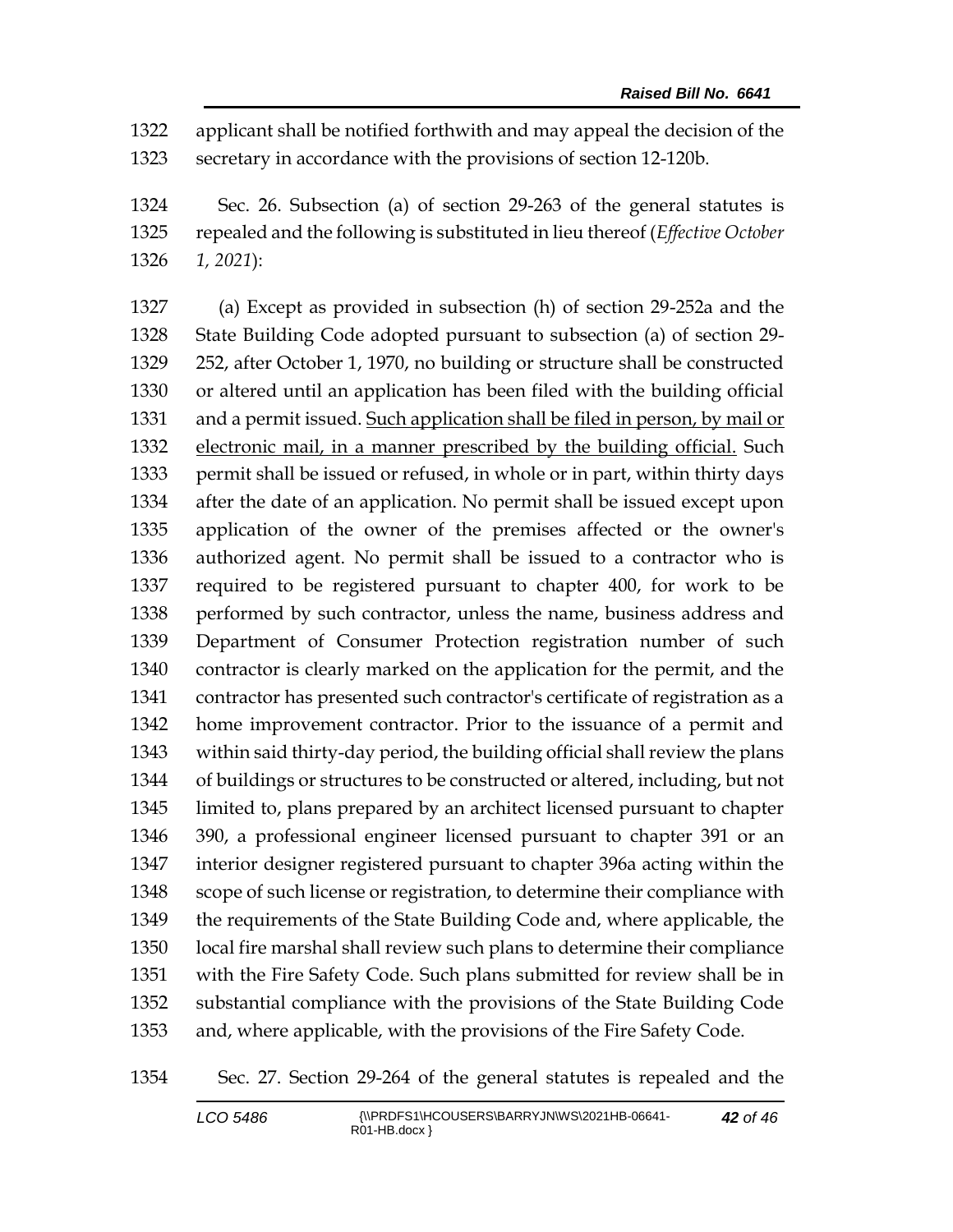## following is substituted in lieu thereof (*Effective October 1, 2021*):

 The State Building Inspector may, upon application by a builder setting forth that a set of plans and specifications will be utilized in more than one municipality to acquire building permits, review and approve any set of plans and specifications for the construction or erection of any building or structure designed to provide dwelling space for not more than two families if such set of plans and specifications meet the requirements of the State Building Code. Any building official shall issue a building permit upon application by a builder and presentation to him of such a set of plans and specifications bearing the approval of the State Building Inspector if all other local ordinances are complied with. Such application may be delivered in person, by mail or electronic 1367 mail, in a manner prescribed by the building official.

 Sec. 28. Section 29-266 of the general statutes is repealed and the following is substituted in lieu thereof (*Effective October 1, 2021*):

 (a) A board of appeals shall be appointed by each municipality. Such board shall consist of five members, all of whom shall meet the qualifications set forth in the State Building Code. A member of a board of appeals of one municipality may also be a member of the board of appeals of another municipality.

 (b) When the building official rejects or refuses to approve the mode or manner of construction proposed to be followed or the materials to be used in the erection or alteration of a building or structure, or when it is claimed that the provisions of the code do not apply or that an equally good or more desirable form of construction can be employed in a specific case, or when it is claimed that the true intent and meaning of the code and regulations have been misconstrued or wrongly interpreted, or when the building official issues a written order under subsection (c) of section 29-261, the owner of such building or structure, whether already erected or to be erected, or his authorized agent may 1385 appeal in writing or by electronic mail, in a manner prescribed by the board of appeals, from the decision of the building official to the board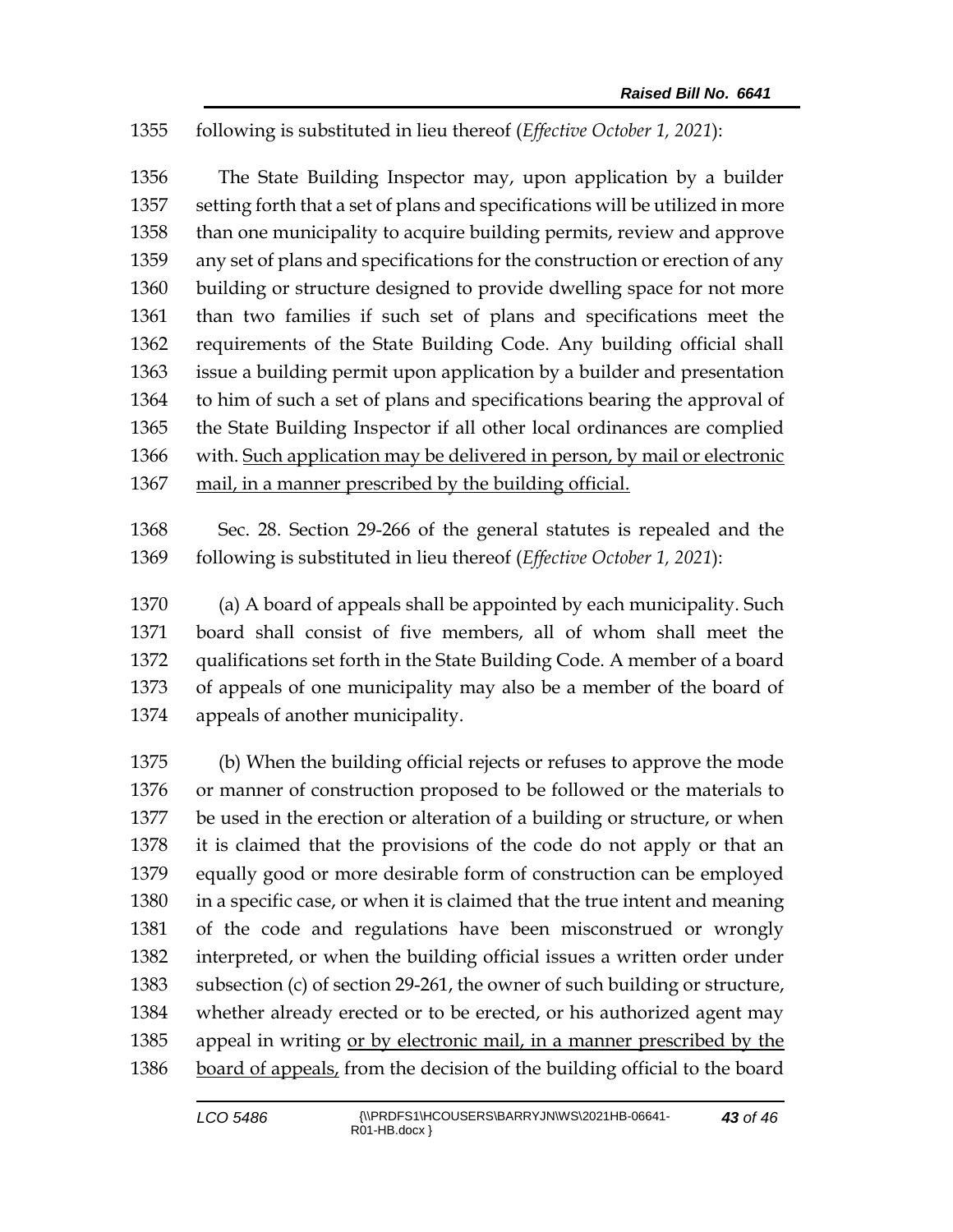of appeals. When a person other than such owner claims to be aggrieved by any decision of the building official, such person or his authorized agent may appeal, in writing or by electronic mail, in a manner prescribed by the board of appeals, from the decision of the building official to the board of appeals, and before determining the merits of such appeal the board of appeals shall first determine whether such person has a right to appeal. Upon receipt of an appeal from an owner or his representative or approval of an appeal by a person other than the owner, the chairman of the board of appeals shall appoint a panel of not less than three members of such board to hear such appeal. Such appeal shall be heard in the municipality for which the building official serves within five days, exclusive of Saturdays, Sundays and legal holidays, after the date of receipt of such appeal. Such panel shall render a decision upon the appeal and file the same with the building official from whom such appeal has been taken not later than five days, exclusive of Saturdays, Sundays and legal holidays, following the day of the hearing thereon. A copy of such decision shall be mailed, prior to 1404 such filing, to the party taking such appeal. Any person aggrieved by the decision of a panel may appeal to the Codes and Standards Committee within fourteen days after the filing of the decision with the building official. Any determination made by the local panel shall be subject to review de novo by said committee.

 (c) If, at the time that a building official makes a decision under subsection (b) of this section, there is no board of appeals for the municipality in which the building official serves, a person who claims to be aggrieved by such decision may submit an appeal **[**, in writing,**]** to the chief executive officer of such municipality. Such appeal may be made in writing or by electronic mail, in a manner prescribed by the 1415 chief executive officer. If, within five days, exclusive of Saturdays, Sundays and legal holidays, after the date of receipt of such appeal by such officer, the municipality fails to appoint a board of appeals from among either its own residents or residents of other municipalities, such officer shall file a notice of such failure with the building official from whom the appeal has been taken and, prior to such filing, mail a copy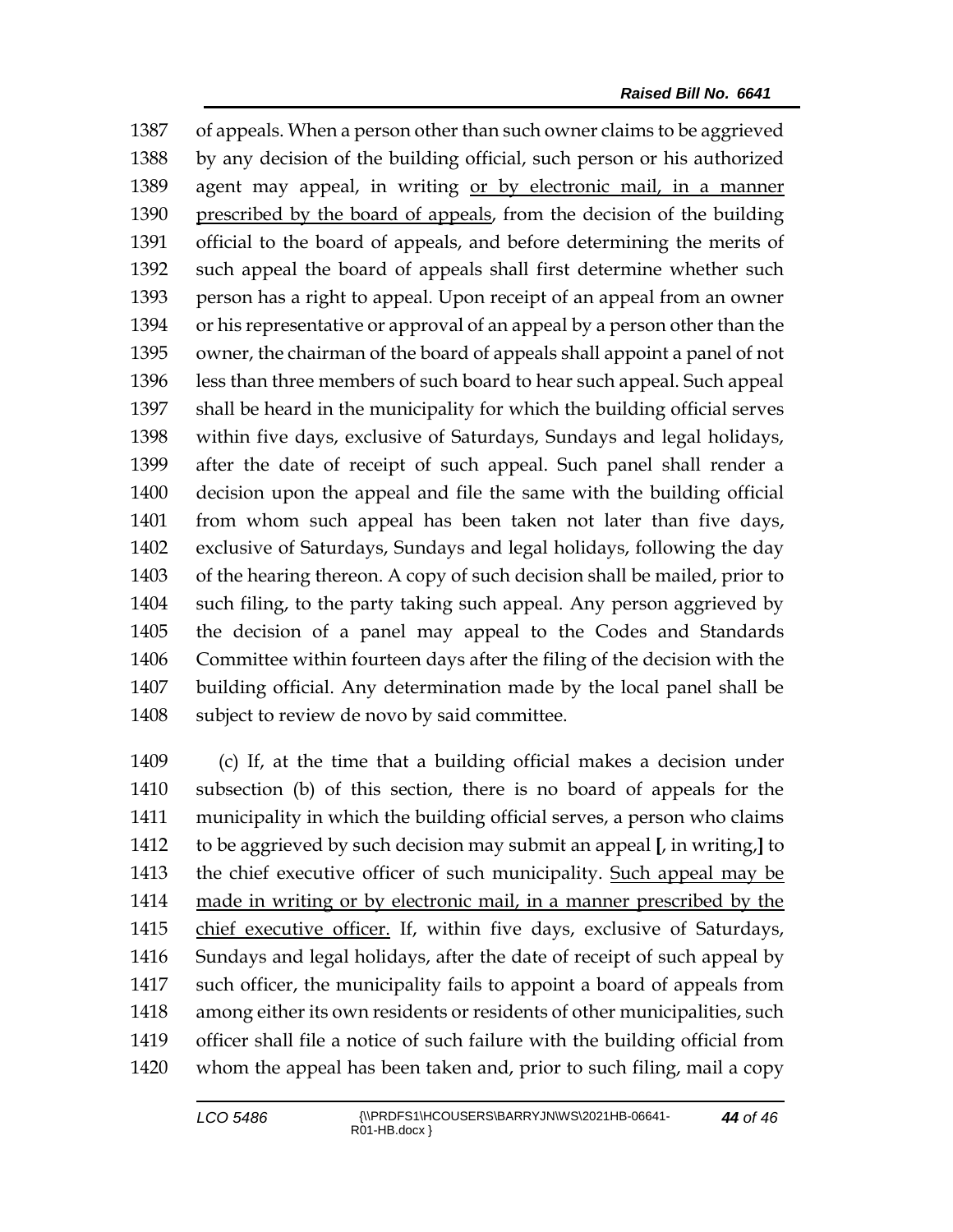of the notice to the person taking the appeal. Such person may appeal the decision of the building official to the Codes and Standards Committee within fourteen days after the filing of such notice with the building official. If the municipality succeeds in appointing a board of appeals, the chief executive officer of the municipality shall immediately transmit the written appeal to such board, which shall review the appeal in accordance with the provisions of subsection (b) of this section.

 (d) Any person aggrieved by any ruling of the Codes and Standards Committee may appeal to the superior court for the judicial district where such building or structure has been or is being erected.

 Sec. 29. Subsection (a) of section 32-37 of the general statutes is repealed and the following is substituted in lieu thereof (*Effective October 1, 2021*):

 (a) The powers of the corporation shall be vested in and exercised by the board of directors. Eight members of the board shall constitute a quorum and the affirmative vote of a majority of the members present at a meeting of the board shall be necessary and sufficient for any action taken by the board. No vacancy in the membership of the board shall impair the right of a quorum to exercise all the rights and perform all the duties of the board. Any action taken by the board may be authorized by resolution at any regular or special meeting and shall take effect immediately unless otherwise provided in the resolution. Notice of any regular meeting shall be given in writing, by telephone or orally, not less than forty-eight hours prior to the meeting. Notice of any special meeting shall be given in accordance with subsection **[**(d)**]** (e) of section 1-225, as amended by this act.

> This act shall take effect as follows and shall amend the following sections:

| Section 1 | October 1, 2021 | $1 - 2$ |
|-----------|-----------------|---------|
| Sec. $2$  | October 1, 2021 | 1-225   |
| Sec. 3    | October 1, 2021 |         |
| Sec. 4    | October 1, 2021 | 7-6     |
|           |                 |         |